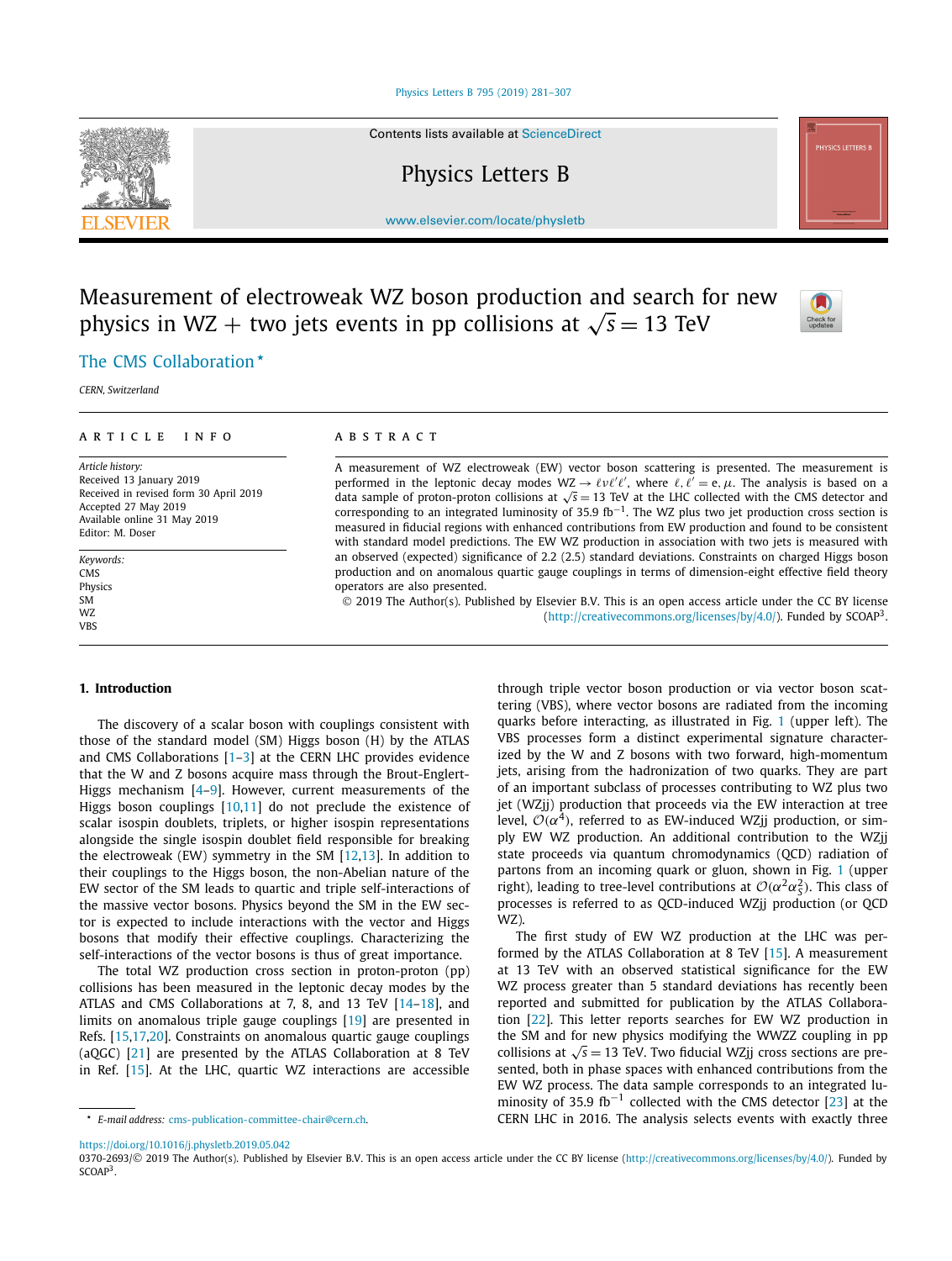<span id="page-1-0"></span>

Fig. 1. Representative Feynman diagrams for WZjj production in the SM and beyond the SM. The EW-induced component of WZ production includes quartic interactions (upper left) of the vector bosons. This is distinguishable from QCD-induced production (upper right) through kinematic variables. New physics in the EW sector modifying the quartic coupling can be parameterized in terms of dimension-eight effective field theory operators (lower left). Specific models modifying this interaction include those predicting charged Higgs bosons (lower right).

leptons (electrons or muons), missing transverse momentum  $p_{\rm T}^{\rm miss}$ , and two jets at high pseudorapidity *η* with a large dijet system invariant mass  $m_{ii}$ , characteristic of VBS processes. The kinematic variables of the two forward and high momentum jets, including *η* separation and *m*<sub>ii</sub>, are used to identify the EW WZ component of WZjj production. An excess of events with respect to the SM prediction could indicate contributions from additional gauge boson or vector resonances [\[24\]](#page-10-0), charged scalar or Higgs bosons [\[25\]](#page-10-0), or it could suggest that the gauge or Higgs bosons are not el-ementary [\[26\]](#page-10-0). We study such deviations in terms of aQGCs in the generalized framework of dimension-eight effective field theory operators, Fig. 1 (lower left), and in terms of charged Higgs bosons, Fig. 1 (lower right), and we place limits on their production cross sections and operator couplings.

#### **2. The CMS detector**

The central feature of the CMS apparatus is a superconducting solenoid of 6 m internal diameter, providing a magnetic field of 3.8 T. Within the solenoid volume are silicon pixel and strip tracking detectors, a lead tungstate crystal electromagnetic calorimeter (ECAL), and a brass and scintillator hadron calorimeter (HCAL), each composed of a barrel and two endcap sections. Forward calorimeters extend the *η* coverage provided by the barrel and endcap detectors up to |*η*| *<* 5. Muons are measured in gasionization detectors embedded in the steel flux-return yoke outside the solenoid.

Events of interest are selected using a two-level trigger system [\[27\]](#page-10-0). The first level of the CMS trigger system, composed of custom hardware processors, uses information from the calorimeters and muon detectors to select events of interest in a fixed time interval of 3.2 μs. The high-level trigger processor farm further decreases the event rate from around 100 kHz to less than 1 kHz, before data storage [\[27\]](#page-10-0).

A more detailed description of the CMS detector, together with a definition of the coordinate system used and the relevant kinematic variables, can be found in Ref. [\[23\]](#page-10-0).

#### **3. Signal and background simulation**

Several Monte Carlo (MC) event generators are used to simulate the signal and background processes.

The EW-induced production of WZ boson pairs and two finalstate quarks, Fig. 1 (upper left), where the W and Z bosons decay leptonically, is simulated at leading order (LO) in perturbative QCD using MADGRAPH5\_aMC@NLO v2.4.2 [\[28\]](#page-10-0). The MC simulation includes all contributions to the three-lepton final state at  $\mathcal{O}(\alpha^6)$ , with the condition that the mass of W boson be within 30 GeV of its on-shell value from Ref. [\[29\]](#page-10-0). The resonant W boson is decayed using MADSPIN [\[30\]](#page-10-0). Triboson processes, where the WZ boson pair is accompanied by a third vector boson that decays into jets, are included in the MC simulation, but account for well below 1% of the event yield for the selections described in Section [5.](#page-3-0) Contributions with an initial-state b quark are excluded from this MC simulation since they are considered part of the tZq background process. The predictions from MADGRAPH5\_aMC@NLO are cross-checked with LO predictions from the event generators VBFNLO 3.0  $[31]$  and SHERPA v2.2.4  $[32,33]$ , and with fixed-order calculations from MoCaNLO+Recola [\[34,35\]](#page-10-0). Agreement is obtained when using equivalent configurations of input parameters, including couplings, particle masses and widths, and the choice of renormalization ( $\mu$ <sub>R</sub>) and factorization scales ( $\mu$ <sub>F</sub>).

Several MC simulations of the QCD WZ process, Fig. 1 (upper right), are considered. The simulations are inclusive in the number of jets associated with the leptonically decaying W and Z bosons, and therefore comprise the full WZjj state. The primary MC simulation is simulated at LO with MADGRAPH5\_aMC@NLO v2.4.2, with contributions to WZ production with up to three outgoing partons included in the matrix element calculation. The different jet multiplicities are merged using the MLM scheme [\[36\]](#page-10-0). A next-to-leading order (NLO) MC simulation from MADGRAPH5\_aMC@NLO v2.3.3 with zero or one outgoing partons at Born level, merged using the FxFx scheme [\[37\]](#page-10-0), and an inclusive NLO simulation from powheg 2.0 [\[38–41\]](#page-10-0) are also utilized. The LO MC simulation with MLM merging, referred to as the MLM-merged simulation, is used as the central prediction for the analysis because of its inclusion of WZ plus three-parton contributions at tree level, which are relevant to WZjj production. The other MC simulations, used to assess the modeling uncertainty in the QCD WZ process, are referred to as the FxFx-merged and the powheg simulations, respectively. Each MC simulation is normalized to the NLO cross section from powheg 2.0.

In addition to the EW WZ and QCD WZ processes, which at tree level are  $O(α^4)$  and  $O(α^2α<sub>S</sub><sup>2</sup>)$  respectively, a smaller contribution at  $\mathcal{O}(\alpha^3 \alpha_S)$  contributes to the WZjj state. We refer to this contribution as the interference term. It is evaluated using MC simulations of particle-level events generated with MAD-Graph5\_amc@nlo v2.6.0. The process is simulated with the dynamic  $\mu_R$  and  $\mu_F$  set to the maximum outgoing quark  $p_T$  per event, and with fixed scales  $\mu_R = \mu_F = m_W$ , where  $m_W$  is the world average value of the W boson mass, taken from Ref. [\[29\]](#page-10-0).

The associated production of a Z boson and a single top quark, referred to as tZq production, is simulated at NLO in the fourflavor scheme using MADGRAPH5\_aMC@NLO v2.3.3. The MC simulation is normalized using a cross section computed at NLO with MADGRAPH5\_aMC@NLO in the five-flavor scheme, following the pro-cedure of Ref. [\[42\]](#page-10-0). The production of Z boson pairs via  $q\bar{q}$  annihilation is generated at NLO in perturbative QCD with powheg 2.0 while the  $gg \rightarrow ZZ$  process is simulated at LO with MCFM 7.0 [\[43\]](#page-10-0). The ZZ simulations are normalized to the cross section calculated at next-to-next-to-leading order for  $q\overline{q} \rightarrow ZZ$  with MATRIX [\[44,](#page-10-0) [45\]](#page-10-0) (*K* factor 1.1) and at NLO for  $gg \to ZZ$  [\[46\]](#page-10-0) (*K* factor 1.7). The EW production of Z boson pairs and two final-state quarks, where the Z bosons decay leptonically, is simulated at LO using MadGraph5\_amc@nlo v2.3.3. Background from Z*γ* , ttV (ttW, ttZ), and triboson events VVV (WWZ, WZZ, ZZZ) are generated at NLO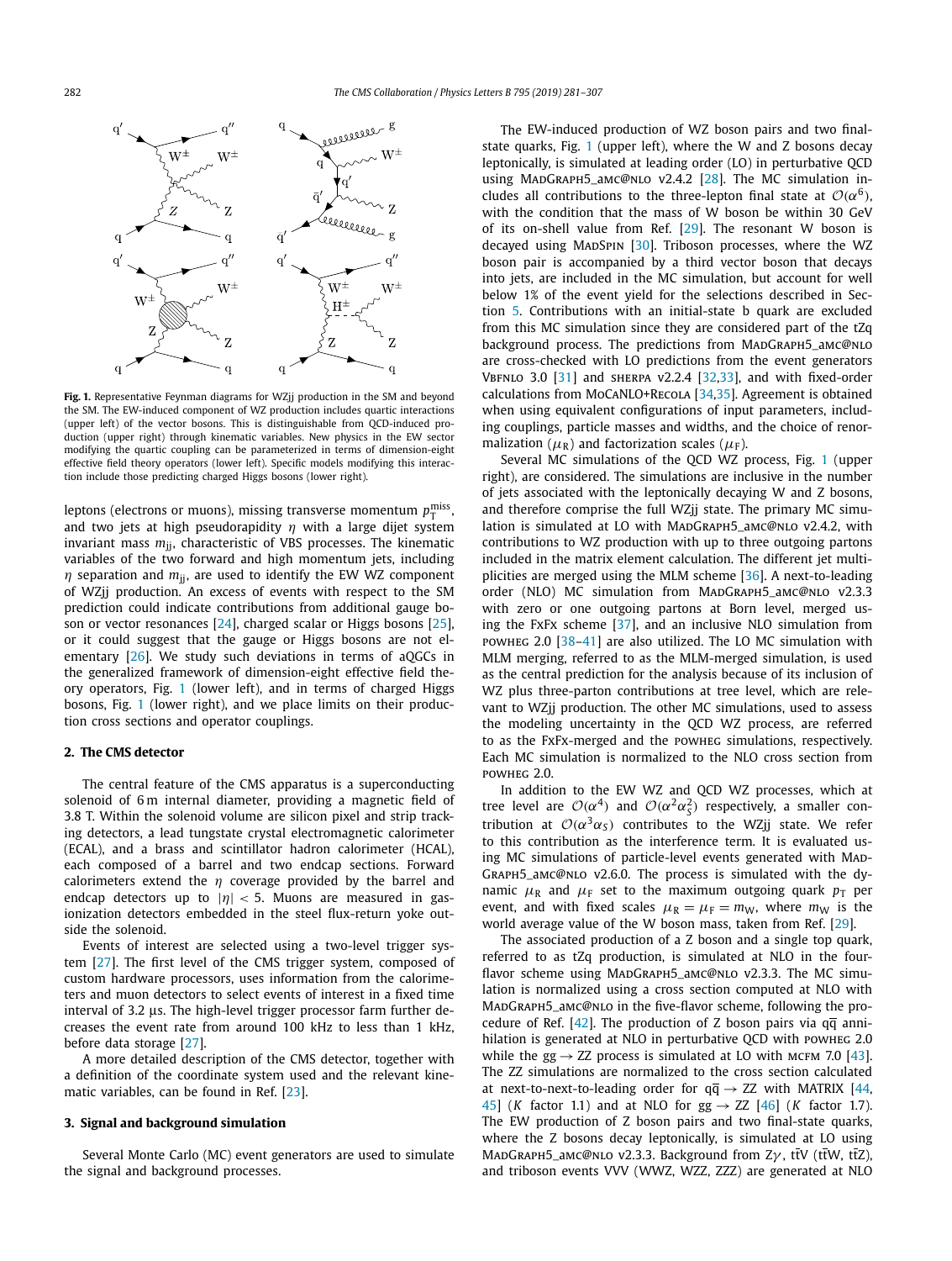<span id="page-2-0"></span>with MADGRAPH5\_aMC@NLO v2.3.3, with the vector bosons generated on-shell and decayed via MADSPIN.

The simulation of the aQGC processes is performed at LO using MADGRAPH5\_aMC@NLO v2.4.2 and employs matrix element reweighting to obtain a finely spaced grid of parameters for each of the anomalous couplings operators probed by the analysis. The configuration of input parameters is equivalent to that used for the EW WZ simulation described previously. The production of charged Higgs bosons in the Georgi–Machacek (GM) model [\[47\]](#page-10-0) is simulated at LO using MADGRAPH5\_aMC@NLO v2.3.3 and normalized using the next-to-next-to-leading order cross sections reported in Ref. [\[48\]](#page-10-0).

The PYTHIA v8.212  $[49,50]$  package is used for parton showering, hadronization, and underlying event simulation, with parameters set by the CUETP8M1 tune [\[51\]](#page-10-0) for all simulated samples. For the EW WZ process, comparisons are made at particle-level with the parton shower and hadronization of sherpa and with herwig v7.1 [\[52,53\]](#page-10-0). For all MC simulations used in this analysis, the NNPDF3.0 [\[54\]](#page-10-0) set of parton distribution functions (PDFs) is used, with PDFs calculated to the same order in perturbative QCD as the hard scattering process.

The detector response is simulated using a detailed description of the CMS detector implemented in the GEANT4 package  $[55,56]$ . The simulated events are reconstructed using the same algorithms used for the data. The simulated samples include additional interactions in the same and neighboring bunch crossings, referred to as pileup. Simulated events are weighted so the pileup distribution reproduces that observed in the data, which has an average of about 23 interactions per bunch crossing.

#### **4. Event reconstruction**

In this analysis, the particle-flow (PF) event reconstruction algorithm [\[57\]](#page-10-0) is used. The PF algorithm aims to reconstruct and identify each individual particle as a physics object in an event, with an optimized combination of information from the various elements of the CMS detector. The energy of photons is obtained from the ECAL measurement. The energy of electrons is determined from a combination of the electron momentum at the primary interaction vertex as determined by the tracker, the energy of the corresponding ECAL cluster, and the energy sum of all bremsstrahlung photons spatially compatible with originating from the electron track. The energy of muons is obtained from the curvature of the corresponding track. The energy of charged hadrons is determined from a combination of their momentum measured in the tracker and the matching ECAL and HCAL energy deposits, corrected for zerosuppression effects and for the response function of the calorimeters to hadronic showers. Finally, the energy of neutral hadrons is obtained from the corresponding corrected ECAL and HCAL energies.

The reconstructed vertex with the largest value of summed physics-object  $p_{\text{T}}^2$  (where  $p_{\text{T}}$  is the transverse momentum) is the primary pp interaction vertex. The physics objects are the jets, clustered using a jet finding algorithm [\[58,59\]](#page-10-0) with the tracks assigned to the vertex as inputs, and the associated  $p_T^{\text{miss}}$ , taken as the negative vector sum of the  $p_{\rm T}^{\rm j}$  of those jets.

Electrons are reconstructed within the geometrical acceptance  $|\eta^e|$  < 2.5. The reconstruction combines the information from clusters of energy deposits in the ECAL and the trajectory in the tracker [\[60\]](#page-10-0). To reduce the electron misidentification rate, electron candidates are subjected to additional identification criteria based on the distribution of the electromagnetic shower in the ECAL, the relative amount of energy deposited in the HCAL, a matching of the trajectory of an electron track with the cluster in the ECAL, and its consistency with originating from the selected primary vertex. Candidates that are identified as originating from photon conversions in the detector material are removed.

Muons are reconstructed within  $|\eta^{\mu}| < 2.4$  [\[61\]](#page-10-0). The reconstruction combines the information from both the tracker and the muon spectrometer. The muons are selected from among the reconstructed muon track candidates by applying minimal quality requirements on the track components in the muon system and by ensuring that muons are associated with small energy deposits in the calorimeters.

For each lepton track, the distance of closest approach to the primary vertex in the transverse plane is required to be less than 0.05 (0.10) cm for electrons in the barrel (endcap) region and 0.02 cm for muons. The distance along the beamline must be less than 0.1 (0.2) cm for electrons in the barrel (endcap) and 0.1 cm for muons.

Jets are reconstructed using PF objects. The anti- $k_T$  jet clus-tering algorithm [\[58\]](#page-10-0) with a distance parameter  $R = 0.4$  is used. To exclude electrons and muons from the jet sample, the jets are  $\sqrt{(\Delta \eta)^2 + (\Delta \phi)^2} > 0.4$ , where  $\phi$  is the azimuthal angle in rarequired to be separated from the identified leptons by  $\Delta R =$ dians. The CMS standard method for jet energy corrections [\[62\]](#page-10-0) is applied. These include corrections to the pileup contribution that keep the jet energy correction and the corresponding uncertainty almost independent of the number of pileup interactions. In order to reject jets coming from pileup collisions (pileup jets), a multivariate-based jet identification algorithm  $[63]$  is applied. This algorithm takes advantage of differences in the shape of energy deposits in a jet cone between jets from hard-scattering and from pileup interactions. The jets are required to have  $p_T^j$  > 30 GeV and |*η*<sup>j</sup> | *<* 4*.*7. We identify potential top quark backgrounds by identifying the b quark produced in its decay via the combined secondary vertex b-tagging algorithm with the *tight* working point [\[64\]](#page-10-0). The efficiency for selecting b quark jets is  $\approx$ 49% with a misidentification probability of  $\approx$ 4% for c quark jets and ≈0.1% for light-quark and gluon jets.

The isolation of individual electrons or muons is defined relative to their  $p_{\text{T}}^{\ell}$  by summing over the  $p_{\text{T}}$  of charged hadrons and neutral particles within a cone with radius  $\Delta R < 0.3$  (0.4) around the electron (muon) direction at the interaction vertex:

$$
I^{\ell} = \left( \sum p_{\text{T}}^{\text{charged}} + \max \Big[ 0, \sum p_{\text{T}}^{\text{neutral}} + \sum p_{\text{T}}^{\gamma} - p_{\text{T}}^{\text{PU}} \Big] \right) / p_{\text{T}}^{\ell}.
$$

Here,  $\sum p_T^{\text{charged}}$  is the scalar  $p_T$  sum of charged hadrons originating from the primary vertex. The  $\sum p_{\text{T}}^{\text{neutral}}$  and  $\sum p_{\text{T}}^{\gamma}$  are the scalar  $p_{\text{T}}$  sums for neutral hadrons and photons, respectively. The neutral contribution to the isolation from pileup events,  $p_T^{\text{PU}}$ , is estimated differently for electrons and muons. For electrons,  $p_{\text{T}}^{\text{PU}} \equiv \rho A_{\text{eff}}$ , where the average transverse momentum flow density  $\rho$  is calculated in each event using the "jet area" method [\[65\]](#page-10-0), which defines  $\rho$  as the median of the ratio of the jet transverse momentum to the jet area,  $p_T^j/A_j$ , for all pileup jets in the event. The effective area  $A_{\text{eff}}$  is the geometric area of the isolation cone times an *η*-dependent correction factor that accounts for the residual dependence of the isolation on the pileup. For muons,  $p_{\text{T}}^{\text{PU}} \equiv 0.5 \sum_{i} p_{\text{T}}^{\text{PU},i}$ , where *i* runs over the charged hadrons originating from pileup vertices and the factor 0.5 corrects for the ratio of charged to neutral particle contributions in the isolation cone. Electrons are considered isolated if  $I^e < 0.036$ , (0.094) for the barrel (endcap) region, whereas muons are considered isolated if  $I^{\mu}$  < 0.15, where the values are optimized for aggressive background rejection while maintaining a reconstruction efficiency of ≈70%. Relaxed identification criteria are defined by *I <sup>μ</sup> <* 0*.*40 for muons and by relaxed track quality and detector-based isolation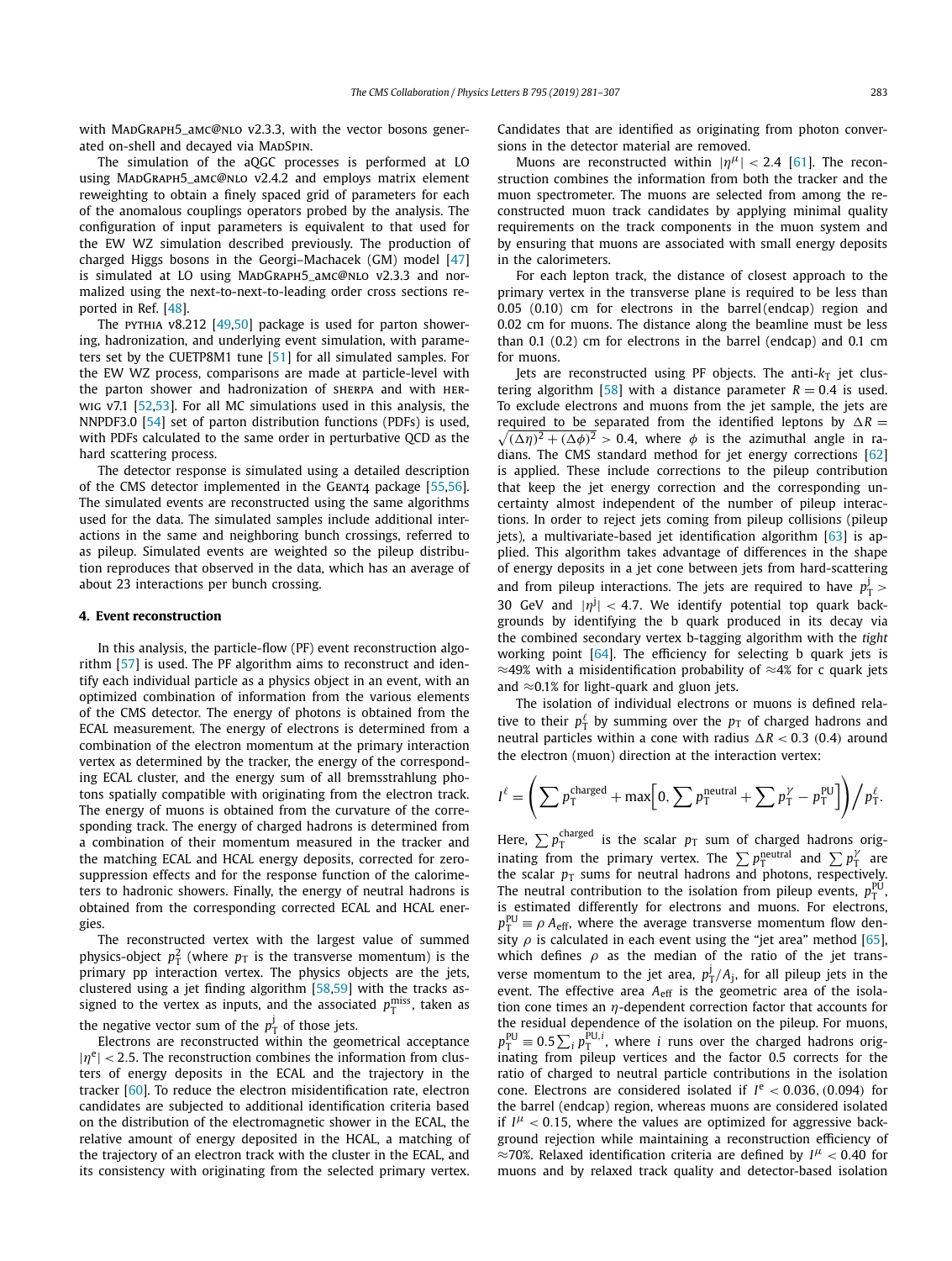<span id="page-3-0"></span>for electrons. The overall efficiencies of the reconstruction, identification, and isolation requirements for the prompt e or  $\mu$  are measured in data and simulation in bins of  $p_T^{\ell}$  and  $|\eta^{\ell}|$  using a "tag-and-probe" technique [\[66\]](#page-10-0) applied to an inclusive sample of Z events. The data to simulation efficiency ratios are used as scale factors to correct the simulated event yields.

#### **5. Event selection**

Collision events are selected by triggers that require the presence of one or two electrons or muons. The  $p_{\text{T}}^{\ell}$  threshold for the single lepton trigger is 25 (20) GeV for the electron (muon) trigger. For the dilepton triggers, with the same or different flavors, the minimum  $p_{\rm T}^{\ell}$  of the leading and subleading leptons are 17 (17) and 12 (8) GeV for electrons (muons), respectively. The combination of these trigger paths brings the trigger efficiency for selected three-lepton events to nearly 100%. Partial mistiming of signals in the forward region of the electromagnetic calorimeter (ECAL) endcaps  $(2.5 < |\eta| < 3.0)$  led to early readout for a significant fraction of events with forward jet activity, and a corresponding reduction in the level 1 trigger efficiency. A correction for this effect is determined in bins of jet  $p_T^j$  and  $\eta^j$  using an unbiased data sample. This loss of efficiency is about 1% for *m*jj of 200 GeV, increasing to about 15% for  $m_{ij} > 2$  TeV.

A selected event is required to have three lepton candidates  $\ell\ell'\ell'$ , where  $\ell, \ell' = e$ ,  $\mu$ . All leptons must pass the identification and isolation requirements described in Section [4.](#page-2-0) The electrons and muons can be directly produced from a W or Z boson decay or from a W or Z boson with an intermediate *τ* lepton decay. The  $\ell'\ell'$  pair consists of two leptons with opposite charge and the same flavor, as expected for a Z boson candidate. One of the leptons from the Z boson candidate is required to have  $p_{\textrm{T}}^{\ell_1} > 25$  GeV and the other  $p_T^{\ell_2} > 15$  GeV. For events with three same-flavor leptons, two oppositely charged, same-flavor combinations are possible. The pair with invariant mass closest to  $m_Z = 91.2$  GeV, the nominal Z boson mass from Ref. [\[29\]](#page-10-0), is selected as the Z boson candidate. The remaining lepton is associated with the W boson and must have  $p_{\text{T}}^{\ell} > 20$  GeV. Events containing additional leptons satisfying the relaxed identification criteria with  $p_{\textrm{T}}^{\ell} > 10$  GeV are rejected. Because of the neutrino in the final state, the events are required to have  $p_T^{\text{miss}} > 30$  GeV. To reduce contributions from tt events, the leptons constituting the Z boson candidate are required to have an invariant mass satisfying  $|m_{\ell' \ell'} - m_Z| < 15$  GeV and events with a b tagged jet with  $p_T^{\rm b} > 30$  GeV and  $|\eta^{\rm b}| < 2.4$  are vetoed.

The invariant mass of any dilepton pair  $m_{\ell\ell}$  must be greater than 4 GeV. Such a requirement is necessary in theoretical calculations to avoid divergences from collinear emission of same-flavor opposite-sign dilepton pairs, and 4 GeV is chosen to avoid low mass resonances. The selection is extended to all dilepton pairs to reduce contributions from backgrounds with soft leptons while having a negligible effect on signal efficiency. The trilepton invariant mass,  $m_{3\ell}$ , is required to be more than 100 GeV to exclude a region where production of Z bosons with final-state photon radiation is expected to contribute.

Furthermore, the event must have at least two jets with  $p_{\textrm{T}}^{\textrm{j}} >$ 50 GeV and  $|\eta^j| < 4.7$ . The jet with the highest  $p^j_T$  is called the leading jet and the jet with the second-highest  $p_T^j$  the subleading jet. To exploit the unique signature of the VBS process, these two jets are required to have  $m_{jj} > 500$  GeV and  $\eta$  separation  $|\Delta \eta(j_1, j_2)| \equiv |\Delta \eta_{jj}| > 2.5$ . The variable  $\eta_{3\ell}^* = \eta^{3\ell} - (\eta^{j_1} + \eta^{j_2})/2$ of the three-lepton system is additionally required to be between −2*.*5 and 2.5. This selection is referred to as the "EW signal selection." The same set of selections, but with no requirement on  $\eta_{3\ell}^*$ 

#### **Table 1**

Summary of event selections and fiducial region definitions for the analysis. The selections labeled "EW signal" and "Higgs boson" are applied to data and reconstructed simulated events. The EW signal selection is used for all measurements except for the charged Higgs boson search that uses the selection indicated in the column labeled "Higgs boson." The WZjj cross section is reported in the fiducial regions defined by the selections specified in the last two columns applied to particle-level simulated events. The variables *n*<sup>j</sup> and *n*<sup>b</sup> refer to the number of anti- $k_T$  jets and the number of anti- $k_T$  b-tagged jets, respectively. Other variables are defined in the text.

|                                                | EW signal | Higgs boson | Tight<br>fiducial | Loose<br>fiducial |
|------------------------------------------------|-----------|-------------|-------------------|-------------------|
| $p_{\textrm{T}}^{\ell_1'}$<br>[GeV]            | >25       | >25         | >25               | >20               |
| $p_{\mathrm{T}}^{\ell_2'}$ [GeV]               | >15       | >15         | >15               | >20               |
| $p_T^{\ell}$ [GeV]                             | >20       | >20         | >20               | >20               |
| $ \eta^{\mu} $                                 | < 2.4     | < 2.4       | < 2.5             | < 2.5             |
| $ \eta^e $                                     | ${<}2.5$  | < 2.5       | < 2.5             | < 2.5             |
| $ m_{e' e'} - m_Z $ [GeV]                      | <15       | <15         | <15               | <15               |
| $m_{3\ell}$ [GeV]                              | >100      | >100        | >100              | >100              |
| $m_{\ell\ell}$ [GeV]                           | >4        | >4          | >4                | >4                |
| $p_{\text{T}}^{\text{miss}}$ [GeV]             | >30       | >30         |                   |                   |
| $ \eta^{\rm J} $                               | < 4.7     | $<$ 4.7     | $<$ 4.7           | $<$ 4.7           |
| $p_T^{\mathrm{J}}$ [GeV]                       | >50       | >30         | >50               | >30               |
| $ \Delta R(j,\ell) $                           | > 0.4     | > 0.4       | > 0.4             | > 0.4             |
| $n_i$                                          | $\geq$ 2  | $\geq$ 2    | $\geq$ 2          | $\geq$ 2          |
| $p_T^{\rm b}$ [GeV]                            | >30       | >30         |                   |                   |
| $ \eta^{\rm b} $                               | ${<}2.4$  | < 2.4       |                   |                   |
| n <sub>b</sub>                                 | $= 0$     | $=0$        |                   |                   |
| $m_{\rm jj}$                                   | > 500     | > 500       | > 500             | > 500             |
| $ \Delta\eta_{\rm ii} $                        | >2.5      | >2.5        | >2.5              | >2.5              |
| $ \eta^{3\ell} - (\eta^{j_1} + \eta^{j_2})/2 $ | ${<}2.5$  |             | < 2.5             |                   |

and with the relaxed requirement  $p_T^j > 30$  GeV, is used in searches for charged Higgs bosons and therefore called the "Higgs boson selection." A summary of these selections is shown in Table 1.

Sideband regions of events with a similar topology to signal events, but outside the signal region, are used to constrain the normalization of the QCD WZ process in the EW WZ measurement and in searches for new physics. We refer to this region as the "QCD WZ sideband region." It consists of events with  $m_{ii}$   $>$  100 GeV satisfying all requirements applied to signal events, but failing at least one of the signal discriminating variables, i.e.,  $m_{ij}$  < 500 GeV or  $|\Delta \eta_{ij}|$  < 2.5. For the EW WZ measurement, events satisfying  $|\eta_{3\ell}^*| > 2.5$  are also selected in the sideband region.

To reduce the dependence on theoretical predictions, measurements are reported in two fiducial regions, defined in Table 1. The "tight fiducial region" is defined to be as close as possible to the measurement phase space, whereas the "loose fiducial region" is designed to be easily reproducible in theoretical calculations or in MC simulations, following the procedure of Ref. [\[34\]](#page-10-0). The fiducial predictions are defined through selections on particle-level simulated events using the RIVET  $[67]$  framework, which provides a toolkit for analyzing simulated events in a model-independent way. Electrons and muons are required to be prompt (i.e., not from hadron decays), and those produced in the decay of a *τ* lepton are not considered in the definition of the fiducial phase space. The momenta of prompt photons located within a cone of radius  $\Delta R = 0.1$  are added to the lepton momentum to correct for finalstate photon radiation, referred to as "dressing." The three highest  $p_T$  leptons are selected and associated with the W and Z bosons with the same procedure used in the data selection. The fiducial cross section in the QCD WZ sideband region is defined following the tight fiducial region of Table 1, with  $m_{ij} > 100$  GeV and  $m_{jj}$  < 500 GeV or  $|\Delta \eta_{jj}|$  < 2.5 or  $|\eta_{3\ell}^{*}|$  > 2.5. Theoretical predictions are evaluated using MADGRAPH5\_aMC@NLO at LO interfaced to pythia with the samples described in Section [3.](#page-1-0)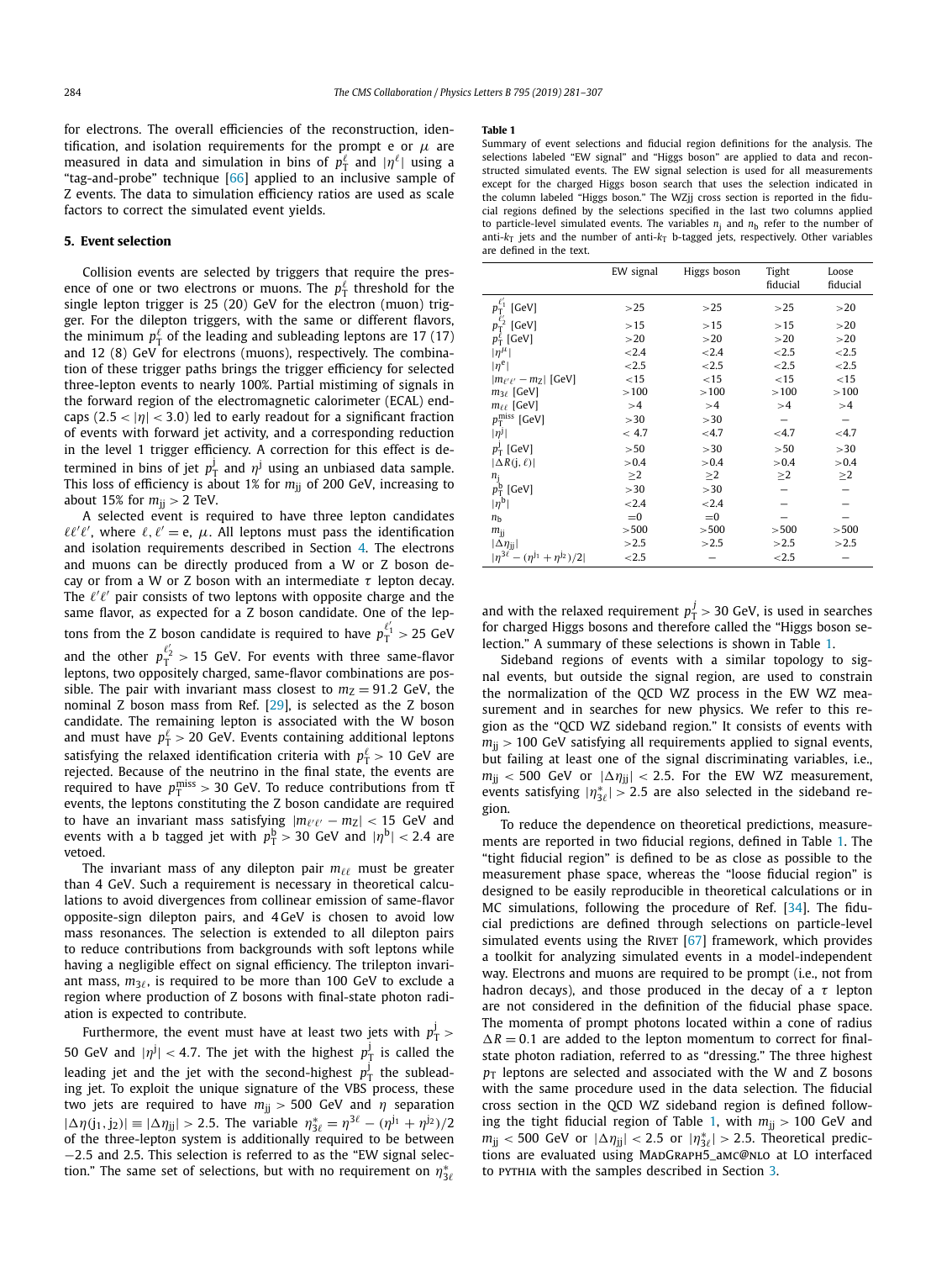#### **6. Background estimation**

Background contributions in this analysis are divided into two categories: background processes with prompt isolated leptons, e.g., ZZ, tZq, ttZ; and background processes with nonprompt leptons from hadrons decaying to leptons inside jets or jets misidentified as isolated leptons, primarily tt and Z+jets. The background processes with prompt leptons are estimated from MC simulation, whereas backgrounds with nonprompt leptons from hadronic activity are estimated from data using control samples. The nonprompt component of the Z*γ* process, in which the photon experiences conversion into leptons in the tracker, is evaluated using MC simulation.

The contribution from QCD WZ production is estimated with MC simulation. It is considered signal for the WZjj cross section measurement, but is the dominant background for the EW WZ measurement and in searches for new physics. For the EW WZ measurement and new physics searches, the normalization of the QCD WZ process is constrained by data in the QCD WZ sideband region. The cross section predicted by the MLM-merged sample in the QCD WZ sideband region is  $18.6^{+2.9}_{-2.3}$  (scale)  $\pm 1.0$  (PDF) fb, where the scale and PDF uncertainties are calculated using the procedure described in Section 7. In this region the normalization correction, which is derived from a fit to the data, is consistent with unity. The EW WZ process, considered signal for the WZjj and EW WZ measurements but background to new physics searches, is also estimated using MC simulation.

The contribution from background processes with nonprompt leptons is evaluated with data control samples of events satisfying relaxed lepton identification requirements using the technique described in Refs. [\[16,](#page-9-0)[68\]](#page-10-0). Events satisfying the full analysis selection, with the exception that one, two, or three leptons pass relaxed identification requirements but fail the more stringent requirements applied to signal events, are selected to form relaxed lepton control samples. These control samples are mutually independent and, additionally, independent from the signal selection. The small contribution to the relaxed lepton control samples from events with three prompt leptons is estimated with MC simulation and subtracted from the event samples.

The expected contribution in the signal region is estimated using "loose-to-tight" efficiency factors applied to the lepton candidates failing the analysis requirements in the control region events. The efficiency factors are calculated from a sample of  $Z + \ell_{\text{cand}}$  events, where Z denotes a pair of oppositely charged, same-flavor leptons satisfying the full identification requirements and  $|m_{\ell^+\ell^-} - m_Z| < 10$  GeV, and  $\ell_{\text{cand}}$  is a lepton candidate satisfying the relaxed identification. The loose-to-tight efficiency factors are obtained from ratios of events where the  $\ell_{\mathrm{cand}}$  object satisfies the full identification requirements to events where all identification criteria are not satisfied, and is parameterized as a function of  $p_T$  and *η*. A cross-check of the technique is performed by repeating the procedure with efficiency factors derived from a sample of events dominated by dijet production. The loose-to-tight efficiency factors obtained in the two regions agree to within 30% for the full  $p_T$  and  $\eta$  range.

This method is validated in nonoverlapping data samples enriched in Drell–Yan and tt contributions. The Drell–Yan sample is defined by inverting the selection requirement in  $p_{\rm T}^{\rm miss}$ , and the tt sample is defined by requiring at least one b-tagged jet and re- $\left| \int_{\mathcal{C}}^{\mathcal{C}} e^{i \omega t} \right| \leq \left| \int_{\mathcal{C}}^{\mathcal{C}} e^{i \omega t} \right| \leq \left| \int_{\mathcal{C}}^{\mathcal{C}} e^{i \omega t} \right| \leq \left| \int_{\mathcal{C}}^{\mathcal{C}} e^{i \omega t} \right| \leq \left| \int_{\mathcal{C}}^{\mathcal{C}} e^{i \omega t} \right| \leq \left| \int_{\mathcal{C}}^{\mathcal{C}} e^{i \omega t} \right| \leq \left| \int_{\mathcal{C}}^{\mathcal{C}} e^{i \omega t} \right$ requirements for the signal region. The predictions derived from the relaxed lepton data control samples agree with the measurements in the Drell–Yan and tt data samples to within 20%.

The small size of the loose lepton control samples and Z*γ* MC simulation limit differential predictions in the EW signal region. Therefore, the combined shape of the estimated nonprompt and Z*γ* backgrounds for both electrons and muons are used as background for the EW WZ measurement and in the extraction of constraints on aQGCs. The normalization of the distributions per channel are taken from the ratio of the nonprompt (Z*γ* ) yield in a single channel to the total nonprompt (Z*γ* ) event yield measured in WZjj events with no requirements on the dijet system. These ratios are consistent within the statistical uncertainty with ratios measured when relaxing the jet  $p<sub>T</sub>$  requirement in WZjj events, in WZ events inclusive in the number of jets, and in events satisfying the EW signal and QCD WZ sideband selections.

#### **7. Systematic uncertainties**

The dominant uncertainties in both the cross section measurement and new physics searches are those associated with the jet energy scale (JES) and resolution (JER). The JES and JER uncertainties are evaluated in simulated events by smearing and scaling the relevant observables and propagating the effects to the event selection and the kinematic variables used in the analysis. The uncertainty in the event yield in the EW signal selection due to the JES and JER is 9% for QCD WZ and 5% for EW WZ processes. For the QCD WZ (EW WZ) process, the JES uncertainty varies in the range of 5–25% (3–15%) with increasing values of  $m_{ij}$  and  $|\Delta \eta_{ij}|$ .

The uncertainties in signal and background processes estimated with MC simulation are evaluated from the theoretical uncertainties of the predictions. Event weights in the MC simulations are used to evaluate variations of the central prediction. Scale uncertainties are estimated by independently varying  $\mu_R$  and  $\mu_F$  by a factor of two from their nominal values, with the condition that  $1/2 \leq \mu_R/\mu_F \leq 2$ . The maximal and minimal variations are obtained per bin to form a shape-dependent variation band. The PDF uncertainties are evaluated by combining the predictions per bin from the fit and  $\alpha_s$  variations of the NNPDF3.0 set according to the procedure described in Ref. [\[69\]](#page-11-0) for MC replica sets. The scale and PDF uncertainties are uncorrelated for different signal and background process and 100% correlated across bins for the distributions used to extract results. For MC simulations normalized to a cross section computed at a higher order in QCD, the uncertainties are calculated from the order of the MC simulation.

The uncertainty in modeling the EW WZ and QCD WZ processes has a large impact in the EW WZ measurement. In addition to the uncertainties from scale and PDF choice, comparisons of alternative matrix element and parton shower generators are considered. The uncertainty in the QCD WZ process is derived by comparing the predictions of the MLM-merged simulation and those obtained with the FxFx-merged simulation, after fixing the normalization to the observed data in the QCD WZ sideband region. Differences between the predictions of the MC simulations in the signal region and in the ratio of the QCD WZ sideband to the signal region event yields are considered in the comparisons. The differences in predictions are generally within the scale and PDF uncertainties of the MC simulations, and a 10% normalization uncertainty is assigned to account for the observed discrepancies. The results obtained using the powheg simulation, which predicts a slightly softer *m*jj spectrum, are also largely contained within the theoretical uncertainties considered. However, because WZjj events from this simulation arise from soft radiation from the parton shower, it is not explicitly considered in the uncertainty evaluation. For the EW WZ process, the MC simulations described in Section [3](#page-1-0) agree within the theoretical uncertainties from the PDF and the choice of  $\mu_R$  and  $\mu_F$  for the kinematic variables considered in the analysis, so no additional uncertainty is assigned.

The interference term is evaluated on particle-level simulated events selected from the MC simulations described in Section [3.](#page-1-0)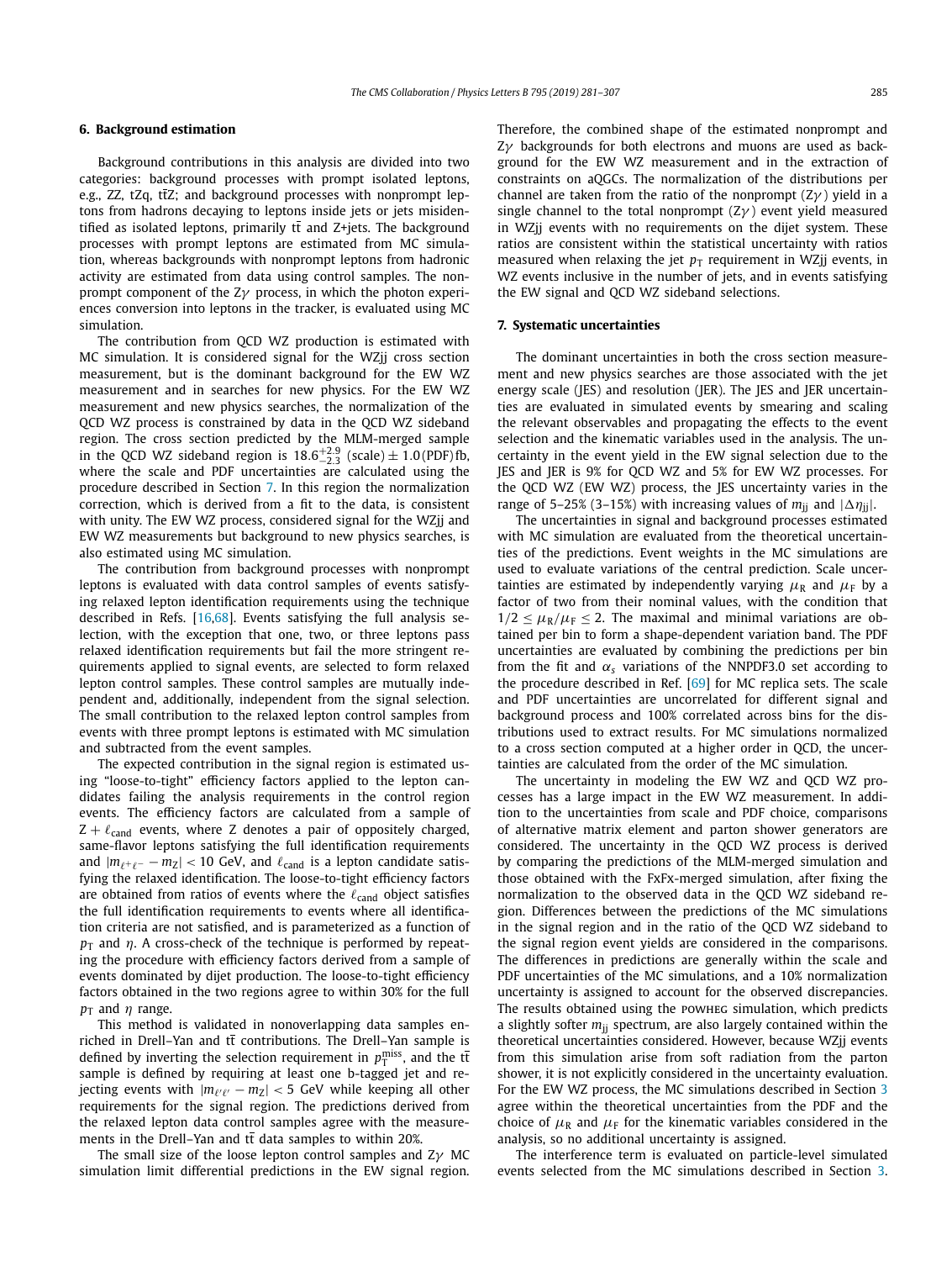It is positive, and roughly 12% of the EW WZ contribution in the QCD WZ sideband region and 4% in the EW signal region for both MC simulations considered, consistent with the results reported in Ref. [\[34\]](#page-10-0). The ratio of the interference to the EW WZ decreases with increasing  $m_{\text{jj}}$ , consistent with the observations of Refs. [\[34,](#page-10-0) [70\]](#page-11-0). These values are used as a symmetric shape uncertainty in the EW WZ prediction. This uncertainty is lower than other theoretical uncertainties and has a negligible contribution to the uncertainty in the EW WZ measurement.

Higher-order EW corrections in VBS processes are known to be negative and at the level of tens of percent, with the correction increasing in magnitude with increasing  $m_{ii}$  and  $m_{VV}$  [\[71\]](#page-11-0). We do not apply corrections to the WZjj MC simulation, but we have verified that the significance of the EW WZ measurement is insensitive to higher-order EW corrections by performing the signal extraction described in Section 8 with the  $m_{ij}$  predicted by the EW WZ MC simulation modified by the corrections from Ref. [\[72\]](#page-11-0). As the relative effect of the EW corrections on SM and anomalous WZjj production is unknown, we do not apply corrections to the SM backgrounds or new physics signals for our results. Because corrections to the SM WZjj production that decrease the expected number of events at high  $m_{WZ}$  lead to more stringent limits on new physics, this is a conservative approach.

The uncertainties related to the finite number of simulated events, or to the limited number of events in data control regions, affect the signal and background predictions. They are uncorrelated across different samples, and across bins of a single distribution. The limited number of events in the relaxed lepton control samples used for the nonprompt background estimate is the dominant contribution to this uncertainty.

The nonprompt background estimate is also affected by systematic uncertainties from the jet flavor composition of the relaxed lepton control samples and loose-to-tight extrapolation factors. The systematic uncertainty in the nonprompt event yield is 30% for both electrons and muons, uncorrelated between channels. It covers the largest difference observed between the estimated and measured numbers of events in data control samples enriched in tt and Drell–Yan contributions and the differences between using extrapolation factors derived in Z+jet and dijet events.

Systematic uncertainties are less than 1% for the trigger efficiency and 1–3% for the lepton identification and isolation requirements, depending on the lepton flavors. Other systematic uncertainties are related to the use of simulated samples: 1% for the effects of pileup and 1–2% for the  $p_{\text{T}}^{\text{miss}}$  reconstruction, estimated by varying the energies of the PF objects within their uncertainties. The uncertainty in the b tagging efficiency is 2% for WZ events, which accounts for differences in b tagging efficiencies between MC simulations and data. The uncertainty in the integrated luminosity of the data sample is 2.5% [\[73\]](#page-11-0). This uncertainty affects both the signal and the simulated portion of the background estimation, but does not affect the background estimation from data.

For the extraction of results, log-normal probability density functions are assumed for the nuisance parameters affecting the event yields of the various background contributions, whereas systematic uncertainties that affect the shape of the distributions are represented by nuisance parameters whose variation results in a continuous perturbation of the spectrum [\[74\]](#page-11-0) and are assumed to have a Gaussian probability density function. A summary of the contribution of each systematic uncertainty to the total WZjj cross section measurement is presented in Table 2. The impact of each systematic uncertainty in the WZjj cross section measurement is obtained by freezing the set of associated nuisance parameters to their best-fit values and comparing the total uncertainty in the signal strength to the result from the nominal fit. The prompt background normalization uncertainty includes the scale

#### **Table 2**

The dominant systematic uncertainty contributions in the fiducial WZjj cross section measurement.

| Source of syst. uncertainty     | Relative uncertainty in $\sigma_{\text{WZii}}$ [%] |
|---------------------------------|----------------------------------------------------|
| Jet energy scale                | $+11/-8.1$                                         |
| Jet energy resolution           | $+1.9/-2.1$                                        |
| Prompt background normalization | $+2.2/-2.2$                                        |
| Nonprompt normalization         | $+2.5/-2.5$                                        |
| Nonprompt event count           | $+6.0 - 5.8$                                       |
| Lepton energy scale and eff.    | $+3.5/-2.7$                                        |
| b tagging                       | $+2.0/-1.7$                                        |
| Integrated luminosity           | $+3.6/-3.0$                                        |

and PDF uncertainties in the background processes estimated using MC simulations.

#### **8. Fiducial WZjj cross section measurement and search for EW WZ production**

The cross section for WZjj production, without separating by production mechanism, is measured with a combined maximum likelihood fit to the observed event yields for the EW signal selection. The likelihood is a combination of individual likelihoods for the four leptonic decay channels (eee, ee*μ*, *μμ*e, *μμμ*) for the signal and background hypotheses with the statistical and systematic uncertainties in the form of nuisance parameters. To minimize the dependence of the result on theoretical predictions, the likelihood function is built from the event yields per channel without considering information about the distribution of events in kinematic variables. The expected event yields for the EW- and QCD-induced WZjj processes are taken from the MADGRAPH5\_aMC@NLO v2.4.2 predictions. The WZjj signal strength  $\mu_{\text{WZii}}$ , which is the ratio of the measured signal yield to the expected number of signal events, is treated as a free parameter in the fit.

The best-fit value for the WZjj signal strength is used to obtain a cross section in the tight fiducial region defined in Table [1.](#page-3-0) The measured fiducial WZjj cross section in this region is

$$
\sigma_{WZjj}^{fid}=3.18^{+0.57}_{-0.52}\,(\text{stat})^{+0.43}_{-0.36}\,(\text{syst})\,\text{fb}=3.18^{+0.71}_{-0.63}\,\text{fb}.
$$

This result can be compared with the predicted value of  $3.27^{+0.39}_{-0.32}$  $(\text{scale}) \pm 0.15$  (PDF) fb. The EW WZ and QCD WZ contributions are calculated independently from the samples described in Section [3](#page-1-0) and their uncertainties are combined in quadrature to obtain the WZjj cross section prediction. The predicted EW WZ cross section is  $1.25_{-0.09}^{+0.11}$  (scale)  $\pm$  0.06 (PDF) fb, and the interference term contribution in this region is less than 1% of the total cross section.

Results are also obtained in a looser fiducial region, defined in Table [1](#page-3-0) following Ref. [\[34\]](#page-10-0), to simplify comparisons with theoretical calculations. The acceptance from the loose to tight fiducial region is  $(72.4 \pm 0.8)$ %, computed using MADGRAPH5\_aMC@NLO interfaced to pythia. The uncertainty in the acceptance is evaluated by combining the scale and PDF uncertainties in the EW WZ and QCD WZ predictions in quadrature. The scale uncertainty in the QCD WZ contribution is the dominant component of the uncertainty. The resulting WZjj loose fiducial cross section is

$$
\sigma_{WZjj}^{\text{fid,loose}} = 4.39_{-0.72}^{+0.78} \text{(stat)}_{-0.50}^{+0.60} \text{(syst) fb} = 4.39_{-0.87}^{+0.98} \text{fb},
$$

compared with the predicted value of  $4.51^{+0.59}_{-0.45}$  (scale) ± 0*.*18 (PDF) fb. The EW WZ and QCD WZ contributions and their uncertainties are treated independently with the same approach as described for the tight fiducial region. The predicted EW WZ cross section in the loose region is  $1.48^{+0.13}_{-0.11}$  (scale)  $\pm$  0.07 (PDF) fb, and the relative contribution from the interference term is less the 1%.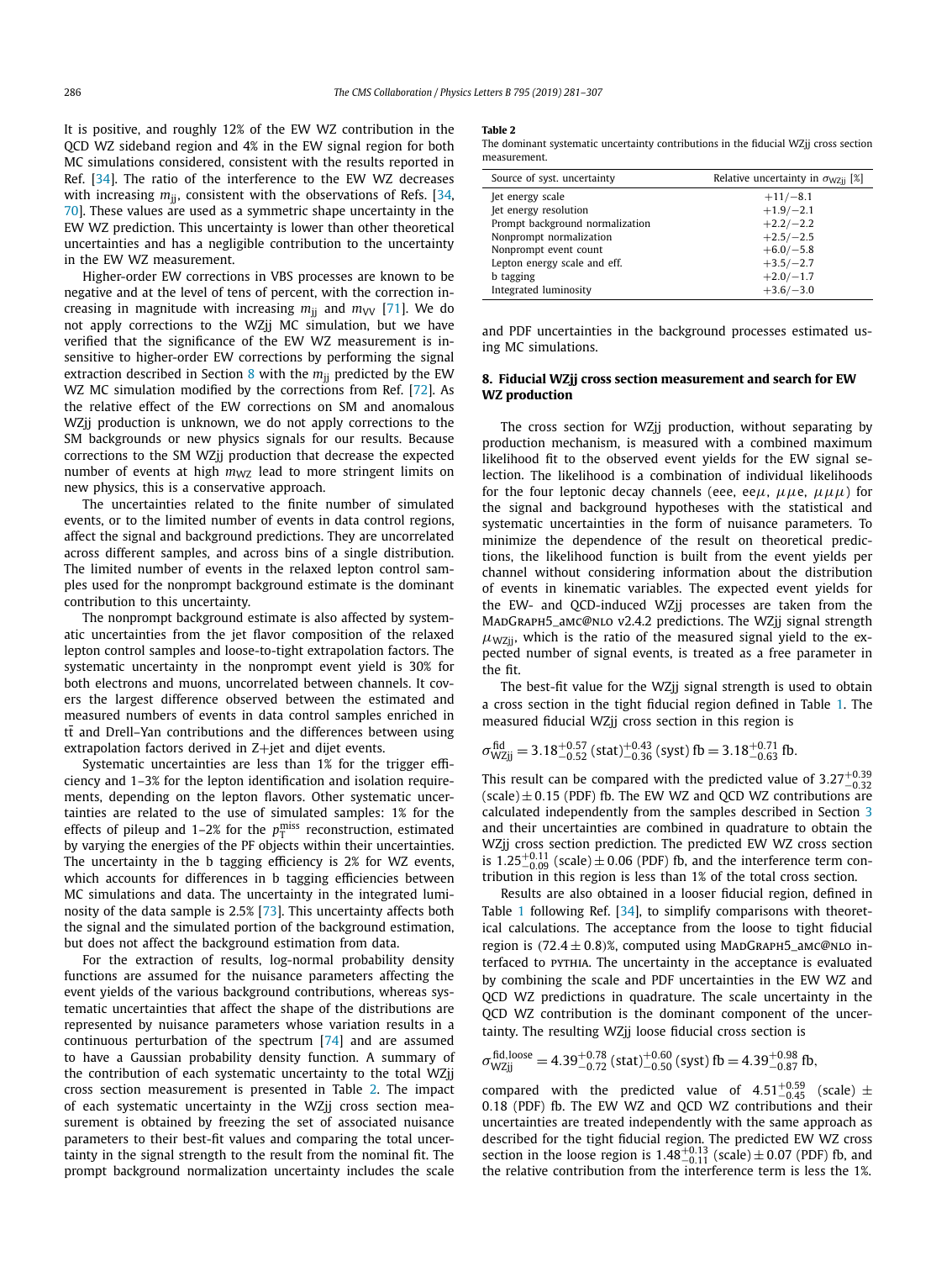

**Fig. 2.** The  $m_{jj}$  (upper) and  $|\Delta \eta_{jj}|$  (lower) of the two leading jets for events satisfying the EW signal selection. The last bin contains all events with  $m_{jj}$   $>$  2500 GeV (upper) and  $|\Delta \eta_{ij}|$  > 7.5 (lower). The dashed line shows the expected EW WZ contribution stacked on top of the backgrounds that are shown as filled histograms. The hatched bands represent the total and relative statistical uncertainties on the predicted yields. The bottom panel shows the ratio of the number of events measured in data to the total number of expected events. The predicted yields are shown with their pre-fit normalizations.

Separating the EW- and QCD-induced components of WZjj events requires exploiting the different kinematic signatures of the two processes. The relative fraction of the EW WZ process with respect to the QCD WZ process and other backgrounds grows with increasing values of the  $m_{ij}$  and  $|\Delta \eta_{ji}|$  of the leading jets, as demonstrated in Fig. 2. This motivates the use of a 2D distribution built from these variables for the extraction of the EW WZ signal via a maximum likelihood fit. This 2D distribution, shown as a one-dimensional histogram in Fig. 3, along with the yield in the QCD WZ sideband region, are combined in a binned likelihood involving the expected and observed numbers of events in each bin. The likelihood is a combination of individual likelihoods for the four decay channels.



**Fig. 3.** The one-dimensional representation of the 2D distribution of  $m_{ij}$  and  $| \Delta \eta_{ij} |$ , used for the EW signal extraction. The x axis shows the  $m_{ii}$  distribution in the indicated bins, split into three bins of  $\Delta \eta_{jj}$ :  $\Delta \eta_{jj} \in [2.5, 4]$ ,  $[4, 5]$ ,  $\geq$  5. The dashed line represents the EW WZ contribution stacked on top of the backgrounds that are shown as filled histograms. The hatched bands represent the total and relative systematic uncertainties on the predicted yields. The bottom panel shows the ratio of the number of events measured in data to the total number of expected events. The predicted yields are shown with their best-fit normalizations.

The systematic uncertainties are represented by nuisance parameters that are allowed to vary according to their probability density functions, and correlation across bins and between different sources of uncertainty is taken into account. The expected number of signal events is taken from the MAD-Graph5\_amc@nlo v2.4.2 prediction at LO, multiplied by a signal strength  $\mu_{\text{EW}}$  which is treated as a free parameter in the fit.

The best-fit value for the signal strength  $\mu_{EW}$  is

 $\mu_{\text{EW}} = 0.82^{+0.51}_{-0.43}$ 

consistent with the SM expectation at LO of  $\mu_{EW, IO} = 1$ , with respect to the predicted cross section for the EW WZ process in the tight fiducial region. The significance of the signal is quantified by calculating the local *p*-value for an upward fluctuation of the data relative to the background prediction using a profile likelihood ratio test statistic and asymptotic formulae [\[75\]](#page-11-0). The observed (expected) statistical significance for EW WZ production is 2.2 (2.5) standard deviations. A modification to the predicted cross section used in the fit trivially rescales the signal strength but does not impact the significance of the result. The total uncertainty of the measurement is dominated by the statistical uncertainty of the data. The post-fit yields for the signal and background corresponding to the best-fit signal strength for EW WZ production are shown in Table [3.](#page-7-0)

#### **9. Limits on anomalous quartic gauge couplings**

Events satisfying the EW signal selection are used to constrain aQGCs in the effective field theory approach [\[76\]](#page-11-0). Results are obtained following the formulation of Ref. [\[21\]](#page-10-0) that proposes nine independent dimension-eight operators, which assume the  $SU(2)\times U(1)$  symmetry of the EW gauge sector as well as the presence of an SM Higgs boson. All operators are charge conjugation and parity-conserving. The WZjj channel is most sensitive to the T0, T1, and T2 operators that are constructed purely from the SU(2) gauge fields, the S0 and S1 operators that involve interactions with the Higgs field, and the M0 and M1 operators that involve a mixture of gauge and Higgs field interactions.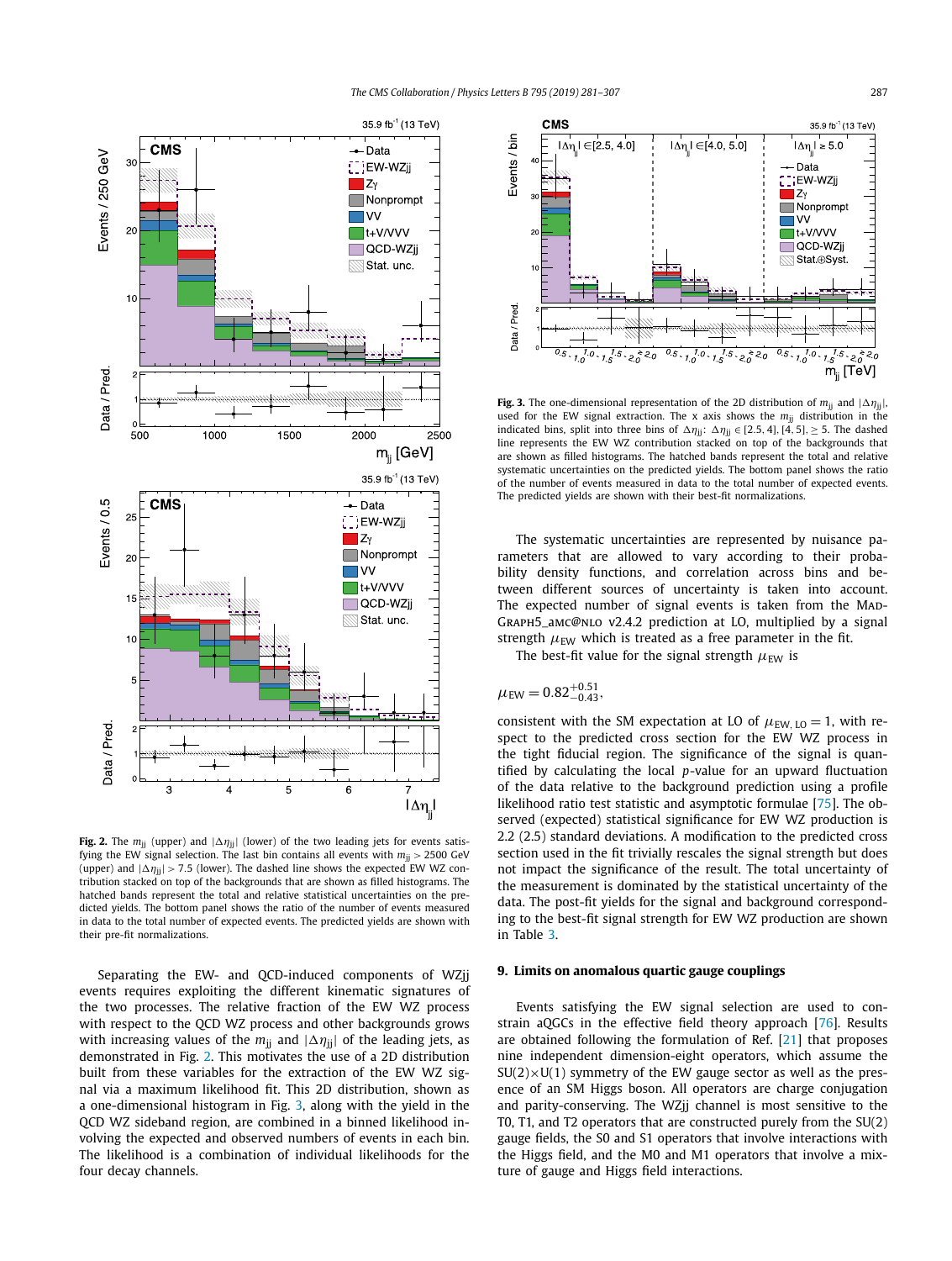<span id="page-7-0"></span>

**Table 3**

| Post-fit event yields after the signal extraction fit to events satisfying the EW signal selection. The EW WZ process is corrected for the observed value of $\mu_{\rm EW}$ |  |  |  |
|-----------------------------------------------------------------------------------------------------------------------------------------------------------------------------|--|--|--|
|-----------------------------------------------------------------------------------------------------------------------------------------------------------------------------|--|--|--|

| Process          | $\mu\mu\mu$    | $\mu \mu e$    | $ee\mu$        | eee           | Total yield    |
|------------------|----------------|----------------|----------------|---------------|----------------|
| OCD WZ           | $13.5 \pm 0.8$ | $9.1 \pm 0.5$  | $6.8 \pm 0.4$  | $4.6 \pm 0.3$ | $34.1 + 1.1$   |
| t+V/VVV          | $5.6 \pm 0.4$  | $3.1 \pm 0.2$  | $2.5 \pm 0.2$  | $1.7 \pm 0.1$ | $12.9 + 0.5$   |
| Nonprompt        | $5.2 \pm 2.0$  | $2.4 \pm 0.9$  | $1.5 \pm 0.6$  | $0.7 \pm 0.3$ | $9.8 \pm 2.3$  |
| VV               | $0.8 \pm 0.1$  | $1.6 \pm 0.2$  | $0.4 \pm 0.0$  | $0.7 \pm 0.1$ | $3.5 \pm 0.2$  |
| $Z\nu$           | $0.3 \pm 0.1$  | $1.2 \pm 0.8$  | ${<}0.1$       | $0.6 \pm 0.2$ | $2.2 \pm 0.8$  |
| Pred. background | $25.5 \pm 2.1$ | $17.4 \pm 1.5$ | $11.2 \pm 0.8$ | $8.3 \pm 0.6$ | $62.4 \pm 2.8$ |
| EW WZ signal     | $6.0 \pm 1.2$  | $4.2 \pm 0.8$  | $2.9 \pm 0.6$  | $2.1 \pm 0.4$ | $15.1 \pm 1.6$ |
| Data             | 38             | 15             | 12             | 10            | 75             |



**Fig. 4.**  $m_T(WZ)$  for events satisfying the EW signal selection, used to place constraints on the anomalous coupling parameters. The dashed lines show predictions for several aQGC parameters values that modify the EW WZ process. The last bin contains all events with  $m_T(WZ) > 2000$  GeV. The hatched bands represent the total and relative systematic uncertainties on the predicted yields. The bottom panel shows the ratio of the number of events measured in data to the total number of expected events. The predicted yields are shown with their best-fit normalizations from the background-only fit.

The presence of nonzero aQGCs would enhance the production of events with high WZ mass. This motivates the use of the transverse mass of the WZ system, defined as

$$
m_{\rm T}(WZ) = \sqrt{[E_{\rm T}(W) + E_{\rm T}(Z)]^2 - [ \vec{p}_{\rm T}(W) + \vec{p}_{\rm T}(Z)]^2},
$$

with  $E_T = \sqrt{m^2 + p_T^2}$ , where the W candidate is constructed from the  $\vec{p}_{\rm T}^{\rm miss}$  and the lepton associated with the W boson, and  $m$  is the invariant mass of the W or Z candidate, to constrain the parameters  $f_{\mathcal{O}i}/\Lambda^4$ . In this formulation,  $f_{\mathcal{O}i}$  is a dimensionless coefficient for the operator  $\mathcal{O}_i$  and  $\Lambda$  is the energy scale of new physics. The  $m_T(WZ)$  for events satisfying the EW signal selection is shown in Fig. 4. The predictions of several indicative aQGC operators and coefficients are also shown.

The MC simulations of nonzero aQGCs include the SM EW WZ process, with an increase in the yield at high  $m_T(WZ)$  arising from parameters different from their SM values. Because the increase of the expected yield over the SM prediction exhibits a quadratic dependence on the operator coefficient, a parabolic function is fitted to the predicted yields per bin to obtain a smooth interpolation between the discrete operator coefficients considered in the MC simulation. The one-dimensional 95% confidence level (CL) limits are extracted using the  $CL<sub>s</sub>$  criterion [\[77,78,75\]](#page-11-0), with all parameters except for the coefficient being probed set to zero. The SM **Table 4**

Observed and expected 95% CL limits for each operator coefficient (in TeV<sup>-4</sup>) while all other parameters are set to zero.

| Parameters                                       | Exp. limit                         | Obs. limit                         |
|--------------------------------------------------|------------------------------------|------------------------------------|
| $f_{\rm M0}/\Lambda^4$<br>$f_{\rm M1}/\Lambda^4$ | $[-11.2, 11.6]$<br>$[-10.9, 11.6]$ | $[-9.15, 9.15]$<br>$[-9.15, 9.45]$ |
| $f_{SO}/\Lambda^4$                               | $[-32.5, 34.5]$                    | $[-26.5, 27.5]$                    |
| $f_{S1}/\Lambda^4$                               | $[-50.2, 53.2]$                    | $[-41.2, 42.8]$                    |
| $f_{\text{T}0}/\Lambda^4$                        | $[-0.87, 0.89]$                    | $[-0.75, 0.81]$                    |
| $f_{T1}/\Lambda^4$                               | $[-0.56, 0.60]$                    | $[-0.49, 0.55]$                    |
| $f_{T2}/\Lambda^4$                               | $[-1.78, 2.00]$                    | $[-1.49, 1.85]$                    |

prediction, including the EW WZ process, is treated as the null hypothesis. The expected prompt backgrounds are normalized to the predictions of the MC simulations, with no corrections applied for the results of the EW WZ or WZjj measurements. No deviation from the SM prediction is observed, and the resulting observed and expected limits are summarized in Table 4.

Constraints are also placed on aQGC parameters using a twodimensional scan, where two parameters are probed in the fit with all others set to zero. This approach is motivated by correlations between operators and physical couplings, and for comparisons with alternative formulations of dimension-eight operators. In particular, the quartic gauge interactions of the massive gauge bosons is a function of S0 and S1, while combinations of the M0 and M1 operators can be compared with the formulation of Ref. [\[79\]](#page-11-0). The resulting 2D 95% CL intervals for these parameters are shown in Fig. [5.](#page-8-0)

#### **10. Limits on charged Higgs boson production**

Theories with Higgs sectors including SU(2) triplets can give rise to charged Higgs bosons ( $H^{\pm}$ ) with large couplings to the vector bosons of the SM. A prominent one is the GM model [\[47\]](#page-10-0), where the Higgs sector is extended by one real and one complex SU(2) triplet to preserve custodial symmetry at tree level for arbitrary vacuum expectation values. In this model, the couplings of  $H^{\pm}$  and the vector bosons depend on  $m(H^{\pm})$  and the parameter  $\sin \theta_H$ , or  $s_H$ , which represents the mixing angle of the vacuum expectation values in the model, and determines the fraction of the W and Z boson masses generated by the vacuum expectation values of the triplets. This analysis extends the previous study of  $H^{\pm}$ production via vector boson fusion by the CMS Collaboration in the same channel [\[68\]](#page-10-0).

A combined fit of the predicted signal and background yields to the data in the Higgs boson selection is performed in bins of  $m<sub>T</sub>(WZ)$ , simultaneously with the event yield in the QCD WZ sideband region, to derive model-independent expected and observed upper limits on  $\sigma(H+jj)(H^{\pm})\mathcal{B}(H^{\pm} \to WZ)$  at 95% CL using the  $CL<sub>s</sub>$  criterion. The distribution and binning of the  $m<sub>T</sub>(WZ)$  distribution used in the fit are shown in Fig. [6.](#page-8-0) The upper limits as a function of  $m(H^{\pm})$  are shown in Fig. [7](#page-9-0) (upper). The results assume that the intrinsic width of the H<sup> $\pm$ </sup> is  $\lesssim$ 0.05 $m$ (H $\pm$ ), which is below the experimental resolution in the phase space considered.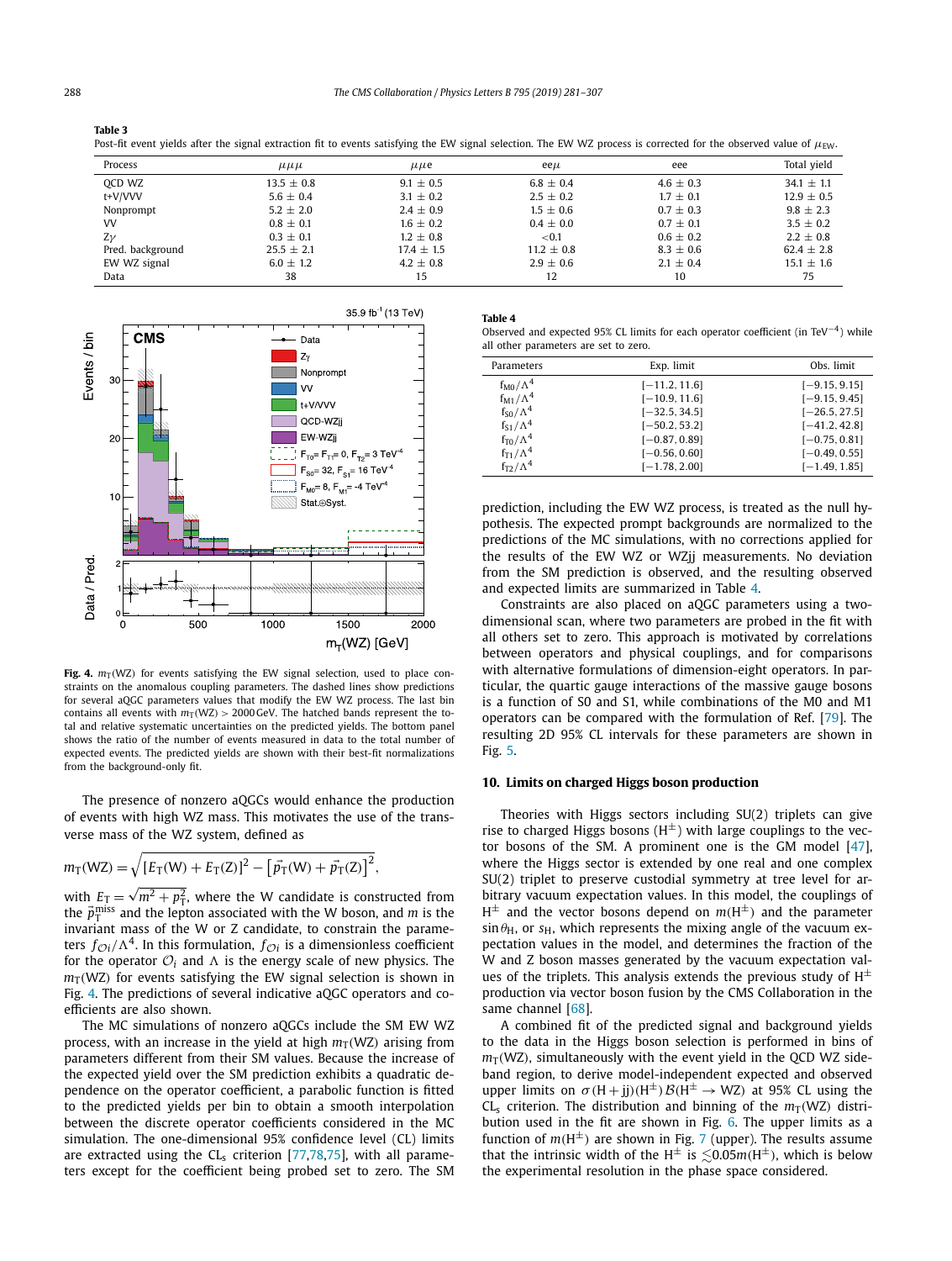<span id="page-8-0"></span>

**Fig. 5.** Two-dimensional observed 95% CL intervals (solid contour) and expected 68, 95, and 99% CL intervals (dashed contour) on the selected aQGC parameters. The values of coefficients outside of contours are excluded at the corresponding CL.

The model-independent upper limits are compared with the predicted cross sections at next-to-next-to-leading order in the GM model in the  $s_H$ - $m(H^{\pm})$  plane, under the assumptions defined for the "H5plane" in Ref. [\[48\]](#page-10-0). For the probed parameter space and  $m<sub>T</sub>(WZ)$  distribution used for signal extraction, the varying width as a function of  $s$ <sub>H</sub> is assumed to have negligible effect on the result. The value of the branching fraction  $\mathcal{B}(H^{\pm} \to WZ)$  is assumed to be unity. In Fig. [7](#page-9-0) (lower), the excluded  $s$ <sub>H</sub> values as a function of  $m(H^{\pm})$  are shown. The blue shaded region shows the parameter space for which the H<sup> $\pm$ </sup> total width exceeds 10% of  $m(H^{\pm})$ , where the model is not applicable because of perturbativity and vacuum stability requirements [\[48\]](#page-10-0).

#### **11. Summary**

A measurement of the production of a W and a Z boson in association with two jets has been presented, using events where



**Fig. 6.**  $m_T(WZ)$  for events satisfying the Higgs boson selection, used to place constraints on the production of charged Higgs bosons. The last bin contains all events with  $m_T(WZ) > 2000$  GeV. The dashed lines show predictions from the GM model with  $m(H^{\pm}) = 400$  (900) GeV and  $s_H = 0.3$  (0.5). The bottom panel shows the ratio of the number of events measured in data to the total number of expected events. The hatched bands represent the total and relative systematic uncertainties on the predicted background yields. The predicted yields are shown with their best-fit normalizations from the background-only fit.

both bosons decay leptonically. Results are based on data corresponding to an integrated luminosity of 35.9 fb<sup>-1</sup> recorded in proton-proton collisions at  $\sqrt{s}$  = 13 TeV with the CMS detector at the LHC in 2016. The cross section in a tight fiducial region with enhanced contributions from electroweak (EW) WZ production is  $\sigma_{\text{WZjj}}^{\text{fid}} = 3.18_{-0.63}^{+0.71}$  fb, consistent with the standard model (SM) prediction. The dijet mass and dijet rapidity separation are used to measure the signal strength of EW WZ production with respect to the SM expectation, resulting in  $\mu_{EW} = 0.82_{-0.43}^{+0.51}$ . The significance of this result is 2.2 standard deviations with 2.5 standard deviations expected.

Constraints are placed on anomalous quartic gauge couplings in terms of dimension-eight effective field theory operators, and upper limits are given on the production cross section times branching fraction of charged Higgs bosons. The upper limits on charged Higgs boson production via vector boson fusion with decay to a W and a Z boson extend the results previously published by the CMS Collaboration [\[68\]](#page-10-0) and are comparable to those of the ATLAS Collaboration [\[80\]](#page-11-0). These are the first limits for dimension-eight effective field theory operators in the WZ channel at 13 TeV.

#### **Acknowledgements**

We congratulate our colleagues in the CERN accelerator departments for the excellent performance of the LHC and thank the technical and administrative staffs at CERN and at other CMS institutes for their contributions to the success of the CMS effort. In addition, we gratefully acknowledge the computing centers and personnel of the Worldwide LHC Computing Grid for delivering so effectively the computing infrastructure essential to our analyses. Finally, we acknowledge the enduring support for the construction and operation of the LHC and the CMS detector provided by the following funding agencies: BMBWF and FWF (Austria); FNRS and FWO (Belgium); CNPq, CAPES, FAPERJ, FAPERGS, and FAPESP (Brazil); MES (Bulgaria); CERN; CAS, MoST, and NSFC (China); COLCIENCIAS (Colombia); MSES and CSF (Croatia); RPF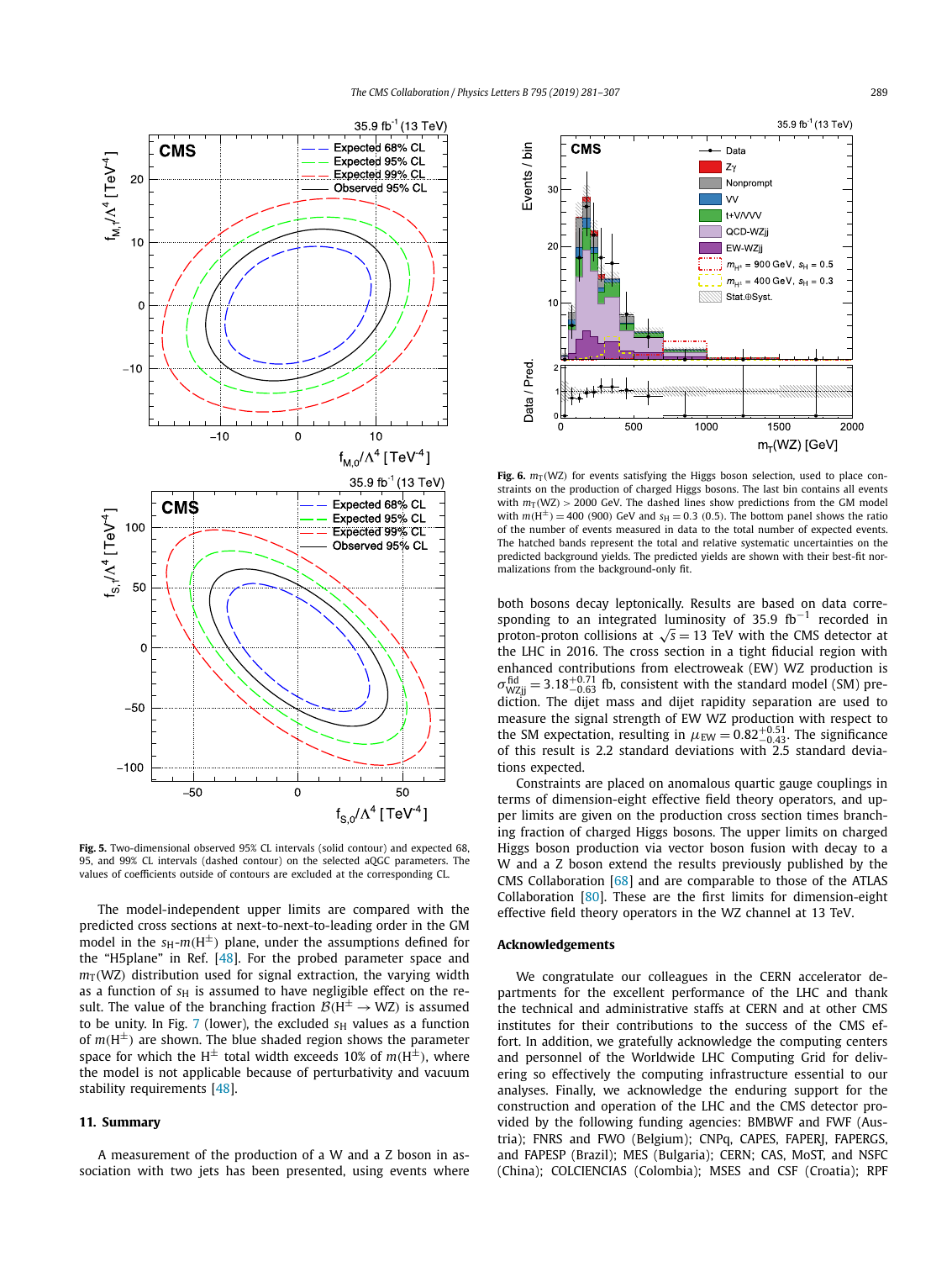<span id="page-9-0"></span>

**Fig. 7.** Expected (dashed lines) and observed (solid lines) upper limits at 95% CL for the model independent  $\sigma(H^{\pm})B(H^{\pm} \to W^{\pm}Z)$  as a function of  $m(H^{\pm})$  (upper) and for  $s_H$  as a function of  $m_H$  in the GM model (lower). The blue shaded area covers the theoretically not allowed parameter space [\[48\]](#page-10-0).

(Cyprus); SENESCYT (Ecuador); MoER, ERC IUT, and ERDF (Estonia); Academy of Finland, MEC, and HIP (Finland); CEA and CNRS/IN2P3 (France); BMBF, DFG, and HGF (Germany); GSRT (Greece); NK-FIA (Hungary); DAE and DST (India); IPM (Iran); SFI (Ireland); INFN (Italy); MSIP and NRF (Republic of Korea); MES (Latvia); LAS (Lithuania); MOE and UM (Malaysia); BUAP, CINVESTAV, CONACYT, LNS, SEP, and UASLP-FAI (Mexico); MOS (Montenegro); MBIE (New Zealand); PAEC (Pakistan); MSHE and NSC (Poland); FCT (Portugal); JINR (Dubna); MON, RosAtom, RAS, RFBR, and NRC KI (Russia); MESTD (Serbia); SEIDI, CPAN, PCTI, and FEDER (Spain); MOSTR (Sri Lanka); Swiss Funding Agencies (Switzerland); MST (Taipei); ThEPCenter, IPST, STAR, and NSTDA (Thailand); TUBITAK and TAEK (Turkey); NASU and SFFR (Ukraine); STFC (United Kingdom); DOE and NSF (USA).

Rachada-pisek Individuals have received support from the Marie-Curie program and the European Research Council and Horizon 2020 Grant, contract No. 675440 (European Union); the Leventis Foundation; the A.P. Sloan Foundation; the Alexander von Humboldt Foundation; the Belgian Federal Science Policy Office; the Fonds pour la Formation à la Recherche dans l'Industrie et dans l'Agriculture (FRIA-Belgium); the Agentschap voor Innovatie door Wetenschap en Technologie (IWT-Belgium); the F.R.S.-FNRS and FWO (Belgium) under the "Excellence of Science – EOS" – be.h project n. 30820817; the Ministry of Education, Youth and Sports (MEYS) of the Czech Republic; the Lendület ("Momentum") Programme and the János Bolyai Research Scholarship of the Hungarian Academy of Sciences, the New National Excellence Program ÚNKP, the NKFIA research grants 123842, 123959, 124845, 124850, and 125105 (Hungary); the Council of Science and Industrial Research, India; the HOMING PLUS programme of the Foundation for Polish Science, cofinanced from European Union, Regional Development Fund, the Mobility Plus programme of the Ministry of Science and Higher Education, the National Science Center (Poland), contracts Harmonia 2014/14/M/ST2/00428, Opus 2014/13/B/ST2/02543, 2014/15/B/ST2/03998, and 2015/19/B/ST2/02861, Sonata-bis 2012/07/E/ST2/01406; the National Priorities Research Program by Qatar National Research Fund; the Programa Estatal de Fomento de la Investigación Científica y Técnica de Excelencia María de Maeztu, grant MDM-2015- 0509 and the Programa Severo Ochoa del Principado de Asturias; the Thalis and Aristeia programmes cofinanced by EU-ESF and the Greek NSRF; the Rachadapisek Sompot Fund for Postdoctoral Fellowship, Chulalongkorn University and the Chulalongkorn Academic into Its 2nd Century Project Advancement Project (Thailand); the Welch Foundation, contract C-1845; and the Weston Havens Foundation (USA).

#### **References**

- [1] ATLAS Collaboration, Observation of a new particle in the search for the standard model Higgs boson with the ATLAS detector at the LHC, Phys. Lett. B 716 (2012) 1, [https://doi.org/10.1016/j.physletb.2012.08.020,](https://doi.org/10.1016/j.physletb.2012.08.020) arXiv:1207.7214.
- [2] CMS Collaboration, Observation of a new boson at a mass of 125 GeV with the CMS experiment at the LHC, Phys. Lett. B 716 (2012) 30, [https://doi.org/10.](https://doi.org/10.1016/j.physletb.2012.08.021) [1016/j.physletb.2012.08.021](https://doi.org/10.1016/j.physletb.2012.08.021), arXiv:1207.7235.
- [3] CMS Collaboration, Observation of a new boson with mass near 125 GeV in pp collisions at  $\sqrt{s}$  = 7 and 8 TeV, J. High Energy Phys. 06 (2013) 081, [https://](https://doi.org/10.1007/JHEP06(2013)081) [doi.org/10.1007/JHEP06\(2013\)081,](https://doi.org/10.1007/JHEP06(2013)081) arXiv:1303.4571.
- [4] F. Englert, R. Brout, Broken symmetry and the mass of gauge vector mesons, Phys. Rev. Lett. 13 (1964) 321, [https://doi.org/10.1103/PhysRevLett.13.321.](https://doi.org/10.1103/PhysRevLett.13.321)
- [5] P.W. Higgs, Broken symmetries, massless particles and gauge fields, Phys. Lett. 12 (1964) 132, [https://doi.org/10.1016/0031-9163\(64\)91136-9](https://doi.org/10.1016/0031-9163(64)91136-9).
- [6] P.W. Higgs, Broken symmetries and the masses of gauge bosons, Phys. Rev. Lett. 13 (1964) 508, [https://doi.org/10.1103/PhysRevLett.13.508.](https://doi.org/10.1103/PhysRevLett.13.508)
- [7] G.S. Guralnik, C.R. Hagen, T.W.B. Kibble, Global conservation laws and massless particles, Phys. Rev. Lett. 13 (1964) 585, [https://doi.org/10.1103/PhysRevLett.13.](https://doi.org/10.1103/PhysRevLett.13.585) [585.](https://doi.org/10.1103/PhysRevLett.13.585)
- [8] P.W. Higgs, Spontaneous symmetry breakdown without massless bosons, Phys. Rev. 145 (1966) 1156, <https://doi.org/10.1103/PhysRev.145.1156>.
- T.W.B. Kibble, Symmetry breaking in non-Abelian gauge theories, Phys. Rev. 155 (1967) 1554, [https://doi.org/10.1103/PhysRev.155.1554.](https://doi.org/10.1103/PhysRev.155.1554)
- [10] ATLAS and CMS Collaborations, Measurements of the Higgs boson production and decay rates and constraints on its couplings from a combined AT-LAS and CMS analysis of the LHC pp collision data at  $\sqrt{s} = 7$  and 8 TeV, J. High Energy Phys. 08 (2016) 045, [https://doi.org/10.1007/JHEP08\(2016\)045](https://doi.org/10.1007/JHEP08(2016)045), arXiv:1606.02266.
- [11] CMS Collaboration, Combined measurements of Higgs boson couplings in proton-proton collisions at  $\sqrt{s}$  = 13 TeV, Eur. Phys. J. C 79 (2019) 421, [https://](https://doi.org/10.1140/epjc/s10052-019-6909-y) [doi.org/10.1140/epjc/s10052-019-6909-y](https://doi.org/10.1140/epjc/s10052-019-6909-y), arXiv:1809.10733.
- [12] C.-W. Chiang, G. Cottin, O. Eberhardt, Global fits in the Georgi-Machacek model, Phys. Rev. D 99 (2019) 015001, <https://doi.org/10.1103/PhysRevD.99.015001>, arXiv:1807.10660.
- [13] D. Chowdhury, O. Eberhardt, Update of global two-Higgs-doublet model fits, J. High Energy Phys. 05 (2018) 161, [https://doi.org/10.1007/JHEP05\(2018\)161](https://doi.org/10.1007/JHEP05(2018)161), arXiv:1711.02095.
- [14] ATLAS Collaboration, Measurement of WZ production in proton-proton collisions at  $\sqrt{s}$  = 7 TeV with the ATLAS detector, Eur. Phys. I. C 72 (2012) 2173, <https://doi.org/10.1140/epjc/s10052-012-2173-0>, arXiv:1208.1390.
- [15] ATLAS Collaboration, Measurements of  $W^{\pm}Z$  production cross sections in pp collisions at  $\sqrt{s} = 8$  TeV with the ATLAS detector and limits on anomalous gauge boson self-couplings, Phys. Rev. D 93 (2016) 092004, [https://doi.org/10.](https://doi.org/10.1103/PhysRevD.93.092004) [1103/PhysRevD.93.092004](https://doi.org/10.1103/PhysRevD.93.092004), arXiv:1603.02151.
- [16] CMS Collaboration, Measurement of the WZ production cross section in pp collisions at <sup>√</sup>*<sup>s</sup>* <sup>=</sup> 13 TeV, Phys. Lett. <sup>B</sup> <sup>766</sup> (2017) 268, [https://doi.org/10.1016/j.](https://doi.org/10.1016/j.physletb.2017.01.011) [physletb.2017.01.011,](https://doi.org/10.1016/j.physletb.2017.01.011) arXiv:1607.06943.
- [17] CMS Collaboration, Measurement of the WZ production cross section in pp collisions at √*s* = 7 and 8 TeV and search for anomalous triple gauge couplings at √*s* = 8 TeV, Eur. Phys. J. C 77 (2017) 236, [https://doi.org/10.1140/epjc/s10052-](https://doi.org/10.1140/epjc/s10052-017-4730-z) [017-4730-z,](https://doi.org/10.1140/epjc/s10052-017-4730-z) arXiv:1609.05721.
- [18] ATLAS [Collaboration,](http://refhub.elsevier.com/S0370-2693(19)30363-6/bib4161626F75643A3230313967786Cs1) Measurement of W±Z production cross sections and gauge boson polarisation in [pp collisions](http://refhub.elsevier.com/S0370-2693(19)30363-6/bib4161626F75643A3230313967786Cs1) at  $\sqrt{s} = 13$  TeV with the ATLAS detector, Eur. Phys. J. C (2019), in press, [arXiv:1902.05759.](http://refhub.elsevier.com/S0370-2693(19)30363-6/bib4161626F75643A3230313967786Cs1)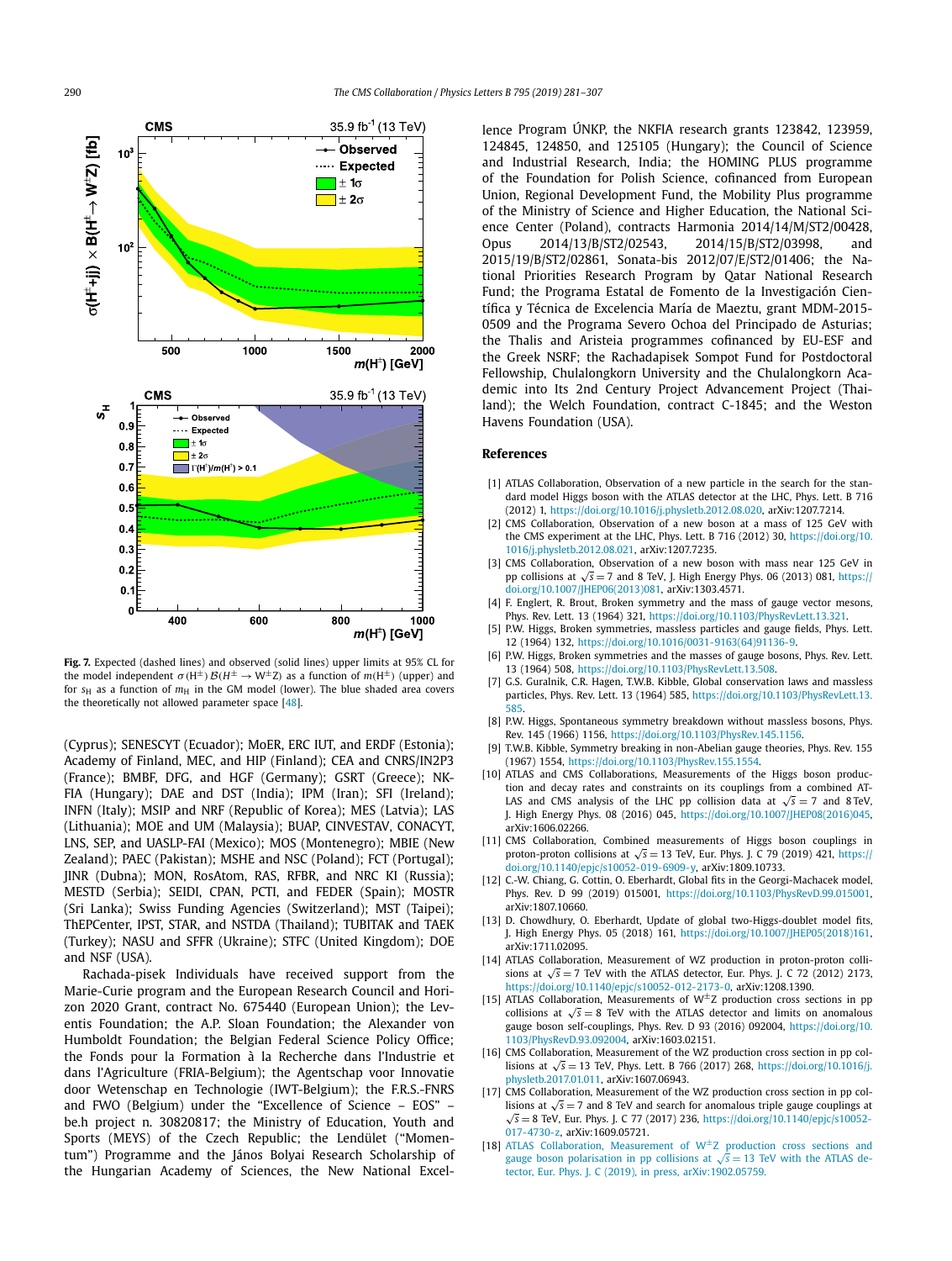- <span id="page-10-0"></span>[19] K. Hagiwara, J. Woodside, D. Zeppenfeld, Measuring the WWZ coupling at the Tevatron, Phys. Rev. D 41 (1990) 2113, [https://doi.org/10.1103/PhysRevD.41.](https://doi.org/10.1103/PhysRevD.41.2113) [2113](https://doi.org/10.1103/PhysRevD.41.2113).
- [20] CMS Collaboration, Measurements of the pp→WZ inclusive and differential production cross section and constraints on charged anomalous triple gauge couplings at  $\sqrt{s}$  = 13 TeV, J. High Energy Phys. 04 (2019) 122, [https://doi.org/](https://doi.org/10.1007/JHEP04(2019)122) [10.1007/JHEP04\(2019\)122,](https://doi.org/10.1007/JHEP04(2019)122) arXiv:1901.03428.
- [21] O.J.P. Éboli, M.C. Gonzalez-Garcia, J.K. Mizukoshi, pp → jj <sup>e</sup><sup>±</sup>*μ*±*νν* and  $\int$ jj e $\pm \mu \pm \nu \nu$  at  $\mathcal{O}(\alpha_{em}^6)$  and  $\mathcal{O}(\alpha_{em}^4 \alpha_s^2)$  for the study of the quartic electroweak gauge boson vertex at CERN LHC, Phys. Rev. D 74 (2006) 073005, [https://](https://doi.org/10.1103/PhysRevD.74.073005) [doi.org/10.1103/PhysRevD.74.073005,](https://doi.org/10.1103/PhysRevD.74.073005) arXiv:hep-ph/0606118.
- [22] ATLAS Collaboration, Observation of electroweak  $W^{\pm}Z$  boson pair production in association with two jets in pp collisions at  $\sqrt{s} = 13$  TeV with the ATLAS detector, Phys. Lett. B 793 (2019) 469, [https://doi.org/10.1016/j.physletb.2019.](https://doi.org/10.1016/j.physletb.2019.05.012) [05.012](https://doi.org/10.1016/j.physletb.2019.05.012), arXiv:1812.09740.
- [23] CMS Collaboration, The CMS experiment at the CERN LHC, J. Instrum. 3 (2008) S08004, <https://doi.org/10.1088/1748-0221/3/08/S08004>.
- [24] R.L. Delgado, A. Dobado, D. Espriu, C. Garcia-Garcia, M.J. Herrero, X. Marcano, J.J. Sanz-Cillero, Production of vector resonances at the LHC via WZ-scattering: a unitarized EChL analysis, J. High Energy Phys. 11 (2017) 098, [https://doi.org/](https://doi.org/10.1007/JHEP11(2017)098) [10.1007/JHEP11\(2017\)098,](https://doi.org/10.1007/JHEP11(2017)098) arXiv:1707.04580.
- [25] W. Kilian, T. Ohl, J. Reuter, M. Sekulla, Resonances at the LHC beyond the Higgs boson: the scalar/tensor case, Phys. Rev. D 93 (2016) 036004, [https://doi.org/](https://doi.org/10.1103/PhysRevD.93.036004) [10.1103/PhysRevD.93.036004](https://doi.org/10.1103/PhysRevD.93.036004), arXiv:1511.00022.
- [26] C. Csaki, C. Grojean, J. Terning, Alternatives to an elementary Higgs, Rev. Mod. Phys. 88 (2016) 045001, <https://doi.org/10.1103/RevModPhys.88.045001>, arXiv: 1512.00468.
- [27] CMS Collaboration, The CMS trigger system, J. Instrum. 12 (2017) P01020, [https://doi.org/10.1088/1748-0221/12/01/P01020,](https://doi.org/10.1088/1748-0221/12/01/P01020) arXiv:1609.02366.
- [28] J. Alwall, R. Frederix, S. Frixione, V. Hirschi, F. Maltoni, O. Mattelaer, H.-S. Shao, T. Stelzer, P. Torielli, M. Zaro, The automated computation of treelevel and next-to-leading order differential cross sections, and their matching to parton shower simulations, J. High Energy Phys. 07 (2014) 079, [https://](https://doi.org/10.1007/JHEP07(2014)079) [doi.org/10.1007/JHEP07\(2014\)079](https://doi.org/10.1007/JHEP07(2014)079), arXiv:1405.0301.
- [29] M. Tanabashi, et al., Particle Data Group, Review of particle physics, Phys. Rev. D 98 (2018) 030001, [https://doi.org/10.1103/PhysRevD.98.030001.](https://doi.org/10.1103/PhysRevD.98.030001)
- [30] P. Artoisenet, R. Frederix, O. Mattelaer, R. Rietkerk, Automatic spin-entangled decays of heavy resonances in Monte Carlo simulations, J. High Energy Phys. 03 (2013) 015, [https://doi.org/10.1007/JHEP03\(2013\)015,](https://doi.org/10.1007/JHEP03(2013)015) arXiv:1212.3460.
- [31] K. Arnold, et al., VBFNLO: a parton level Monte Carlo for processes with electroweak bosons, Comput. Phys. Commun. 180 (2009) 1661, [https://doi.org/10.](https://doi.org/10.1016/j.cpc.2009.03.006) [1016/j.cpc.2009.03.006](https://doi.org/10.1016/j.cpc.2009.03.006), arXiv:0811.4559.
- [32] T. Gleisberg, S. Höche, F. Krauss, M. Schönherr, S. Schumann, F. Siegert, J. Winter, Event generation with sherpa 1.1, J. High Energy Phys. 02 (2009) 007, <https://doi.org/10.1088/1126-6708/2009/02/007>, arXiv:0811.4622.
- [33] T. Gleisberg, S. Höche, F. Krauss, A. Schälicke, S. Schumann, J.-C. Winter, SHERPA 1.*α*, a proof-of-concept version, J. High Energy Phys. 02 (2004) 056, [https://](https://doi.org/10.1088/1126-6708/2004/02/056) [doi.org/10.1088/1126-6708/2004/02/056](https://doi.org/10.1088/1126-6708/2004/02/056), arXiv:hep-ph/0311263.
- [34] J. Bendavid, et al., Les Houches 2017: physics at TeV colliders standard model working group report, URL, [https://inspirehep.net/record/1663483/files/1803.](https://inspirehep.net/record/1663483/files/1803.07977.pdf) [07977.pdf](https://inspirehep.net/record/1663483/files/1803.07977.pdf), arXiv:1803.07977, 2018.
- [35] S. Actis, A. Denner, L. Hofer, J.-N. Lang, A. Scharf, S. Uccirati, RECOLA: recursive computation of one-loop amplitudes, Comput. Phys. Commun. 214 (2017) 140, [https://doi.org/10.1016/j.cpc.2017.01.004,](https://doi.org/10.1016/j.cpc.2017.01.004) arXiv:1605.01090.
- [36] J. Alwall, S. Höche, F. Krauss, N. Lavesson, L. Lönnblad, F. Maltoni, M.L. Mangano, M. Moretti, C.G. Papadopoulos, F. Piccinini, S. Schumann, M. Treccani, J. Winter, M. Worek, Comparative study of various algorithms for the merging of parton showers and matrix elements in hadronic collisions, Eur. Phys. J. C 53 (2008) 473, [https://doi.org/10.1140/epjc/s10052-007-0490-5,](https://doi.org/10.1140/epjc/s10052-007-0490-5) arXiv:0706.2569.
- [37] R. Frederix, S. Frixione, Merging meets matching in MC@NLO, J. High Energy Phys. 12 (2012) 061, [https://doi.org/10.1007/JHEP12\(2012\)061](https://doi.org/10.1007/JHEP12(2012)061), arXiv:1209. 6215.
- [38] T. Melia, P. Nason, R. Rontsch, G. Zanderighi, W+W−, WZ and ZZ production in the POWHEG BOX, J. High Energy Phys. 11 (2011) 078, [https://doi.org/10.1007/](https://doi.org/10.1007/JHEP11(2011)078) [JHEP11\(2011\)078](https://doi.org/10.1007/JHEP11(2011)078), arXiv:1107.5051.
- [39] P. Nason, A new method for combining NLO QCD with shower Monte Carlo algorithms, J. High Energy Phys. 11 (2004) 040, [https://doi.org/10.1088/1126-](https://doi.org/10.1088/1126-6708/2004/11/040) [6708/2004/11/040,](https://doi.org/10.1088/1126-6708/2004/11/040) arXiv:hep-ph/0409146.
- [40] S. Frixione, P. Nason, C. Oleari, Matching NLO OCD computations with parton shower simulations: the POWHEG method, J. High Energy Phys. 11 (2007) 070, <https://doi.org/10.1088/1126-6708/2007/11/070>, arXiv:0709.2092.
- [41] S. Alioli, P. Nason, C. Oleari, E. Re, A general framework for implementing NLO calculations in shower Monte Carlo programs: the POWHEG BOX, J. High Energy Phys. 06 (2010) 043, [https://doi.org/10.1007/JHEP06\(2010\)043](https://doi.org/10.1007/JHEP06(2010)043), arXiv: 1002.2581.
- [42] CMS Collaboration, Measurement of the associated production of a single top quark and a Z boson in pp collisions at  $\sqrt{s} = 13$  TeV, Phys. Lett. B 779 (2018) 358, [https://doi.org/10.1016/j.physletb.2018.02.025,](https://doi.org/10.1016/j.physletb.2018.02.025) arXiv:1712.02825.
- [43] J.M. Campbell, R.K. Ellis, C. Williams, Vector boson pair production at the LHC, J. High Energy Phys. 07 (2011) 18, [https://doi.org/10.1007/JHEP07\(2011\)018](https://doi.org/10.1007/JHEP07(2011)018), arXiv:1105.0020.
- [44] F. Cascioli, T. Gehrmann, M. Grazzini, S. Kallweit, P. Maierhöfer, A. von Manteuffel, S. Pozzorini, D. Rathlev, L. Tancredi, E. Weihs, ZZ production at hadron colliders in NNLO QCD, Phys. Lett. B 735 (2014) 311, [https://doi.org/10.1016/j.](https://doi.org/10.1016/j.physletb.2014.06.056) [physletb.2014.06.056,](https://doi.org/10.1016/j.physletb.2014.06.056) arXiv:1405.2219.
- [45] M. Grazzini, S. Kallweit, M. Wiesemann, Fully differential NNLO computations with MATRIX, Eur. Phys. J. C 78 (2018) 537, [https://doi.org/10.1140/epjc/](https://doi.org/10.1140/epjc/s10052-018-5771-7) [s10052-018-5771-7](https://doi.org/10.1140/epjc/s10052-018-5771-7), arXiv:1711.06631.
- [46] F. Caola, K. Melnikov, R. Röntsch, L. Tancredi, QCD corrections to ZZ production in gluon fusion at the LHC, Phys. Rev. D 92 (2015) 094028, [https://doi.org/10.](https://doi.org/10.1103/PhysRevD.92.094028) [1103/PhysRevD.92.094028](https://doi.org/10.1103/PhysRevD.92.094028), arXiv:1509.06734.
- [47] H. Georgi, M. Machacek, Doubly charged Higgs bosons, Nucl. Phys. B 262 (1985) 463, [https://doi.org/10.1016/0550-3213\(85\)90325-6](https://doi.org/10.1016/0550-3213(85)90325-6).
- [48] M. Zaro, H. Logan, Recommendations for the interpretation of LHC searches for  $H_5^0$ ,  $H_5^{\pm}$ , and  $H_5^{\pm \pm}$  in vector boson fusion with decays to vector boson pairs, CERN Report LHCHXSWG-2015-001, 2015, URL, [https://cds.cern.ch/](https://cds.cern.ch/record/2002500) [record/2002500](https://cds.cern.ch/record/2002500).
- [49] T. Sjöstrand, S. Mrenna, P. Skands, PYTHIA 6.4 physics and manual, J. High Energy Phys. 05 (2006) 026, [https://doi.org/10.1088/1126-6708/2006/05/026,](https://doi.org/10.1088/1126-6708/2006/05/026) arXiv:hep-ph/0603175.
- [50] T. Sjöstrand, S. Ask, J.R. Christiansen, R. Corke, N. Desai, P. Ilten, S. Mrenna, S. Prestel, C.O. Rasmussen, P.Z. Skands, An introduction to PYTHIA 8.2, Comput. Phys. Commun. 191 (2015) 159, [https://doi.org/10.1016/j.cpc.2015.01.024,](https://doi.org/10.1016/j.cpc.2015.01.024) arXiv:1410.3012.
- [51] CMS Collaboration, Event generator tunes obtained from underlying event and multiparton scattering measurements, Eur. Phys. J. C 76 (2016) 155, [https://](https://doi.org/10.1140/epjc/s10052-016-3988-x) [doi.org/10.1140/epjc/s10052-016-3988-x,](https://doi.org/10.1140/epjc/s10052-016-3988-x) arXiv:1512.00815.
- [52] J. Bellm, et al., Herwig 7.0/Herwig++ 3.0 release note, Eur. Phys. J. C 76 (2016) 196, [https://doi.org/10.1140/epjc/s10052-016-4018-8,](https://doi.org/10.1140/epjc/s10052-016-4018-8) arXiv:1512.01178.
- [53] M. Bähr, S. Gieseke, M.A. Gigg, D. Grellscheid, K. Hamilton, O. Latunde-Dada, S. Plätzer, P. Richardson, M.H. Seymour, A. Sherstnev, B.R. Webber, Herwig++ physics and manual, Eur. Phys. J. C 58 (2008) 639, [https://doi.org/10.1140/epjc/](https://doi.org/10.1140/epjc/s10052-008-0798-9) [s10052-008-0798-9](https://doi.org/10.1140/epjc/s10052-008-0798-9), arXiv:0803.0883.
- [54] R.D. Ball, et al., NNPDF, Parton distributions for the LHC run II, J. High Energy Phys. 04 (2015) 040, [https://doi.org/10.1007/JHEP04\(2015\)040](https://doi.org/10.1007/JHEP04(2015)040), arXiv: 1410.8849.
- [55] S. Agostinelli, et al., GEANT4, Geant4—a simulation toolkit, Nucl. Instrum. Methods A 506 (2003) 250, [https://doi.org/10.1016/S0168-9002\(03\)01368-8.](https://doi.org/10.1016/S0168-9002(03)01368-8)
- [56] J. Allison, et al., GEANT4 developments and applications, IEEE Trans. Nucl. Sci. 53 (2006) 270, <https://doi.org/10.1109/TNS.2006.869826>.
- [57] CMS Collaboration, Particle-flow reconstruction and global event description with the CMS detector, J. Instrum. 12 (2017) P10003, [https://doi.org/10.1088/](https://doi.org/10.1088/1748-0221/12/10/P10003) [1748-0221/12/10/P10003](https://doi.org/10.1088/1748-0221/12/10/P10003), arXiv:1706.04965.
- [58] M. Cacciari, G.P. Salam, G. Soyez, The anti- $k<sub>T</sub>$  jet clustering algorithm, J. High Energy Phys. 04 (2008) 063, [https://doi.org/10.1088/1126-6708/2008/04/063,](https://doi.org/10.1088/1126-6708/2008/04/063) arXiv:0802.1189.
- [59] M. Cacciari, G.P. Salam, G. Soyez, FastJet user manual, Eur. Phys. J. C 72 (2012) 1896, [https://doi.org/10.1140/epjc/s10052-012-1896-2,](https://doi.org/10.1140/epjc/s10052-012-1896-2) arXiv:1111.6097.
- [60] CMS Collaboration, Performance of electron reconstruction and selection with the CMS detector in proton-proton collisions at  $\sqrt{s} = 8$  TeV, J. Instrum. 10 (2015) P06005, <https://doi.org/10.1088/1748-0221/10/06/P06005>, arXiv:1502. 02701.
- [61] CMS Collaboration, Performance of the CMS muon detector and muon reconstruction with proton-proton collisions at  $\sqrt{s}$  = 13 TeV, J. Instrum. 13 (2018) P06015, <https://doi.org/10.1088/1748-0221/13/06/P06015>, arXiv:1804.04528.
- [62] CMS Collaboration, Determination of jet energy calibration and transverse momentum resolution in CMS, J. Instrum. 6 (2011) P11002, [https://doi.org/10.](https://doi.org/10.1088/1748-0221/6/11/P11002) [1088/1748-0221/6/11/P11002,](https://doi.org/10.1088/1748-0221/6/11/P11002) arXiv:1107.4277.
- [63] CMS Collaboration, Pileup jet identification, CMS Physics Analysis Summary CMS-PAS-JME-13-005, 2013, URL, [https://cds.cern.ch/record/1581583.](https://cds.cern.ch/record/1581583)
- [64] CMS Collaboration, Identification of heavy-flavour jets with the CMS detector in pp collisions at 13 TeV, J. Instrum. 13 (2018) P05011, [https://doi.org/10.1088/](https://doi.org/10.1088/1748-0221/13/05/P05011) [1748-0221/13/05/P05011](https://doi.org/10.1088/1748-0221/13/05/P05011), arXiv:1712.07158.
- [65] M. Cacciari, G.P. Salam, Pileup subtraction using jet areas, Phys. Lett. B 659 (2008) 119, [https://doi.org/10.1016/j.physletb.2007.09.077,](https://doi.org/10.1016/j.physletb.2007.09.077) arXiv:0707.1378.
- [66] CMS Collaboration, Measurement of the inclusive W and Z production cross sections in pp collisions at  $\sqrt{s} = 7$  TeV with the CMS experiment, J. High Energy Phys. 10 (2011) 132, [https://doi.org/10.1007/JHEP10\(2011\)132](https://doi.org/10.1007/JHEP10(2011)132), arXiv: 1107.4789.
- [67] A. Buckley, J. Butterworth, L. Lonnblad, D. Grellscheid, H. Hoeth, J. Monk, H. Schulz, F. Siegert, Rivet user manual, Comput. Phys. Commun. 184 (2013) 2803, [https://doi.org/10.1016/j.cpc.2013.05.021,](https://doi.org/10.1016/j.cpc.2013.05.021) arXiv:1003.0694.
- [68] CMS Collaboration, Search for charged Higgs bosons produced via vector boson fusion and decaying into a pair of *W* and *Z* bosons using pp collisions at  $\sqrt{s}$  = 13 TeV, Phys. Rev. Lett. 119 (2017) 141802, [https://doi.org/10.1103/PhysRevLett.](https://doi.org/10.1103/PhysRevLett.119.141802) [119.141802](https://doi.org/10.1103/PhysRevLett.119.141802), arXiv:1705.02942.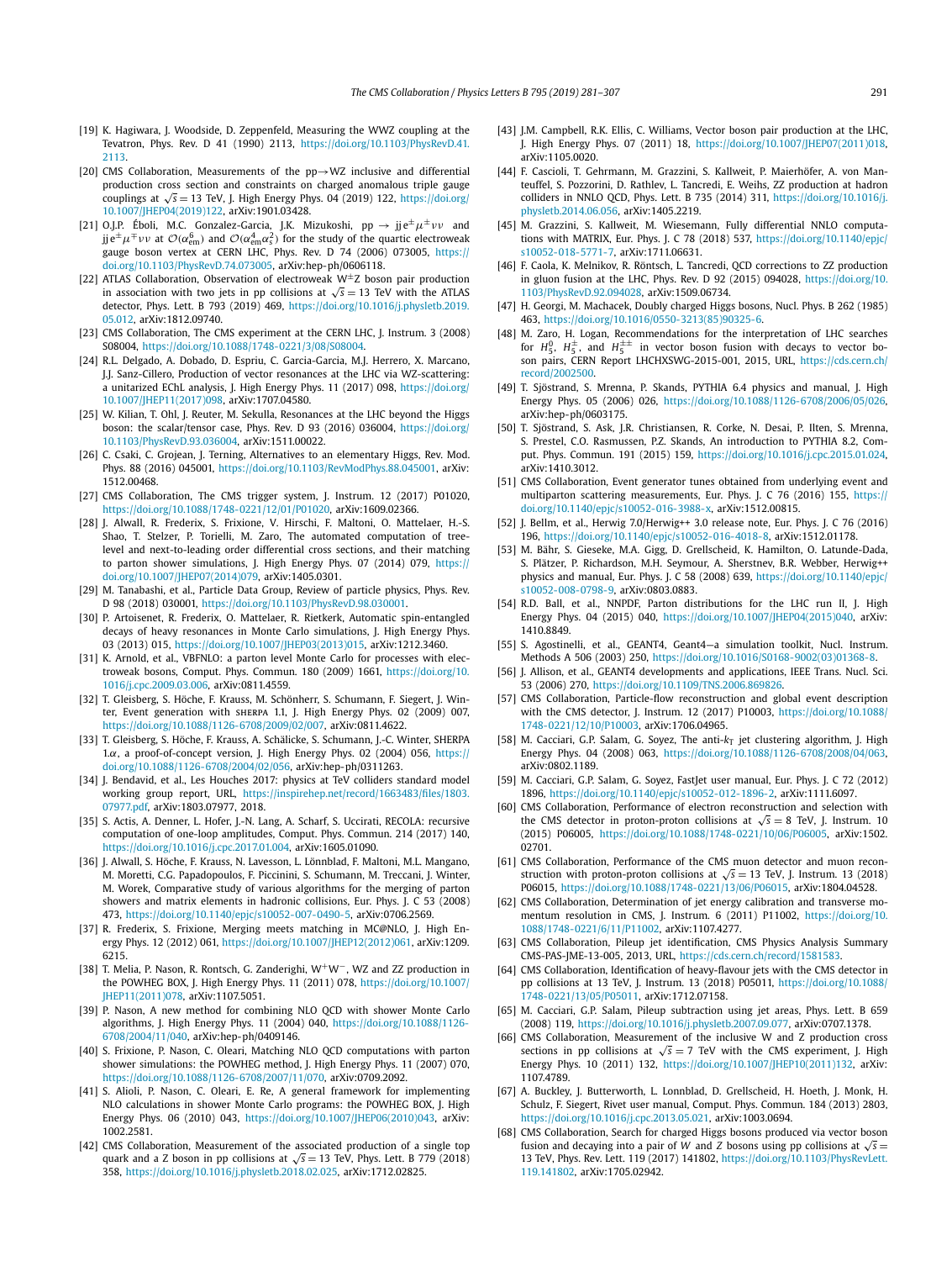- <span id="page-11-0"></span>[69] J. Butterworth, et al., PDF4LHC recommendations for LHC Run II, J. Phys. G 43 (2016) 023001, <https://doi.org/10.1088/0954-3899/43/2/023001>, arXiv:1510. 03865.
- [70] A. Ballestrero, et al., Precise predictions for same-sign W-boson scattering at the LHC, Eur. Phys. J. C 78 (2018) 671, [https://doi.org/10.1140/epjc/s10052-](https://doi.org/10.1140/epjc/s10052-018-6136-y) [018-6136-y](https://doi.org/10.1140/epjc/s10052-018-6136-y), arXiv:1803.07943.
- [71] B. Biedermann, A. Denner, M. Pellen, Large electroweak corrections to vectorboson scattering at the Large Hadron Collider, Phys. Rev. Lett. 118 (2017) 261801, [https://doi.org/10.1103/PhysRevLett.118.261801,](https://doi.org/10.1103/PhysRevLett.118.261801) arXiv:1611.02951.
- [72] A. Denner, S. Dittmaier, P. [Maierhöfer,](http://refhub.elsevier.com/S0370-2693(19)30363-6/bib44656E6E65723A32303139746D6Es1) M. Pellen, C. Schwan, OCD and electroweak corrections to WZ scattering at the LHC, [arXiv:1904.00882,](http://refhub.elsevier.com/S0370-2693(19)30363-6/bib44656E6E65723A32303139746D6Es1) 2019.
- [73] CMS Collaboration, CMS luminosity measurements for the 2016 data taking period, CMS Physics Analysis Summary CMS-PAS-LUM-17-001. Accepted for publication by J. High Energy Phys. URL: <https://cds.cern.ch/record/2257069>, 2017.
- [74] H.B. Prosper, L. Lyons (Eds.), Proceedings, PHYSTAT 2011 Workshop on Statistical Issues Related to Discovery Claims in Search Experiments and Unfolding, CERN, CERN, Geneva, 2011, <https://doi.org/10.5170/CERN-2011-006>.
- [75] G. Cowan, K. Cranmer, E. Gross, O. Vitells, Asymptotic formulae for likelihoodbased tests of new physics, Eur. Phys. J. C 71 (2011) 1554, [https://doi.org/10.](https://doi.org/10.1140/epjc/s10052-011-1554-0) [1140/epjc/s10052-011-1554-0,](https://doi.org/10.1140/epjc/s10052-011-1554-0) arXiv:1007.1727.
- [76] C. Degrande, N. Greiner, W. Kilian, O. Mattelaer, H. Mebane, T. Stelzer, S. Willenbrock, C. Zhang, Effective field theory: a modern approach to anomalous couplings, Ann. Phys. 335 (2013) 21, <https://doi.org/10.1016/j.aop.2013.04.016>, arXiv:1205.4231.
- [77] T. Junk, Confidence level computation for combining searches with small statistics, Nucl. Instrum. Methods A 434 (1999) 435, [https://doi.org/10.1016/S0168-](https://doi.org/10.1016/S0168-9002(99)00498-2) [9002\(99\)00498-2,](https://doi.org/10.1016/S0168-9002(99)00498-2) arXiv:hep-ex/9902006.
- [78] A.L. Read, Presentation of search results: the CL<sub>s</sub> technique, J. Phys. G 28 (2002) 2693, <https://doi.org/10.1088/0954-3899/28/10/313>.
- [79] G. Belanger, F. Boudjema, Probing quartic couplings of weak bosons through three vectors production at a 500-GeV NLC, Phys. Lett. B 288 (1992) 201, [https://doi.org/10.1016/0370-2693\(92\)91978- I.](https://doi.org/10.1016/0370-2693(92)91978-I)
- [80] ATLAS Collaboration, Search for resonant WZ production in the fully leptonic final state in proton-proton collisions at  $\sqrt{s} = 13$  TeV with the ATLAS detector, Phys. Lett. B 787 (2018) 68, <https://doi.org/10.1016/j.physletb.2018.10.021>, arXiv:1806.01532.

#### **The CMS Collaboration**

#### A.M. Sirunyan, A. Tumasyan

*Yerevan Physics Institute, Yerevan, Armenia*

W. Adam, F. Ambrogi, E. Asilar, T. Bergauer, J. Brandstetter, M. Dragicevic, J. Erö, A. Escalante Del Valle, M. Flechl, R. Frühwirth <sup>[1](#page-25-0)</sup>, V.M. Ghete, J. Hrubec, M. Jeitler <sup>1</sup>, N. Krammer, I. Krätschmer, D. Liko, T. Madlener, I. Mikulec, N. Rad, H. Rohringer, J. Schieck<sup>1</sup>, R. Schöfbeck, M. Spanring, D. Spitzbart, W. Waltenberger, J. Wittmann, C.-E. Wulz<sup>1</sup>, M. Zarucki

*Institut für Hochenergiephysik, Wien, Austria*

#### V. Chekhovsky, V. Mossolov, J. Suarez Gonzalez

*Institute for Nuclear Problems, Minsk, Belarus*

E.A. De Wolf, D. Di Croce, X. Janssen, J. Lauwers, M. Pieters, H. Van Haevermaet, P. Van Mechelen, N. Van Remortel

*Universiteit Antwerpen, Antwerpen, Belgium*

S. Abu Zeid, F. Blekman, J. D'Hondt, J. De Clercq, K. Deroover, G. Flouris, D. Lontkovskyi, S. Lowette, I. Marchesini, S. Moortgat, L. Moreels, Q. Python, K. Skovpen, S. Tavernier, W. Van Doninck, P. Van Mulders, I. Van Parijs

*Vrije Universiteit Brussel, Brussel, Belgium*

D. Beghin, B. Bilin, H. Brun, B. Clerbaux, G. De Lentdecker, H. Delannoy, B. Dorney, G. Fasanella, L. Favart, R. Goldouzian, A. Grebenyuk, A.K. Kalsi, T. Lenzi, J. Luetic, N. Postiau, E. Starling, L. Thomas, C. Vander Velde, P. Vanlaer, D. Vannerom, Q. Wang

*Université Libre de Bruxelles, Bruxelles, Belgium*

T. Cornelis, D. Dobur, A. Fagot, M. Gul, I. Khvastunov<sup>2</sup>, D. Poyraz, C. Roskas, D. Trocino, M. Tytgat, W. Verbeke, B. Vermassen, M. Vit, N. Zaganidis

*Ghent University, Ghent, Belgium*

H. Bakhshiansohi, O. Bondu, S. Brochet, G. Bruno, C. Caputo, P. David, C. Delaere, M. Delcourt, A. Giammanco, G. Krintiras, V. Lemaitre, A. Magitteri, K. Piotrzkowski, A. Saggio, M. Vidal Marono, P. Vischia, S. Wertz, J. Zobec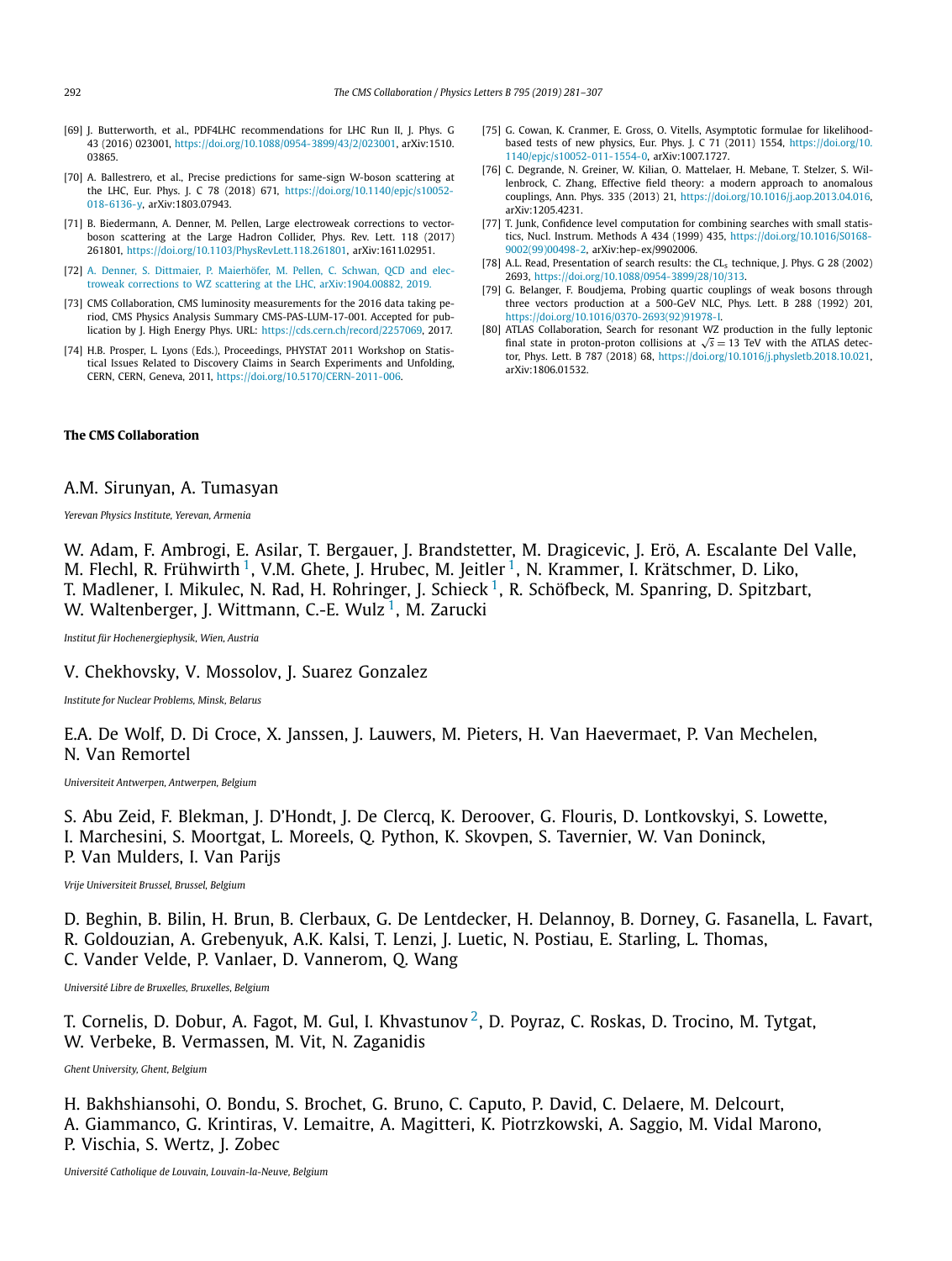## F.L. Alves, G.A. Alves, M. Correa Martins Junior, G. Correia Silva, C. Hensel, A. Moraes, M.E. Pol, P. Rebello Teles

*Centro Brasileiro de Pesquisas Fisicas, Rio de Janeiro, Brazil*

E. Belchior Batista Das Chagas, W. Carvalho, J. Chinellato<sup>[3](#page-25-0)</sup>, E. Coelho, E.M. Da Costa, G.G. Da Silveira<sup>4</sup>, D. De Jesus Damiao, C. De Oliveira Martins, S. Fonseca De Souza, H. Malbouisson, D. Matos Figueiredo, M. Melo De Almeida, C. Mora Herrera, L. Mundim, H. Nogima, W.L. Prado Da Silva, L.J. Sanchez Rosas, A. Santoro, A. Sznajder, M. Thiel, E.J. Tonelli Manganote<sup>[3](#page-25-0)</sup>, F. Torres Da Silva De Araujo, A. Vilela Pereira

*Universidade do Estado do Rio de Janeiro, Rio de Janeiro, Brazil*

S. Ahuja<sup>a</sup>, C.A. Bernardes<sup>a</sup>, L. Calligaris<sup>a</sup>, T.R. Fernandez Perez Tomei<sup>a</sup>, E.M. Gregores<sup>b</sup>, P.G. Mercadante <sup>b</sup>, S.F. Novaes <sup>a</sup>, Sandra S. Padula <sup>a</sup>

<sup>a</sup> *Universidade Estadual Paulista, São Paulo, Brazil*

<sup>b</sup> *Universidade Federal do ABC, São Paulo, Brazil*

A. Aleksandrov, R. Hadjiiska, P. Iaydjiev, A. Marinov, M. Misheva, M. Rodozov, M. Shopova, G. Sultanov

*Institute for Nuclear Research and Nuclear Energy, Bulgarian Academy of Sciences, Sofia, Bulgaria*

### A. Dimitrov, L. Litov, B. Pavlov, P. Petkov

*University of Sofia, Sofia, Bulgaria*

## W. Fang  $^5$ , X. Gao  $^5$ , L. Yuan

*Beihang University, Beijing, China*

M. Ahmad, J.G. Bian, G.M. Chen, H.S. Chen, M. Chen, Y. Chen, C.H. Jiang, D. Leggat, H. Liao, Z. Liu, S.M. Shaheen  $^6$ , A. Spiezia, J. Tao, Z. Wang, E. Yazgan, H. Zhang, S. Zhang  $^6$ , J. Zhao

*Institute of High Energy Physics, Beijing, China*

### Y. Ban, G. Chen, A. Levin, J. Li, L. Li, Q. Li, Y. Mao, S.J. Qian, D. Wang

*State Key Laboratory of Nuclear Physics and Technology, Peking University, Beijing, China*

#### Y. Wang

*Tsinghua University, Beijing, China*

## C. Avila, A. Cabrera, C.A. Carrillo Montoya, L.F. Chaparro Sierra, C. Florez, C.F. González Hernández, M.A. Segura Delgado

*Universidad de Los Andes, Bogota, Colombia*

### B. Courbon, N. Godinovic, D. Lelas, I. Puljak, T. Sculac

*University of Split, Faculty of Electrical Engineering, Mechanical Engineering and Naval Architecture, Split, Croatia*

#### Z. Antunovic, M. Kovac

*University of Split, Faculty of Science, Split, Croatia*

## V. Brigljevic, D. Ferencek, K. Kadija, B. Mesic, A. Starodumov<sup>7</sup>, T. Susa

*Institute Rudjer Boskovic, Zagreb, Croatia*

## M.W. Ather, A. Attikis, M. Kolosova, G. Mavromanolakis, J. Mousa, C. Nicolaou, F. Ptochos, P.A. Razis, H. Rykaczewski

*University of Cyprus, Nicosia, Cyprus*

M. Finger  $\frac{8}{3}$  $\frac{8}{3}$  $\frac{8}{3}$ , M. Finger Jr.  $\frac{8}{3}$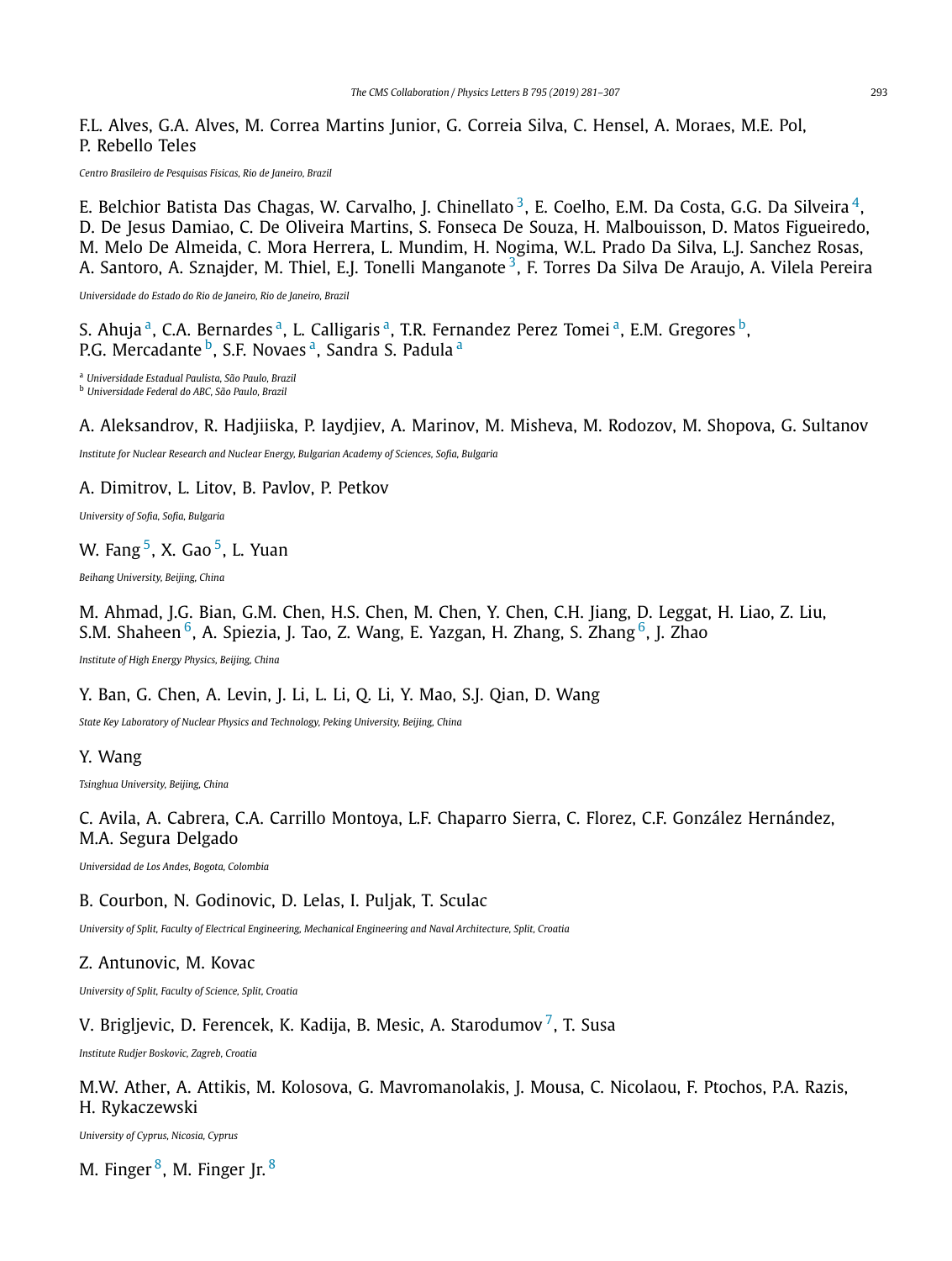*Charles University, Prague, Czech Republic*

#### E. Ayala

*Escuela Politecnica Nacional, Quito, Ecuador*

## E. Carrera Jarrin

*Universidad San Francisco de Quito, Quito, Ecuador*

## S. Khalil [9,](#page-25-0) M.A. Mahmoud [10](#page-25-0)*,*[11,](#page-26-0) E. Salama [11](#page-26-0)*,*[12](#page-26-0)

Academy of Scientific Research and Technology of the Arab Republic of Egypt. Egyptian Network of High Energy Physics. Cairo, Egypt

## S. Bhowmik, A. Carvalho Antunes De Oliveira, R.K. Dewanjee, K. Ehataht, M. Kadastik, M. Raidal, C. Veelken

*National Institute of Chemical Physics and Biophysics, Tallinn, Estonia*

### P. Eerola, H. Kirschenmann, J. Pekkanen, M. Voutilainen

*Department of Physics, University of Helsinki, Helsinki, Finland*

J. Havukainen, J.K. Heikkilä, T. Järvinen, V. Karimäki, R. Kinnunen, T. Lampén, K. Lassila-Perini, S. Laurila, S. Lehti, T. Lindén, P. Luukka, T. Mäenpää, H. Siikonen, E. Tuominen, J. Tuominiemi

*Helsinki Institute of Physics, Helsinki, Finland*

#### T. Tuuva

*Lappeenranta University of Technology, Lappeenranta, Finland*

M. Besancon, F. Couderc, M. Dejardin, D. Denegri, J.L. Faure, F. Ferri, S. Ganjour, A. Givernaud, P. Gras, G. Hamel de Monchenault, P. Jarry, C. Leloup, E. Locci, J. Malcles, G. Negro, J. Rander, A. Rosowsky, M.Ö. Sahin, M. Titov

*IRFU, CEA, Université Paris-Saclay, Gif-sur-Yvette, France*

A. Abdulsalam [13,](#page-26-0) C. Amendola, I. Antropov, F. Beaudette, P. Busson, C. Charlot, R. Granier de Cassagnac, I. Kucher, A. Lobanov, J. Martin Blanco, C. Martin Perez, M. Nguyen, C. Ochando, G. Ortona, P. Paganini, P. Pigard, J. Rembser, R. Salerno, J.B. Sauvan, Y. Sirois, A.G. Stahl Leiton, A. Zabi, A. Zghiche

*Laboratoire Leprince-Ringuet, Ecole polytechnique, CNRS/IN2P3, Université Paris-Saclay, Palaiseau, France*

J.-L. Agram  $^{14}$ , J. Andrea, D. Bloch, J.-M. Brom, E.C. Chabert, V. Cherepanov, C. Collard, E. Conte  $^{14}$ , J.-C. Fontaine <sup>14</sup>, D. Gelé, U. Goerlach, M. Jansová, A.-C. Le Bihan, N. Tonon, P. Van Hove

*Université de Strasbourg, CNRS, IPHC UMR 7178, Strasbourg, France*

### S. Gadrat

Centre de Calcul de l'Institut National de Physique Nucleaire et de Physique des Particules, CNRS/IN2P3, Villeurbanne, France

S. Beauceron, C. Bernet, G. Boudoul, N. Chanon, R. Chierici, D. Contardo, P. Depasse, H. El Mamouni, J. Fay, L. Finco, S. Gascon, M. Gouzevitch, G. Grenier, B. Ille, F. Lagarde, I.B. Laktineh, H. Lattaud, M. Lethuillier, L. Mirabito, S. Perries, A. Popov <sup>15</sup>, V. Sordini, G. Touquet, M. Vander Donckt, S. Viret

Université de Lyon, Université Claude Bernard Lyon 1, CNRS-IN2P3, Institut de Physique Nucléaire de Lyon, Villeurbanne, France

## T. Toriashvili [16](#page-26-0)

*Georgian Technical University, Tbilisi, Georgia*

## D. Lomidze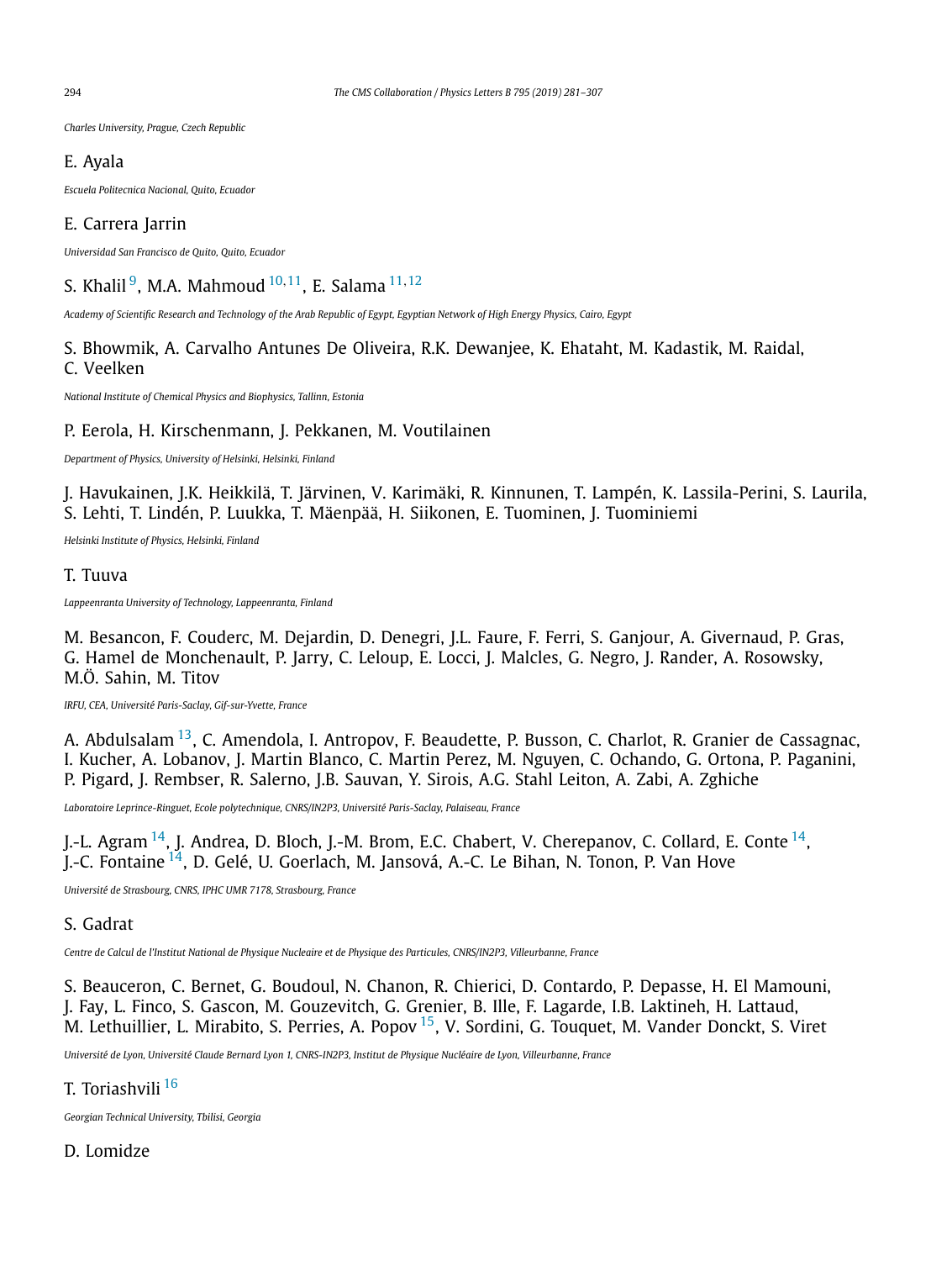C. Autermann, L. Feld, M.K. Kiesel, K. Klein, M. Lipinski, M. Preuten, M.P. Rauch, C. Schomakers, J. Schulz, M. Teroerde, B. Wittmer

*RWTH Aachen University, I. Physikalisches Institut, Aachen, Germany*

A. Albert, D. Duchardt, M. Erdmann, S. Erdweg, T. Esch, R. Fischer, S. Ghosh, A. Güth, T. Hebbeker, C. Heidemann, K. Hoepfner, H. Keller, L. Mastrolorenzo, M. Merschmeyer, A. Meyer, P. Millet, S. Mukherjee, T. Pook, M. Radziej, H. Reithler, M. Rieger, A. Schmidt, D. Teyssier, S. Thüer

*RWTH Aachen University, III. Physikalisches Institut A, Aachen, Germany*

G. Flügge, O. Hlushchenko, T. Kress, T. Müller, A. Nehrkorn, A. Nowack, C. Pistone, O. Pooth, D. Roy, H. Sert, A. Stahl $17$ 

*RWTH Aachen University, III. Physikalisches Institut B, Aachen, Germany*

M. Aldaya Martin, T. Arndt, C. Asawatangtrakuldee, I. Babounikau, K. Beernaert, O. Behnke, U. Behrens, A. Bermúdez Martínez, D. Bertsche, A.A. Bin Anuar, K. Borras [18,](#page-26-0) V. Botta, A. Campbell, P. Connor, C. Contreras-Campana, V. Danilov, A. De Wit, M.M. Defranchis, C. Diez Pardos, D. Domínguez Damiani, G. Eckerlin, T. Eichhorn, A. Elwood, E. Eren, E. Gallo<sup>19</sup>, A. Geiser, J.M. Grados Luyando, A. Grohsjean, M. Guthoff, M. Haranko, A. Harb, H. Jung, M. Kasemann, J. Keaveney, C. Kleinwort, J. Knolle, D. Krücker, W. Lange, A. Lelek, T. Lenz, J. Leonard, K. Lipka, W. Lohmann [20,](#page-26-0) R. Mankel, I.-A. Melzer-Pellmann, A.B. Meyer, M. Meyer, M. Missiroli, J. Mnich, V. Myronenko, S.K. Pflitsch, D. Pitzl, A. Raspereza, P. Saxena, P. Schütze, C. Schwanenberger, R. Shevchenko, A. Singh, H. Tholen, O. Turkot, A. Vagnerini, G.P. Van Onsem, R. Walsh, Y. Wen, K. Wichmann, C. Wissing, O. Zenaiev

*Deutsches Elektronen-Synchrotron, Hamburg, Germany*

R. Aggleton, S. Bein, L. Benato, A. Benecke, V. Blobel, T. Dreyer, A. Ebrahimi, E. Garutti, D. Gonzalez, P. Gunnellini, J. Haller, A. Hinzmann, A. Karavdina, G. Kasieczka, R. Klanner, R. Kogler, N. Kovalchuk, S. Kurz, V. Kutzner, J. Lange, D. Marconi, J. Multhaup, M. Niedziela, C.E.N. Niemeyer, D. Nowatschin, A. Perieanu, A. Reimers, O. Rieger, C. Scharf, P. Schleper, S. Schumann, J. Schwandt, J. Sonneveld, H. Stadie, G. Steinbrück, F.M. Stober, M. Stöver, B. Vormwald, I. Zoi

*University of Hamburg, Hamburg, Germany*

M. Akbiyik, C. Barth, M. Baselga, S. Baur, E. Butz, R. Caspart, T. Chwalek, F. Colombo, W. De Boer, A. Dierlamm, K. El Morabit, N. Faltermann, B. Freund, M. Giffels, M.A. Harrendorf, F. Hartmann [17,](#page-26-0) S.M. Heindl, U. Husemann, I. Katkov <sup>15</sup>, S. Kudella, S. Mitra, M.U. Mozer, Th. Müller, M. Musich, M. Plagge, G. Quast, K. Rabbertz, M. Schröder, I. Shvetsov, H.J. Simonis, R. Ulrich, S. Wayand, M. Weber, T. Weiler, C. Wöhrmann, R. Wolf

*Karlsruher Institut fuer Technologie, Karlsruhe, Germany*

G. Anagnostou, G. Daskalakis, T. Geralis, A. Kyriakis, D. Loukas, G. Paspalaki

*Institute of Nuclear and Particle Physics (INPP), NCSR Demokritos, Aghia Paraskevi, Greece*

### A. Agapitos, G. Karathanasis, P. Kontaxakis, A. Panagiotou, I. Papavergou, N. Saoulidou, E. Tziaferi, K. Vellidis

*National and Kapodistrian University of Athens, Athens, Greece*

### K. Kousouris, I. Papakrivopoulos, G. Tsipolitis

*National Technical University of Athens, Athens, Greece*

I. Evangelou, C. Foudas, P. Gianneios, P. Katsoulis, P. Kokkas, S. Mallios, N. Manthos, I. Papadopoulos, E. Paradas, J. Strologas, F.A. Triantis, D. Tsitsonis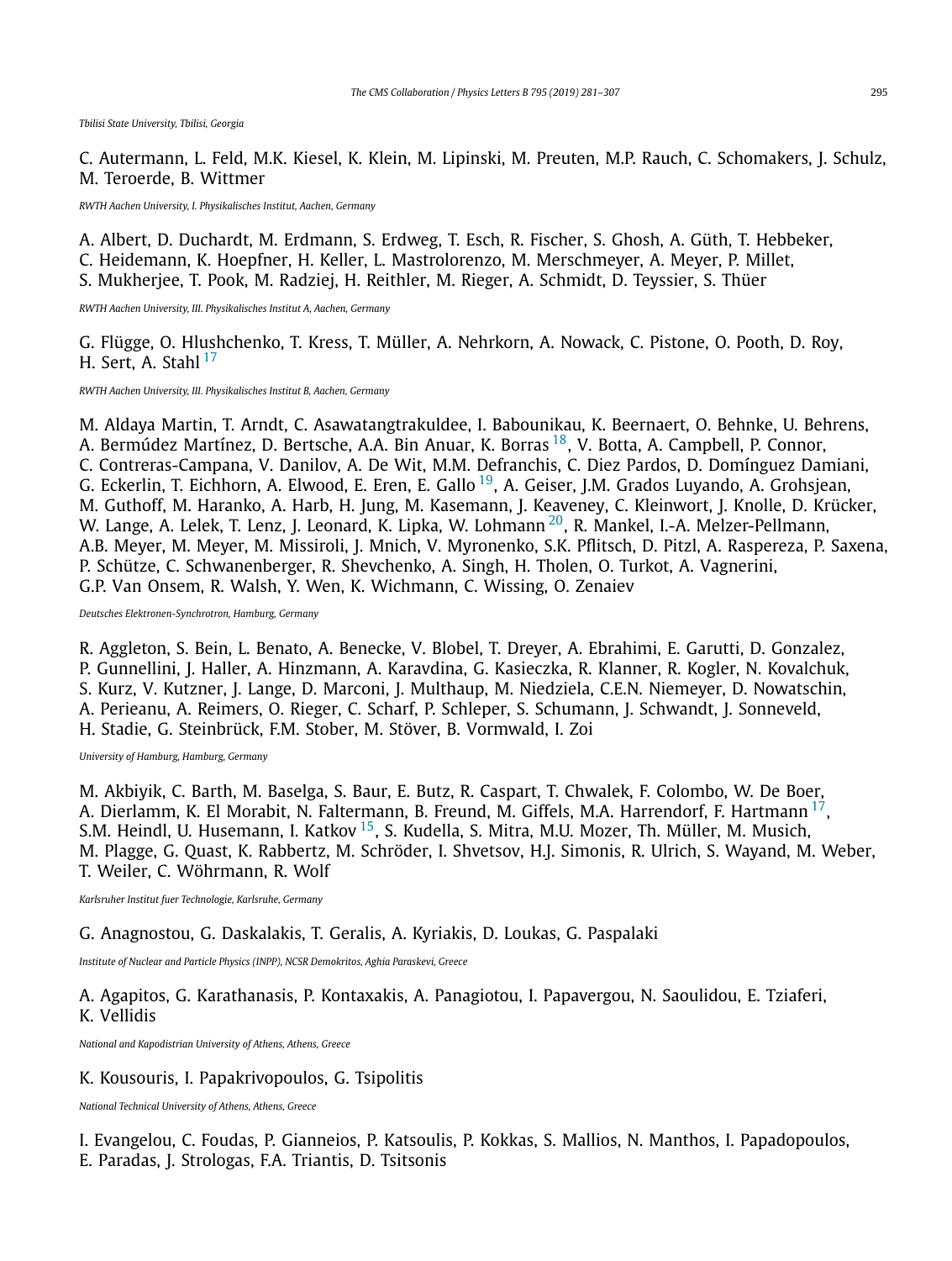*University of Ioánnina, Ioánnina, Greece*

## M. Bartók [21,](#page-26-0) M. Csanad, N. Filipovic, P. Major, M.I. Nagy, G. Pasztor, O. Surányi, G.I. Veres

*MTA-ELTE Lendület CMS Particle and Nuclear Physics Group, Eötvös Loránd University, Budapest, Hungary*

## G. Bencze, C. Hajdu, D. Horvath  $^{22}$ , Á. Hunyadi, F. Sikler, T.Á. Vámi, V. Veszpremi, G. Vesztergombi  $^{\dagger}$

*Wigner Research Centre for Physics, Budapest, Hungary*

## N. Beni, S. Czellar, J. Karancsi [21,](#page-26-0) A. Makovec, J. Molnar, Z. Szillasi

*Institute of Nuclear Research ATOMKI, Debrecen, Hungary*

### P. Raics, Z.L. Trocsanyi, B. Ujvari

*Institute of Physics, University of Debrecen, Debrecen, Hungary*

## S. Choudhury, J.R. Komaragiri, P.C. Tiwari

*Indian Institute of Science (IISc), Bangalore, India*

S. Bahinipati  $^{24}$ , C. Kar, P. Mal, K. Mandal, A. Nayak  $^{25}$ , S. Roy Chowdhury, D.K. Sahoo  $^{24}$ , S.K. Swain

*National Institute of Science Education and Research, HBNI, Bhubaneswar, India*

S. Bansal, S.B. Beri, V. Bhatnagar, S. Chauhan, R. Chawla, N. Dhingra, R. Gupta, A. Kaur, M. Kaur, S. Kaur, P. Kumari, M. Lohan, M. Meena, A. Mehta, K. Sandeep, S. Sharma, J.B. Singh, A.K. Virdi, G. Walia

*Panjab University, Chandigarh, India*

A. Bhardwaj, B.C. Choudhary, R.B. Garg, M. Gola, S. Keshri, Ashok Kumar, S. Malhotra, M. Naimuddin, P. Priyanka, K. Ranjan, Aashaq Shah, R. Sharma

*University of Delhi, Delhi, India*

R. Bhardwaj [26,](#page-26-0) M. Bharti [26,](#page-26-0) R. Bhattacharya, S. Bhattacharya, U. Bhawandeep [26,](#page-26-0) D. Bhowmik, S. Dey, S. Dutt<sup>26</sup>, S. Dutta, S. Ghosh, K. Mondal, S. Nandan, A. Purohit, P.K. Rout, A. Roy, G. Saha, S. Sarkar, M. Sharan, B. Singh  $^{26}$  $^{26}$  $^{26}$ , S. Thakur  $^{26}$ 

*Saha Institute of Nuclear Physics, HBNI, Kolkata, India*

P.K. Behera, A. Muhammad

*Indian Institute of Technology Madras, Madras, India*

R. Chudasama, D. Dutta, V. Jha, V. Kumar, D.K. Mishra, P.K. Netrakanti, L.M. Pant, P. Shukla

*Bhabha Atomic Research Centre, Mumbai, India*

T. Aziz, M.A. Bhat, S. Dugad, G.B. Mohanty, N. Sur, B. Sutar, Ravindra Kumar Verma

*Tata Institute of Fundamental Research-A, Mumbai, India*

S. Banerjee, S. Bhattacharya, S. Chatterjee, P. Das, M. Guchait, Sa. Jain, S. Karmakar, S. Kumar, M. Maity<sup>[27](#page-26-0)</sup>, G. Majumder, K. Mazumdar, N. Sahoo, T. Sarkar<sup>27</sup>

*Tata Institute of Fundamental Research-B, Mumbai, India*

S. Chauhan, S. Dube, V. Hegde, A. Kapoor, K. Kothekar, S. Pandey, A. Rane, A. Rastogi, S. Sharma

*Indian Institute of Science Education and Research (IISER), Pune, India*

S. Chenarani [28,](#page-26-0) E. Eskandari Tadavani, S.M. Etesami [28,](#page-26-0) M. Khakzad, M. Mohammadi Najafabadi, M. Naseri, F. Rezaei Hosseinabadi, B. Safarzadeh [29,](#page-26-0) M. Zeinali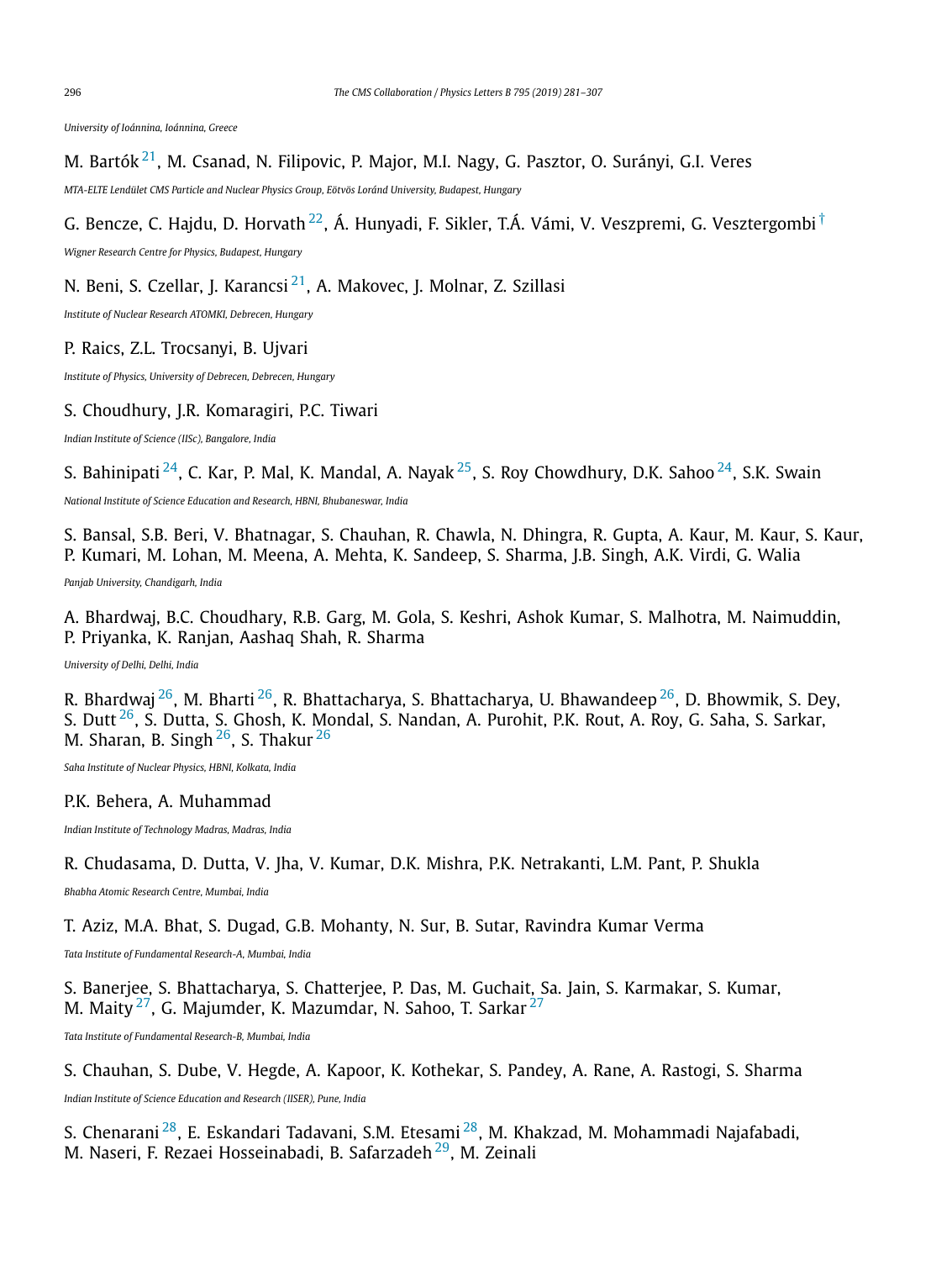*Institute for Research in Fundamental Sciences (IPM), Tehran, Iran*

### M. Felcini, M. Grunewald

*University College Dublin, Dublin, Ireland*

```
M. Abbrescia a,b, C. Calabria a,b, A. Colaleo a, D. Creanza a,c, L. Cristella a,b, N. De Filippis a,c,
M. De Palma a,b, A. Di Florio a,b, F. Errico a,b, L. Fiore a, A. Gelmi a,b, G. Iaselli a,c, M. Ince a,b, S. Lezki a,b,
G. Maggi a,c, M. Maggi a, G. Miniello a,b, S. My a,b, S. Nuzzo a,b, A. Pompili a,b, G. Pugliese a,c, R. Radogna a,
A. Ranieri<sup>a</sup>, G. Selvaggi<sup>a, b</sup>. A. Sharma<sup>a</sup>, L. Silvestris<sup>a</sup>, R. Venditti<sup>a</sup>, P. Verwilligen a
```
<sup>a</sup> *INFN Sezione di Bari, Bari, Italy*

<sup>b</sup> *Università di Bari, Bari, Italy* <sup>c</sup> *Politecnico di Bari, Bari, Italy*

G. Abbiendi a, C. Battilana <sup>a</sup>*,*b, D. Bonacorsi <sup>a</sup>*,*b, L. Borgonovi <sup>a</sup>*,*b, S. Braibant-Giacomelli <sup>a</sup>*,*b, R. Campanini <sup>a</sup>*,*b, P. Capiluppi <sup>a</sup>*,*b, A. Castro <sup>a</sup>*,*b, F.R. Cavallo a, S.S. Chhibra <sup>a</sup>*,*b, G. Codispoti <sup>a</sup>*,*b, M. Cuffiani<sup>a,b</sup>, G.M. Dallavalle<sup>a</sup>, F. Fabbri<sup>a</sup>, A. Fanfani<sup>a,b</sup>, E. Fontanesi, P. Giacomelli<sup>a</sup>, C. Grandi<sup>a</sup>, L. Guiducci <sup>a,b</sup>, F. Iemmi <sup>a,b</sup>, S. Lo Meo <sup>a</sup>, S. Marcellini <sup>a</sup>, G. Masetti <sup>a</sup>, A. Montanari <sup>a</sup>, F.L. Navarria <sup>a,b</sup>, A. Perrotta a, F. Primavera <sup>a</sup>*,*b*,*[17,](#page-26-0) A.M. Rossi <sup>a</sup>*,*b, T. Rovelli <sup>a</sup>*,*b, G.P. Siroli <sup>a</sup>*,*b, N. Tosi <sup>a</sup>

<sup>a</sup> *INFN Sezione di Bologna, Bologna, Italy* <sup>b</sup> *Università di Bologna, Bologna, Italy*

## S. Albergo <sup>a</sup>*,*b, A. Di Mattia a, R. Potenza <sup>a</sup>*,*b, A. Tricomi <sup>a</sup>*,*b, C. Tuve <sup>a</sup>*,*<sup>b</sup>

<sup>a</sup> *INFN Sezione di Catania, Catania, Italy*

<sup>b</sup> *Università di Catania, Catania, Italy*

G. Barbagli a, K. Chatterjee <sup>a</sup>*,*b, V. Ciulli <sup>a</sup>*,*b, C. Civinini a, R. D'Alessandro <sup>a</sup>*,*b, E. Focardi <sup>a</sup>*,*b, G. Latino, P. Lenzi a, b, M. Meschini<sup>a</sup>, S. Paoletti<sup>a</sup>, L. Russo<sup>a, 30</sup>, G. Sguazzoni<sup>a</sup>, D. Strom<sup>a</sup>, L. Viliani<sup>a</sup>

<sup>a</sup> *INFN Sezione di Firenze, Firenze, Italy* <sup>b</sup> *Università di Firenze, Firenze, Italy*

#### L. Benussi, S. Bianco, F. Fabbri, D. Piccolo

*INFN Laboratori Nazionali di Frascati, Frascati, Italy*

F. Ferro a, R. Mulargia <sup>a</sup>*,*b, F. Ravera <sup>a</sup>*,*b, E. Robutti a, S. Tosi <sup>a</sup>*,*<sup>b</sup>

<sup>a</sup> *INFN Sezione di Genova, Genova, Italy* <sup>b</sup> *Università di Genova, Genova, Italy*

A. Benaglia a, A. Beschi b, F. Brivio <sup>a</sup>*,*b, V. Ciriolo <sup>a</sup>*,*b*,*[17,](#page-26-0) S. Di Guida <sup>a</sup>*,*b*,*[17,](#page-26-0) M.E. Dinardo <sup>a</sup>*,*b, S. Fiorendi <sup>a</sup>*,*b, S. Gennai<sup>a</sup>, A. Ghezzi<sup>a,b</sup>, P. Govoni<sup>a,b</sup>, M. Malberti<sup>a,b</sup>, S. Malvezzi<sup>a</sup>, D. Menasce<sup>a</sup>, F. Monti, L. Moroni<sup>a</sup>, M. Paganoni <sup>a</sup>*,*b, D. Pedrini a, S. Ragazzi <sup>a</sup>*,*b, T. Tabarelli de Fatis <sup>a</sup>*,*b, D. Zuolo <sup>a</sup>*,*<sup>b</sup>

<sup>a</sup> *INFN Sezione di Milano-Bicocca, Milano, Italy* <sup>b</sup> *Università di Milano-Bicocca, Milano, Italy*

S. Buontempo<sup>a</sup>, N. Cavallo<sup>a, c</sup>, A. De Iorio<sup>a, b</sup>, A. Di Crescenzo<sup>a, b</sup>, F. Fabozzi<sup>a, c</sup>, F. Fienga<sup>a</sup>, G. Galati<sup>a</sup>, A.O.M. Iorio <sup>a</sup>*,*b, W.A. Khan a, L. Lista a, S. Meola <sup>a</sup>*,*d*,*[17,](#page-26-0) P. Paolucci <sup>a</sup>*,*[17](#page-26-0), C. Sciacca <sup>a</sup>*,*b, E. Voevodina <sup>a</sup>*,*<sup>b</sup>

<sup>a</sup> *INFN Sezione di Napoli, Napoli, Italy*

<sup>b</sup> *Università di Napoli 'Federico II', Napoli, Italy*

<sup>c</sup> *Università della Basilicata, Potenza, Italy*

<sup>d</sup> *Università G. Marconi, Roma, Italy*

P. Azzi a, N. Bacchetta a, D. Bisello <sup>a</sup>*,*[b,](#page-17-0) A. Boletti <sup>a</sup>*,*[b,](#page-17-0) A. Bragagnolo, R. Carlin <sup>a</sup>*,*[b](#page-17-0), P. Checchia a, M. Dall'Osso a, [b,](#page-17-0) P. De Castro Manzano <sup>a</sup>, T. Dorigo <sup>a</sup>, U. Dosselli <sup>a</sup>, F. Gasparini a, b, U. Gasparini a, b, A. Gozzelino a, S.Y. Hoh, S. Lacaprara a, P. Lujan, M. Margoni <sup>a</sup>*,*[b,](#page-17-0) A.T. Meneguzzo <sup>a</sup>*,*[b,](#page-17-0) J. Pazzini <sup>a</sup>*,*[b,](#page-17-0) M. Presilla [b,](#page-17-0) P. Ronchese <sup>a</sup>*,*[b,](#page-17-0) R. Rossin <sup>a</sup>*,*[b,](#page-17-0) F. Simonetto <sup>a</sup>*,*[b,](#page-17-0) A. Tiko, E. Torassa a, M. Tosi <sup>a</sup>*,*[b,](#page-17-0) M. Zanetti <sup>a</sup>*,*[b,](#page-17-0) P. Zotto <sup>a</sup>*,*[b,](#page-17-0) G. Zumerle <sup>a</sup>*,*[b](#page-17-0)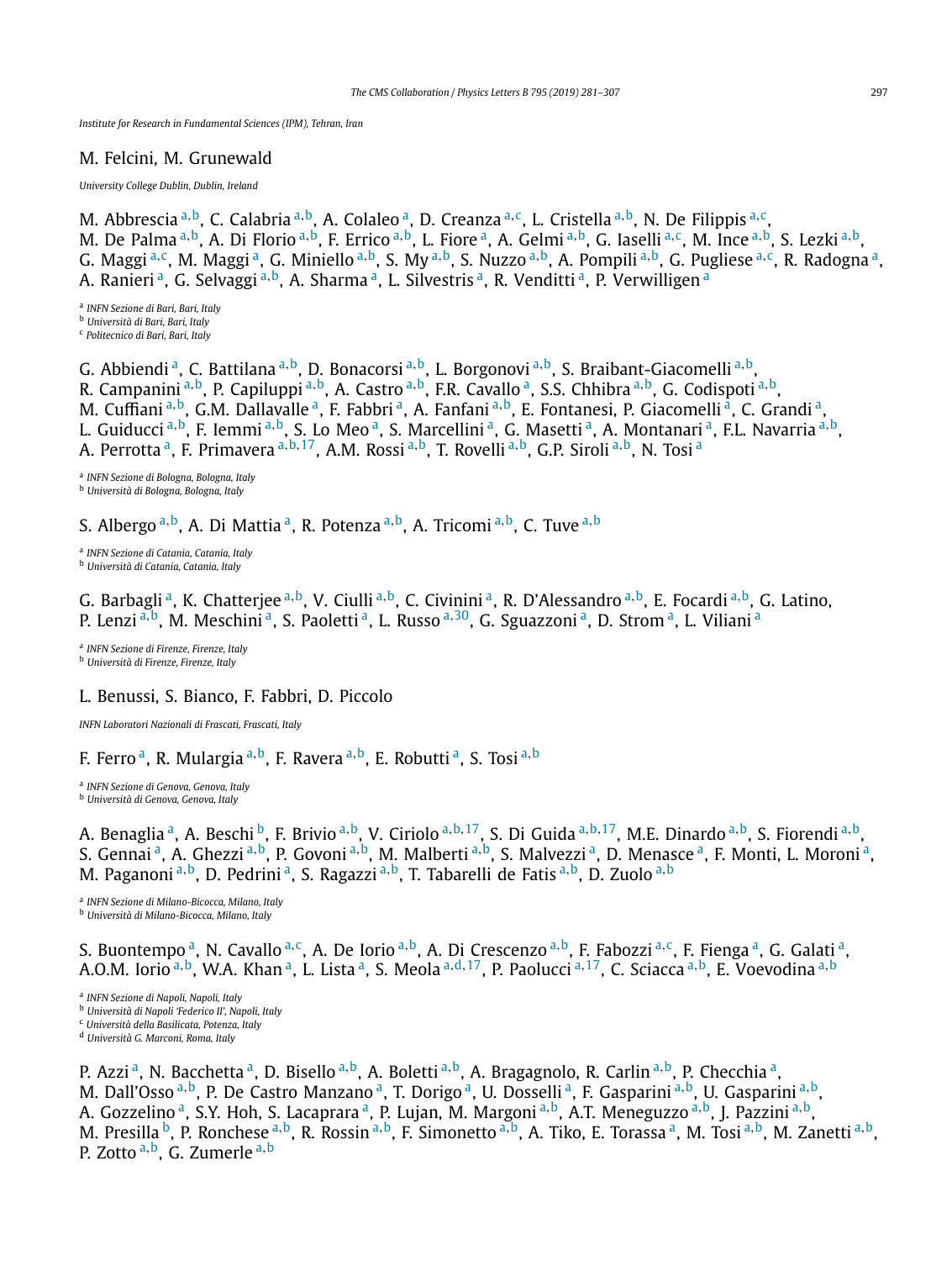<span id="page-17-0"></span><sup>a</sup> *INFN Sezione di Padova, Padova, Italy* <sup>b</sup> *Università di Padova, Padova, Italy* <sup>c</sup> *Università di Trento, Trento, Italy*

A. Braghieri a, A. Magnani a, P. Montagna <sup>a</sup>*,*b, S.P. Ratti <sup>a</sup>*,*b, V. Re a, M. Ressegotti <sup>a</sup>*,*b, C. Riccardi <sup>a</sup>*,*b, P. Salvini a, I. Vai <sup>a</sup>*,*b, P. Vitulo <sup>a</sup>*,*<sup>b</sup>

<sup>a</sup> *INFN Sezione di Pavia, Pavia, Italy* <sup>b</sup> *Università di Pavia, Pavia, Italy*

M. Biasini <sup>a</sup>*,*b, G.M. Bilei a, C. Cecchi <sup>a</sup>*,*b, D. Ciangottini <sup>a</sup>*,*b, L. Fanò <sup>a</sup>*,*b, P. Lariccia <sup>a</sup>*,*b, R. Leonardi <sup>a</sup>*,*b, E. Manoni<sup>a</sup>, G. Mantovani<sup>a,b</sup>, V. Mariani<sup>a,b</sup>, M. Menichelli<sup>a</sup>, A. Rossi<sup>a,b</sup>, A. Santocchia <sup>a,b</sup>, D. Spiga <sup>a</sup>

<sup>a</sup> *INFN Sezione di Perugia, Perugia, Italy* <sup>b</sup> *Università di Perugia, Perugia, Italy*

K. Androsov<sup>a</sup>, P. Azzurri<sup>a</sup>, G. Bagliesi<sup>a</sup>, L. Bianchini<sup>a</sup>, T. Boccali<sup>a</sup>, L. Borrello, R. Castaldi<sup>a</sup>, M.A. Ciocci<sup>a,b</sup>, R. Dell'Orso a, G. Fedi a, F. Fiori <sup>a</sup>*,*c, L. Giannini <sup>a</sup>*,*c, A. Giassi a, M.T. Grippo a, F. Ligabue <sup>a</sup>*,*c, E. Manca <sup>a</sup>*,*c, G. Mandorli <sup>a</sup>*,*c, A. Messineo <sup>a</sup>*,*b, F. Palla a, A. Rizzi <sup>a</sup>*,*b, G. Rolandi [31,](#page-26-0) P. Spagnolo a, R. Tenchini a, G. Tonelli a, <sup>b</sup>, A. Venturi<sup>a</sup>, P.G. Verdini<sup>a</sup>

<sup>a</sup> *INFN Sezione di Pisa, Pisa, Italy* <sup>b</sup> *Università di Pisa, Pisa, Italy* <sup>c</sup> *Scuola Normale Superiore di Pisa, Pisa, Italy*

L. Barone a,b, F. Cavallari <sup>a</sup>, M. Cipriani <sup>a, b</sup>, D. Del Re <sup>a, b</sup>, E. Di Marco <sup>a, b</sup>, M. Diemoz <sup>a</sup>, S. Gelli <sup>a, b</sup>, E. Longo <sup>a</sup>*,*b, B. Marzocchi <sup>a</sup>*,*b, P. Meridiani a, G. Organtini <sup>a</sup>*,*b, F. Pandolfi a, R. Paramatti <sup>a</sup>*,*b, F. Preiato <sup>a</sup>*,*b, S. Rahatlou <sup>a</sup>*,*b, C. Rovelli a, F. Santanastasio <sup>a</sup>*,*<sup>b</sup>

<sup>a</sup> *INFN Sezione di Roma, Rome, Italy* <sup>b</sup> *Sapienza Università di Roma, Rome, Italy*

N. Amapane <sup>a</sup>*,*b, R. Arcidiacono <sup>a</sup>*,*c, S. Argiro <sup>a</sup>*,*b, M. Arneodo <sup>a</sup>*,*c, N. Bartosik a, R. Bellan <sup>a</sup>*,*b, C. Biino a, A. Cappati <sup>a</sup>*,*b, N. Cartiglia a, F. Cenna <sup>a</sup>*,*b, S. Cometti a, M. Costa <sup>a</sup>*,*b, R. Covarelli <sup>a</sup>*,*b, N. Demaria a, B. Kiani <sup>a,b</sup>, C. Mariotti <sup>a</sup>, S. Maselli <sup>a</sup>, E. Migliore <sup>a,b</sup>, V. Monaco <sup>a,b</sup>, E. Monteil <sup>a,b</sup>, M. Monteno <sup>a</sup>, M.M. Obertino <sup>a</sup>*,*b, L. Pacher <sup>a</sup>*,*b, N. Pastrone a, M. Pelliccioni a, G.L. Pinna Angioni <sup>a</sup>*,*b, A. Romero <sup>a</sup>*,*b, M. Ruspa <sup>a</sup>*,*c, R. Sacchi <sup>a</sup>*,*b, R. Salvatico <sup>a</sup>*,*b, K. Shchelina <sup>a</sup>*,*b, V. Sola a, A. Solano <sup>a</sup>*,*b, D. Soldi <sup>a</sup>*,*b, A. Staiano <sup>a</sup>

<sup>a</sup> *INFN Sezione di Torino, Torino, Italy*

<sup>b</sup> *Università di Torino, Torino, Italy* <sup>c</sup> *Università del Piemonte Orientale, Novara, Italy*

S. Belforte a, V. Candelise <sup>a</sup>*,*b, M. Casarsa a, F. Cossutti a, A. Da Rold <sup>a</sup>*,*b, G. Della Ricca <sup>a</sup>*,*b, F. Vazzoler <sup>a</sup>*,*b, A. Zanetti<sup>a</sup>

<sup>a</sup> *INFN Sezione di Trieste, Trieste, Italy* <sup>b</sup> *Università di Trieste, Trieste, Italy*

D.H. Kim, G.N. Kim, M.S. Kim, J. Lee, S. Lee, S.W. Lee, C.S. Moon, Y.D. Oh, S.I. Pak, S. Sekmen, D.C. Son, Y.C. Yang

*Kyungpook National University, Daegu, Republic of Korea*

## H. Kim, D.H. Moon, G. Oh

*Chonnam National University, Institute for Universe and Elementary Particles, Kwangju, Republic of Korea*

## B. Francois, J. Goh $^{32}$  $^{32}$  $^{32}$ , T.J. Kim

*Hanyang University, Seoul, Republic of Korea*

S. Cho, S. Choi, Y. Go, D. Gyun, S. Ha, B. Hong, Y. Jo, K. Lee, K.S. Lee, S. Lee, J. Lim, S.K. Park, Y. Roh

*Korea University, Seoul, Republic of Korea*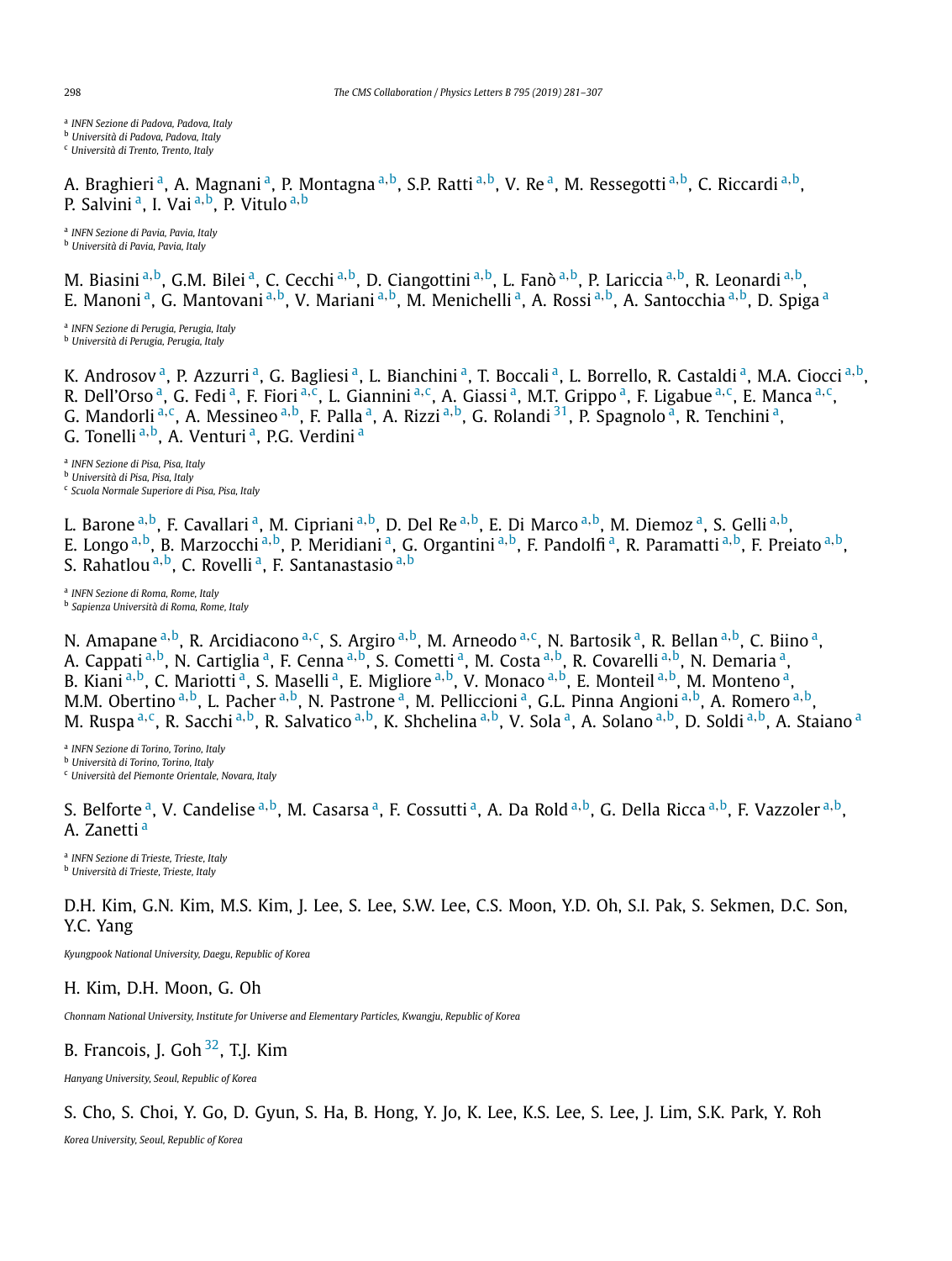## H.S. Kim

*Sejong University, Seoul, Republic of Korea*

## J. Almond, J. Kim, J.S. Kim, H. Lee, K. Lee, K. Nam, S.B. Oh, B.C. Radburn-Smith, S.h. Seo, U.K. Yang, H.D. Yoo, G.B. Yu

*Seoul National University, Seoul, Republic of Korea*

## D. Jeon, H. Kim, J.H. Kim, J.S.H. Lee, I.C. Park

*University of Seoul, Seoul, Republic of Korea*

## Y. Choi, C. Hwang, J. Lee, I. Yu

*Sungkyunkwan University, Suwon, Republic of Korea*

## V. Dudenas, A. Juodagalvis, J. Vaitkus

*Vilnius University, Vilnius, Lithuania*

## I. Ahmed, Z.A. Ibrahim, M.A.B. Md Ali  $^{33}$ , F. Mohamad Idris  $^{34}$ , W.A.T. Wan Abdullah, M.N. Yusli, Z. Zolkapli

*National Centre for Particle Physics, Universiti Malaya, Kuala Lumpur, Malaysia*

## J.F. Benitez, A. Castaneda Hernandez, J.A. Murillo Quijada

*Universidad de Sonora (UNISON), Hermosillo, Mexico*

H. Castilla-Valdez, E. De La Cruz-Burelo, M.C. Duran-Osuna, I. Heredia-De La Cruz<sup>35</sup>, R. Lopez-Fernandez, J. Mejia Guisao, R.I. Rabadan-Trejo, M. Ramirez-Garcia, G. Ramirez-Sanchez, R. Reyes-Almanza, A. Sanchez-Hernandez

*Centro de Investigacion y de Estudios Avanzados del IPN, Mexico City, Mexico*

## S. Carrillo Moreno, C. Oropeza Barrera, F. Vazquez Valencia

*Universidad Iberoamericana, Mexico City, Mexico*

## J. Eysermans, I. Pedraza, H.A. Salazar Ibarguen, C. Uribe Estrada

*Benemerita Universidad Autonoma de Puebla, Puebla, Mexico*

## A. Morelos Pineda

*Universidad Autónoma de San Luis Potosí, San Luis Potosí, Mexico*

## D. Krofcheck

*University of Auckland, Auckland, New Zealand*

## S. Bheesette, P.H. Butler

*University of Canterbury, Christchurch, New Zealand*

A. Ahmad, M. Ahmad, M.I. Asghar, Q. Hassan, H.R. Hoorani, A. Saddique, M.A. Shah, M. Shoaib, M. Waqas *National Centre for Physics, Quaid-I-Azam University, Islamabad, Pakistan*

H. Bialkowska, M. Bluj, B. Boimska, T. Frueboes, M. Górski, M. Kazana, M. Szleper, P. Traczyk, P. Zalewski *National Centre for Nuclear Research, Swierk, Poland*

K. Bunkowski, A. Byszuk<sup>36</sup>, K. Doroba, A. Kalinowski, M. Konecki, J. Krolikowski, M. Misiura, M. Olszewski, A. Pyskir, M. Walczak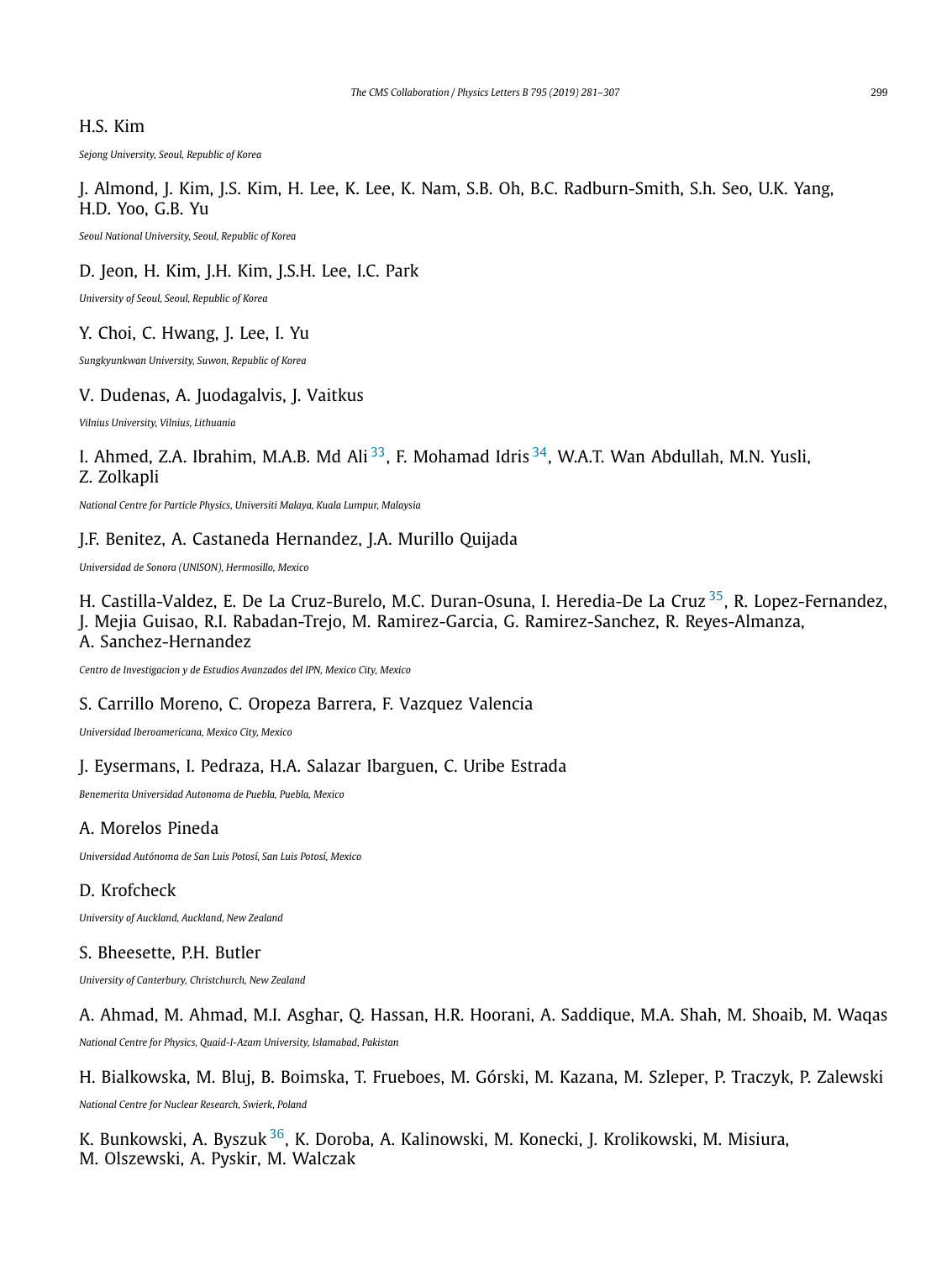*Institute of Experimental Physics, Faculty of Physics, University of Warsaw, Warsaw, Poland*

M. Araujo, P. Bargassa, C. Beirão Da Cruz E Silva, A. Di Francesco, P. Faccioli, B. Galinhas, M. Gallinaro, J. Hollar, N. Leonardo, J. Seixas, G. Strong, O. Toldaiev, J. Varela

*Laboratório de Instrumentação e Física Experimental de Partículas, Lisboa, Portugal*

S. Afanasiev, P. Bunin, M. Gavrilenko, I. Golutvin, I. Gorbunov, A. Kamenev, V. Karjavine, A. Lanev, A. Malakhov, V. Matveev [37](#page-26-0)*,*[38,](#page-26-0) P. Moisenz, V. Palichik, V. Perelygin, S. Shmatov, S. Shulha, N. Skatchkov, V. Smirnov, N. Voytishin, A. Zarubin

*Joint Institute for Nuclear Research, Dubna, Russia*

V. Golovtsov, Y. Ivanov, V. Kim [39](#page-26-0), E. Kuznetsova [40,](#page-26-0) P. Levchenko, V. Murzin, V. Oreshkin, I. Smirnov, D. Sosnov, V. Sulimov, L. Uvarov, S. Vavilov, A. Vorobyev

*Petersburg Nuclear Physics Institute, Gatchina (St. Petersburg), Russia*

Yu. Andreev, A. Dermenev, S. Gninenko, N. Golubev, A. Karneyeu, M. Kirsanov, N. Krasnikov, A. Pashenkov, D. Tlisov, A. Toropin

*Institute for Nuclear Research, Moscow, Russia*

V. Epshteyn, V. Gavrilov, N. Lychkovskaya, V. Popov, I. Pozdnyakov, G. Safronov, A. Spiridonov, A. Stepennov, V. Stolin, M. Toms, E. Vlasov, A. Zhokin

*Institute for Theoretical and Experimental Physics, Moscow, Russia*

#### T. Aushev

*Moscow Institute of Physics and Technology, Moscow, Russia*

## M. Chadeeva  $41$ , P. Parygin, D. Philippov, S. Polikarpov  $41$ , E. Popova, V. Rusinov

*National Research Nuclear University 'Moscow Engineering Physics Institute' (MEPhI), Moscow, Russia*

## V. Andreev, M. Azarkin, I. Dremin [38,](#page-26-0) M. Kirakosyan, A. Terkulov

*P.N. Lebedev Physical Institute, Moscow, Russia*

A. Baskakov, A. Belyaev, E. Boos, M. Dubinin [42,](#page-26-0) L. Dudko, A. Ershov, A. Gribushin, V. Klyukhin, O. Kodolova, I. Lokhtin, I. Miagkov, S. Obraztsov, S. Petrushanko, V. Savrin, A. Snigirev

*Skobeltsyn Institute of Nuclear Physics, Lomonosov Moscow State University, Moscow, Russia*

## A. Barnyakov  $^{43}$  $^{43}$  $^{43}$ , V. Blinov  $^{43}$ , T. Dimova  $^{43}$ , L. Kardapoltsev  $^{43}$ , Y. Skovpen  $^{43}$

*Novosibirsk State University (NSU), Novosibirsk, Russia*

I. Azhgirey, I. Bayshev, S. Bitioukov, V. Kachanov, A. Kalinin, D. Konstantinov, P. Mandrik, V. Petrov, R. Ryutin, S. Slabospitskii, A. Sobol, S. Troshin, N. Tyurin, A. Uzunian, A. Volkov

*Institute for High Energy Physics of National Research Centre 'Kurchatov Institute', Protvino, Russia*

#### A. Babaev, S. Baidali, V. Okhotnikov

*National Research Tomsk Polytechnic University, Tomsk, Russia*

## P. Adzic [44,](#page-26-0) P. Cirkovic, D. Devetak, M. Dordevic, J. Milosevic

*University of Belgrade, Faculty of Physics and Vinca Institute of Nuclear Sciences, Belgrade, Serbia*

J. Alcaraz Maestre, A. Álvarez Fernández, I. Bachiller, M. Barrio Luna, J.A. Brochero Cifuentes, M. Cerrada, N. Colino, B. De La Cruz, A. Delgado Peris, C. Fernandez Bedoya, J.P. Fernández Ramos, J. Flix, M.C. Fouz,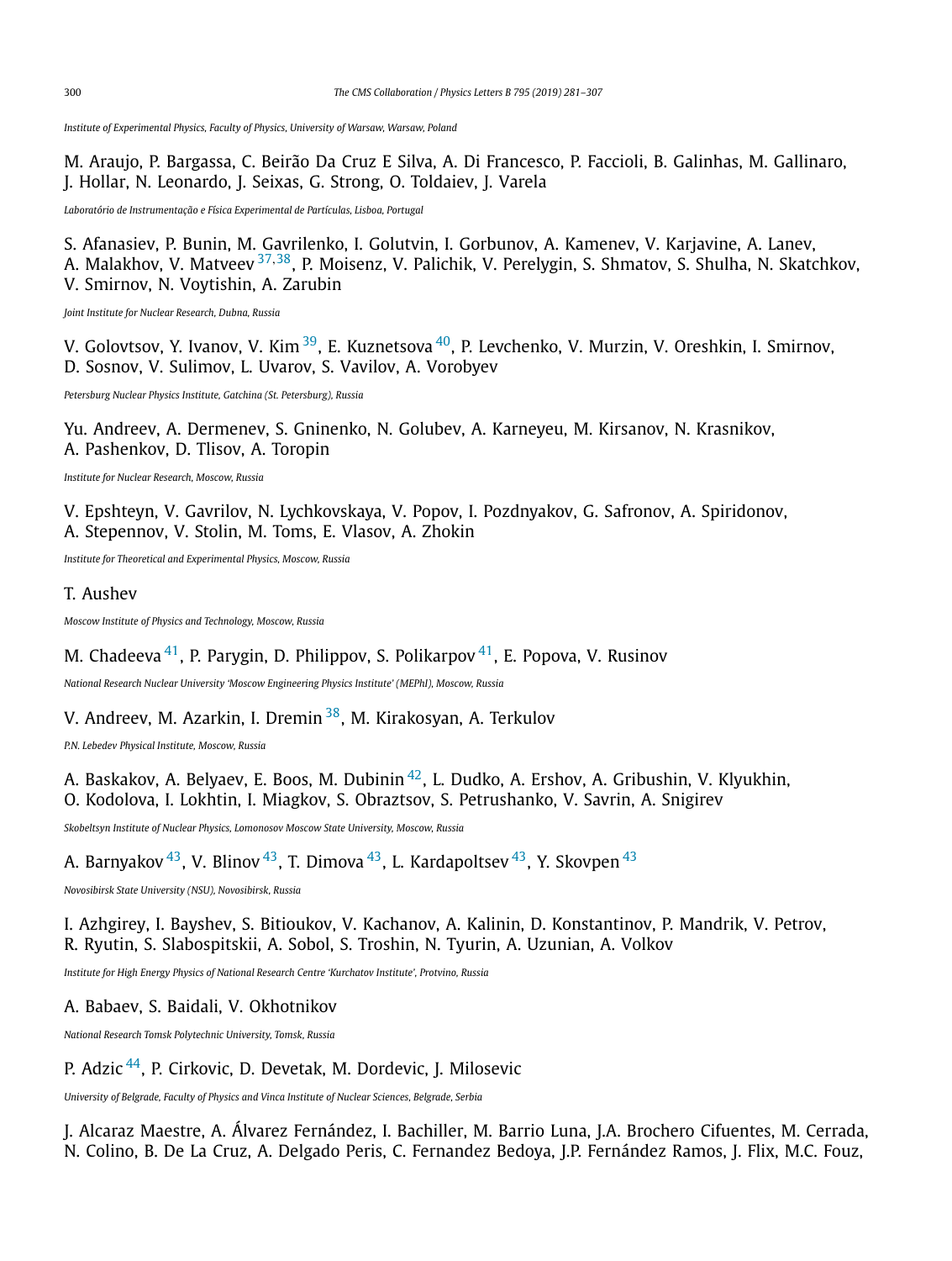O. Gonzalez Lopez, S. Goy Lopez, J.M. Hernandez, M.I. Josa, D. Moran, A. Pérez-Calero Yzquierdo, J. Puerta Pelayo, I. Redondo, L. Romero, S. Sánchez Navas, M.S. Soares, A. Triossi

*Centro de Investigaciones Energéticas Medioambientales y Tecnológicas (CIEMAT), Madrid, Spain*

## C. Albajar, J.F. de Trocóniz

*Universidad Autónoma de Madrid, Madrid, Spain*

J. Cuevas, C. Erice, J. Fernandez Menendez, S. Folgueras, I. Gonzalez Caballero, J.R. González Fernández, E. Palencia Cortezon, V. Rodríguez Bouza, S. Sanchez Cruz, J.M. Vizan Garcia

*Universidad de Oviedo, Oviedo, Spain*

I.J. Cabrillo, A. Calderon, B. Chazin Quero, J. Duarte Campderros, M. Fernandez, P.J. Fernández Manteca, A. García Alonso, J. Garcia-Ferrero, G. Gomez, A. Lopez Virto, J. Marco, C. Martinez Rivero, P. Martinez Ruiz del Arbol, F. Matorras, J. Piedra Gomez, C. Prieels, T. Rodrigo, A. Ruiz-Jimeno, L. Scodellaro, N. Trevisani, I. Vila, R. Vilar Cortabitarte

*Instituto de Física de Cantabria (IFCA), CSIC-Universidad de Cantabria, Santander, Spain*

### N. Wickramage

*University of Ruhuna, Department of Physics, Matara, Sri Lanka*

D. Abbaneo, B. Akgun, E. Auffray, G. Auzinger, P. Baillon, A.H. Ball, D. Barney, J. Bendavid, M. Bianco, A. Bocci, C. Botta, E. Brondolin, T. Camporesi, M. Cepeda, G. Cerminara, E. Chapon, Y. Chen, G. Cucciati, D. d'Enterria, A. Dabrowski, N. Daci, V. Daponte, A. David, A. De Roeck, N. Deelen, M. Dobson, M. Dünser, N. Dupont, A. Elliott-Peisert, P. Everaerts, F. Fallavollita [45,](#page-26-0) D. Fasanella, G. Franzoni, J. Fulcher, W. Funk, D. Gigi, A. Gilbert, K. Gill, F. Glege, M. Gruchala, M. Guilbaud, D. Gulhan, J. Hegeman, C. Heidegger, V. Innocente, A. Jafari, P. Janot, O. Karacheban <sup>20</sup>, J. Kieseler, A. Kornmayer, M. Krammer <sup>[1](#page-25-0)</sup>, C. Lange, P. Lecoq, C. Lourenço, L. Malgeri, M. Mannelli, A. Massironi, F. Meijers, J.A. Merlin, S. Mersi, E. Meschi, P. Milenovic [46,](#page-26-0) F. Moortgat, M. Mulders, J. Ngadiuba, S. Nourbakhsh, S. Orfanelli, L. Orsini, F. Pantaleo [17,](#page-26-0) L. Pape, E. Perez, M. Peruzzi, A. Petrilli, G. Petrucciani, A. Pfeiffer, M. Pierini, F.M. Pitters, D. Rabady, A. Racz, T. Reis, M. Rovere, H. Sakulin, C. Schäfer, C. Schwick, M. Selvaggi, A. Sharma, P. Silva, P. Sphicas<sup>47</sup>, A. Stakia, J. Steggemann, D. Treille, A. Tsirou, V. Veckalns<sup>48</sup>, M. Verzetti, W.D. Zeuner

*CERN, European Organization for Nuclear Research, Geneva, Switzerland*

L. Caminada<sup>49</sup>, K. Deiters, W. Erdmann, R. Horisberger, Q. Ingram, H.C. Kaestli, D. Kotlinski, U. Langenegger, T. Rohe, S.A. Wiederkehr

*Paul Scherrer Institut, Villigen, Switzerland*

M. Backhaus, L. Bäni, P. Berger, N. Chernyavskaya, G. Dissertori, M. Dittmar, M. Donegà, C. Dorfer, T.A. Gómez Espinosa, C. Grab, D. Hits, T. Klijnsma, W. Lustermann, R.A. Manzoni, M. Marionneau, M.T. Meinhard, F. Micheli, P. Musella, F. Nessi-Tedaldi, J. Pata, F. Pauss, G. Perrin, L. Perrozzi, S. Pigazzini, M. Quittnat, C. Reissel, D. Ruini, D.A. Sanz Becerra, M. Schönenberger, L. Shchutska, V.R. Tavolaro, K. Theofilatos, M.L. Vesterbacka Olsson, R. Wallny, D.H. Zhu

*ETH Zurich – Institute for Particle Physics and Astrophysics (IPA), Zurich, Switzerland*

T.K. Aarrestad, C. Amsler<sup>50</sup>, D. Brzhechko, M.F. Canelli, A. De Cosa, R. Del Burgo, S. Donato, C. Galloni, T. Hreus, B. Kilminster, S. Leontsinis, I. Neutelings, G. Rauco, P. Robmann, D. Salerno, K. Schweiger, C. Seitz, Y. Takahashi, A. Zucchetta

*Universität Zürich, Zurich, Switzerland*

T.H. Doan, R. Khurana, C.M. Kuo, W. Lin, A. Pozdnyakov, S.S. Yu

*National Central University, Chung-Li, Taiwan*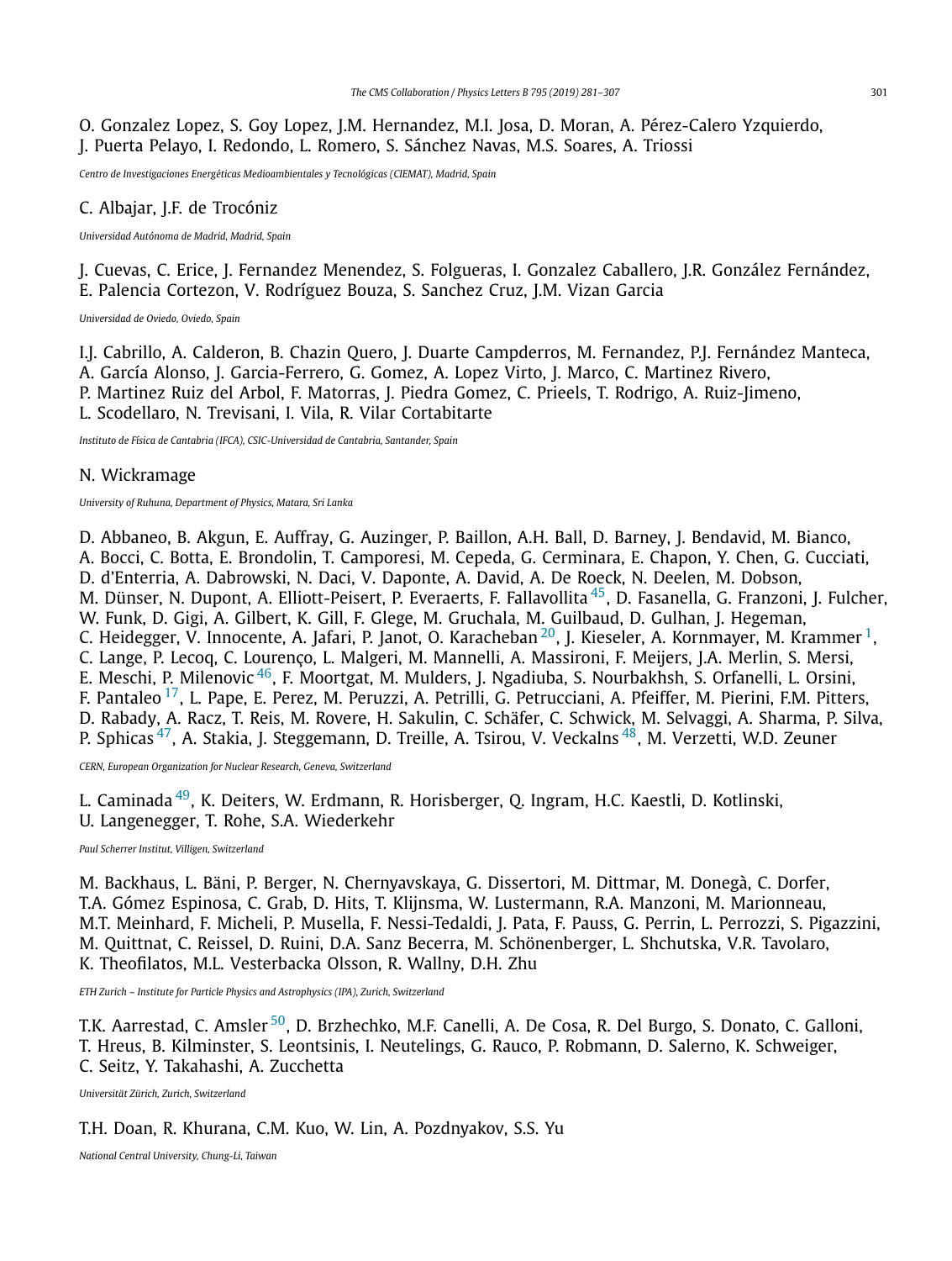P. Chang, Y. Chao, K.F. Chen, P.H. Chen, W.-S. Hou, Y.F. Liu, R.-S. Lu, E. Paganis, A. Psallidas, A. Steen

*National Taiwan University (NTU), Taipei, Taiwan*

## B. Asavapibhop, N. Srimanobhas, N. Suwonjandee

*Chulalongkorn University, Faculty of Science, Department of Physics, Bangkok, Thailand*

A. Bat, F. Boran, S. Cerci<sup>[51](#page-26-0)</sup>, S. Damarseckin, Z.S. Demiroglu, F. Dolek, C. Dozen, I. Dumanoglu, E. Eskut, S. Girgis, G. Gokbulut, Y. Guler, E. Gurpinar, I. Hos [52,](#page-26-0) C. Isik, E.E. Kangal [53,](#page-26-0) O. Kara, A. Kayis Topaksu, U. Kiminsu, M. Oglakci, G. Onengut, K. Ozdemir [54,](#page-26-0) D. Sunar Cerci [51,](#page-26-0) B. Tali [51,](#page-26-0) U.G. Tok, S. Turkcapar, I.S. Zorbakir, C. Zorbilmez

*Çukurova University, Physics Department, Science and Art Faculty, Adana, Turkey*

B. Isildak [55,](#page-26-0) G. Karapinar [56,](#page-26-0) M. Yalvac, M. Zeyrek

*Middle East Technical University, Physics Department, Ankara, Turkey*

I.O. Atakisi, E. Gülmez, M. Kaya<sup>[57](#page-26-0)</sup>, O. Kaya<sup>58</sup>, S. Ozkorucuklu<sup>59</sup>, S. Tekten, E.A. Yetkin <sup>[60](#page-26-0)</sup>

*Bogazici University, Istanbul, Turkey*

## M.N. Agaras, A. Cakir, K. Cankocak, Y. Komurcu, S. Sen <sup>[61](#page-26-0)</sup>

*Istanbul Technical University, Istanbul, Turkey*

### B. Grynyov

*Institute for Scintillation Materials of National Academy of Science of Ukraine, Kharkov, Ukraine*

### L. Levchuk

*National Scientific Center, Kharkov Institute of Physics and Technology, Kharkov, Ukraine*

F. Ball, J.J. Brooke, D. Burns, E. Clement, D. Cussans, O. Davignon, H. Flacher, J. Goldstein, G.P. Heath, H.F. Heath, L. Kreczko, D.M. Newbold <sup>62</sup>, S. Paramesvaran, B. Penning, T. Sakuma, D. Smith, V.J. Smith, J. Taylor, A. Titterton

*University of Bristol, Bristol, United Kingdom*

K.W. Bell, A. Belyaev <sup>63</sup>, C. Brew, R.M. Brown, D. Cieri, D.J.A. Cockerill, J.A. Coughlan, K. Harder, S. Harper, J. Linacre, K. Manolopoulos, E. Olaiya, D. Petyt, C.H. Shepherd-Themistocleous, A. Thea, I.R. Tomalin, T. Williams, W.J. Womersley

*Rutherford Appleton Laboratory, Didcot, United Kingdom*

R. Bainbridge, P. Bloch, J. Borg, S. Breeze, O. Buchmuller, A. Bundock, D. Colling, P. Dauncey, G. Davies, M. Della Negra, R. Di Maria, G. Hall, G. Iles, T. James, M. Komm, C. Laner, L. Lyons, A.-M. Magnan, S. Malik, A. Martelli, J. Nash  $64$ , A. Nikitenko<sup>7</sup>, V. Palladino, M. Pesaresi, D.M. Raymond, A. Richards, A. Rose, E. Scott, C. Seez, A. Shtipliyski, G. Singh, M. Stoye, T. Strebler, S. Summers, A. Tapper, K. Uchida, T. Virdee [17,](#page-26-0) N. Wardle, D. Winterbottom, J. Wright, S.C. Zenz

*Imperial College, London, United Kingdom*

J.E. Cole, P.R. Hobson, A. Khan, P. Kyberd, C.K. Mackay, A. Morton, I.D. Reid, L. Teodorescu, S. Zahid

*Brunel University, Uxbridge, United Kingdom*

K. Call, J. Dittmann, K. Hatakeyama, H. Liu, C. Madrid, B. McMaster, N. Pastika, C. Smith

*Baylor University, Waco, USA*

R. Bartek, A. Dominguez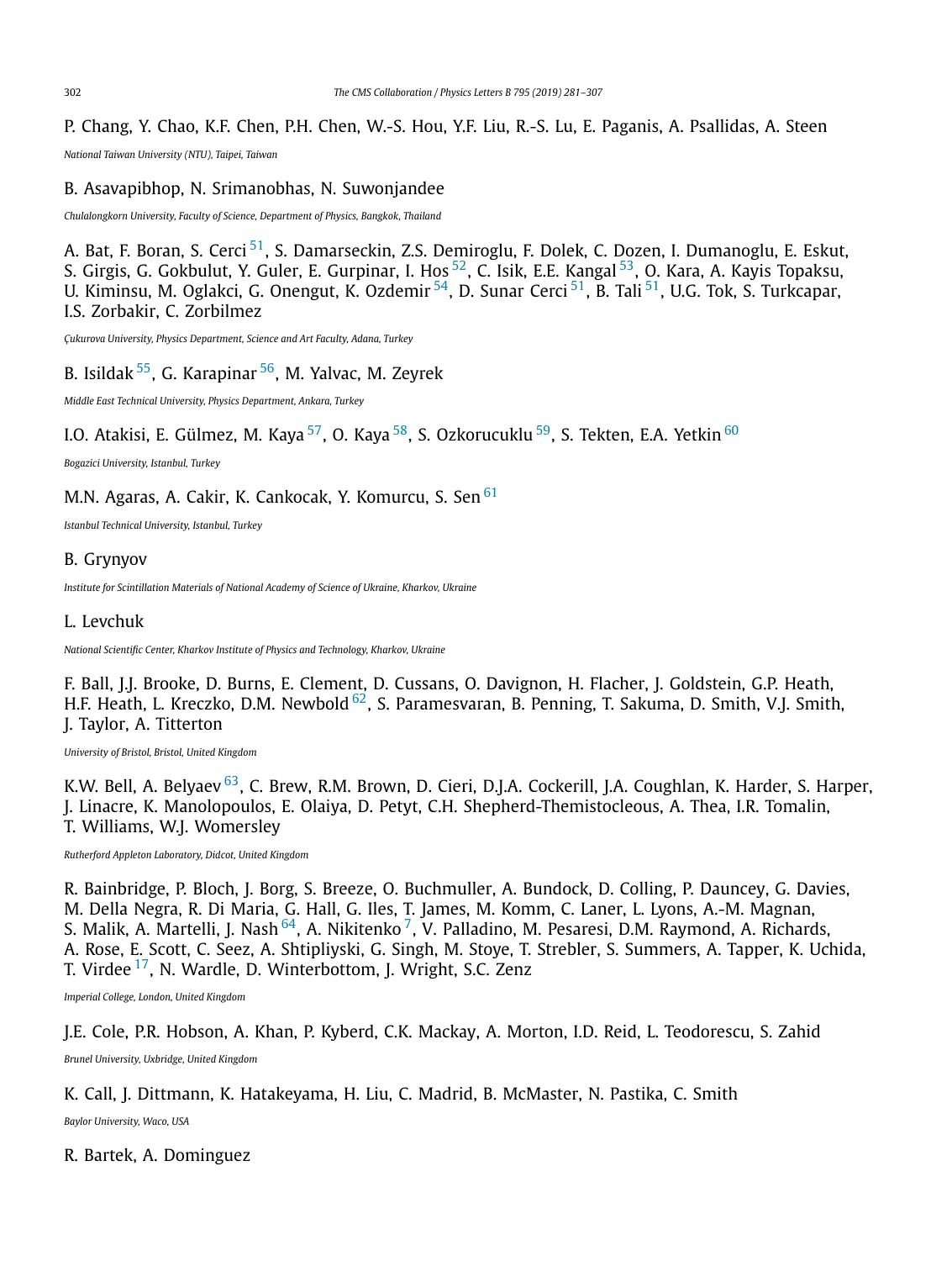*Catholic University of America, Washington, DC, USA*

### A. Buccilli, S.I. Cooper, C. Henderson, P. Rumerio, C. West

*The University of Alabama, Tuscaloosa, USA*

## D. Arcaro, T. Bose, D. Gastler, D. Pinna, D. Rankin, C. Richardson, J. Rohlf, L. Sulak, D. Zou

*Boston University, Boston, USA*

G. Benelli, X. Coubez, D. Cutts, M. Hadley, J. Hakala, U. Heintz, J.M. Hogan <sup>65</sup>, K.H.M. Kwok, E. Laird, G. Landsberg, J. Lee, Z. Mao, M. Narain, S. Sagir [66,](#page-26-0) R. Syarif, E. Usai, D. Yu

*Brown University, Providence, USA*

R. Band, C. Brainerd, R. Breedon, D. Burns, M. Calderon De La Barca Sanchez, M. Chertok, J. Conway, R. Conway, P.T. Cox, R. Erbacher, C. Flores, G. Funk, W. Ko, O. Kukral, R. Lander, M. Mulhearn, D. Pellett, J. Pilot, S. Shalhout, M. Shi, D. Stolp, D. Taylor, K. Tos, M. Tripathi, Z. Wang, F. Zhang

*University of California, Davis, Davis, USA*

M. Bachtis, C. Bravo, R. Cousins, A. Dasgupta, A. Florent, J. Hauser, M. Ignatenko, N. Mccoll, S. Regnard, D. Saltzberg, C. Schnaible, V. Valuev

*University of California, Los Angeles, USA*

E. Bouvier, K. Burt, R. Clare, J.W. Gary, S.M.A. Ghiasi Shirazi, G. Hanson, G. Karapostoli, E. Kennedy, F. Lacroix, O.R. Long, M. Olmedo Negrete, M.I. Paneva, W. Si, L. Wang, H. Wei, S. Wimpenny, B.R. Yates

*University of California, Riverside, Riverside, USA*

J.G. Branson, P. Chang, S. Cittolin, M. Derdzinski, R. Gerosa, D. Gilbert, B. Hashemi, A. Holzner, D. Klein, G. Kole, V. Krutelyov, J. Letts, M. Masciovecchio, D. Olivito, S. Padhi, M. Pieri, M. Sani, V. Sharma, S. Simon, M. Tadel, A. Vartak, S. Wasserbaech <sup>67</sup>, J. Wood, F. Würthwein, A. Yagil, G. Zevi Della Porta

*University of California, San Diego, La Jolla, USA*

N. Amin, R. Bhandari, C. Campagnari, M. Citron, V. Dutta, M. Franco Sevilla, L. Gouskos, R. Heller, J. Incandela, H. Mei, A. Ovcharova, H. Qu, J. Richman, D. Stuart, I. Suarez, S. Wang, J. Yoo

*University of California, Santa Barbara – Department of Physics, Santa Barbara, USA*

D. Anderson, A. Bornheim, J.M. Lawhorn, N. Lu, H.B. Newman, T.Q. Nguyen, M. Spiropulu, J.R. Vlimant, R. Wilkinson, S. Xie, Z. Zhang, R.Y. Zhu

*California Institute of Technology, Pasadena, USA*

M.B. Andrews, T. Ferguson, T. Mudholkar, M. Paulini, M. Sun, I. Vorobiev, M. Weinberg

*Carnegie Mellon University, Pittsburgh, USA*

J.P. Cumalat, W.T. Ford, F. Jensen, A. Johnson, E. MacDonald, T. Mulholland, R. Patel, A. Perloff, K. Stenson, K.A. Ulmer, S.R. Wagner

*University of Colorado Boulder, Boulder, USA*

J. Alexander, J. Chaves, Y. Cheng, J. Chu, A. Datta, K. Mcdermott, N. Mirman, J.R. Patterson, D. Quach, A. Rinkevicius, A. Ryd, L. Skinnari, L. Soffi, S.M. Tan, Z. Tao, J. Thom, J. Tucker, P. Wittich, M. Zientek

*Cornell University, Ithaca, USA*

S. Abdullin, M. Albrow, M. Alyari, G. Apollinari, A. Apresyan, A. Apyan, S. Banerjee, L.A.T. Bauerdick, A. Beretvas, J. Berryhill, P.C. Bhat, K. Burkett, J.N. Butler, A. Canepa, G.B. Cerati, H.W.K. Cheung, F. Chlebana, M. Cremonesi, J. Duarte, V.D. Elvira, J. Freeman, Z. Gecse, E. Gottschalk, L. Gray, D. Green,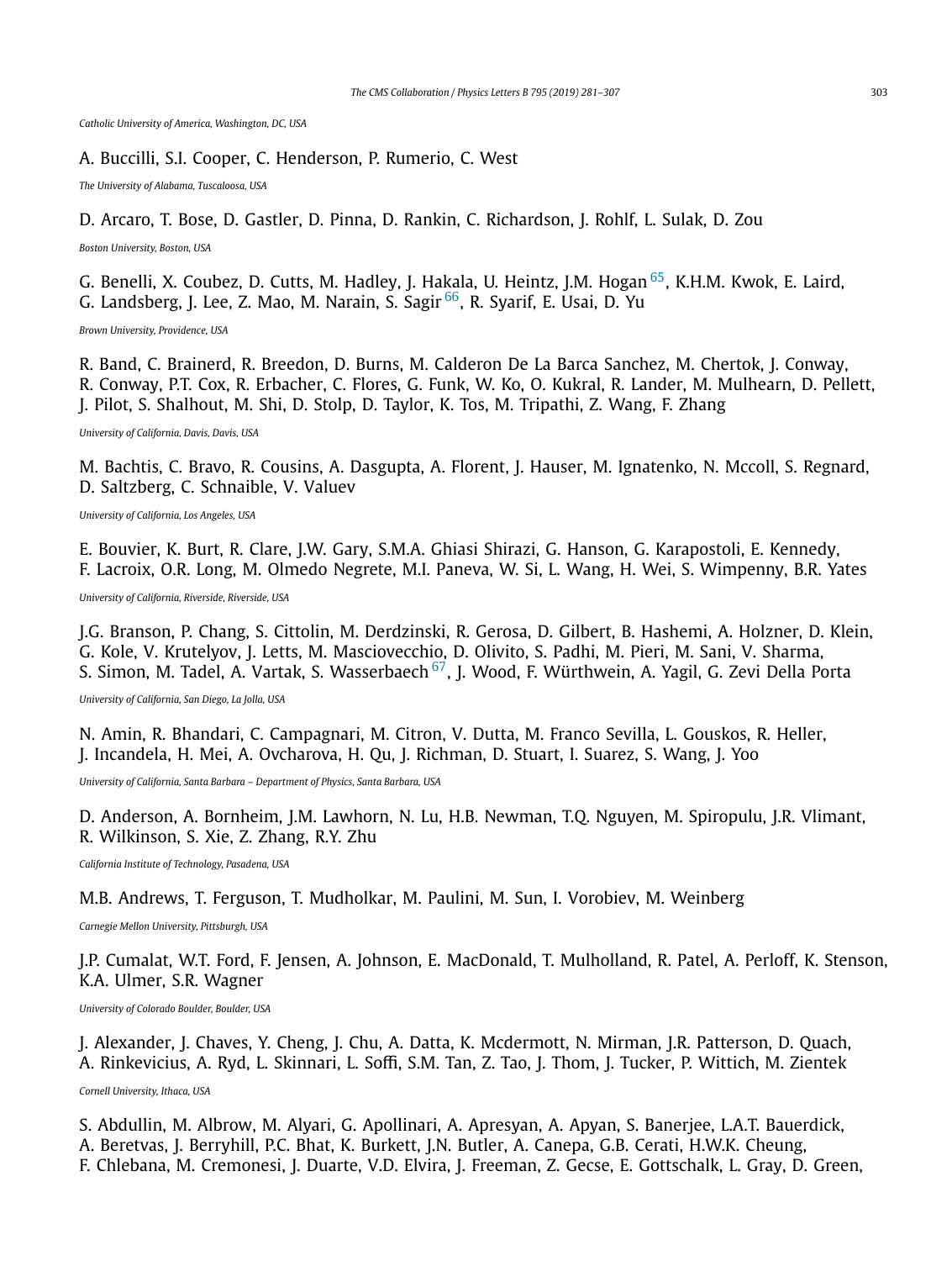S. Grünendahl, O. Gutsche, J. Hanlon, R.M. Harris, S. Hasegawa, J. Hirschauer, Z. Hu, B. Jayatilaka, S. Jindariani, M. Johnson, U. Joshi, B. Klima, M.J. Kortelainen, B. Kreis, S. Lammel, D. Lincoln, R. Lipton, M. Liu, T. Liu, J. Lykken, K. Maeshima, J.M. Marraffino, D. Mason, P. McBride, P. Merkel, S. Mrenna, S. Nahn, V. O'Dell, K. Pedro, C. Pena, O. Prokofyev, G. Rakness, L. Ristori, A. Savoy-Navarro [68,](#page-26-0) B. Schneider, E. Sexton-Kennedy, A. Soha, W.J. Spalding, L. Spiegel, S. Stoynev, J. Strait, N. Strobbe, L. Taylor, S. Tkaczyk, N.V. Tran, L. Uplegger, E.W. Vaandering, C. Vernieri, M. Verzocchi, R. Vidal, M. Wang, H.A. Weber, A. Whitbeck

*Fermi National Accelerator Laboratory, Batavia, USA*

D. Acosta, P. Avery, P. Bortignon, D. Bourilkov, A. Brinkerhoff, L. Cadamuro, A. Carnes, D. Curry, R.D. Field, S.V. Gleyzer, B.M. Joshi, J. Konigsberg, A. Korytov, K.H. Lo, P. Ma, K. Matchev, G. Mitselmakher, D. Rosenzweig, K. Shi, D. Sperka, J. Wang, S. Wang, X. Zuo

*University of Florida, Gainesville, USA*

Y.R. Joshi, S. Linn

*Florida International University, Miami, USA*

A. Ackert, T. Adams, A. Askew, S. Hagopian, V. Hagopian, K.F. Johnson, T. Kolberg, G. Martinez, T. Perry, H. Prosper, A. Saha, C. Schiber, R. Yohay

*Florida State University, Tallahassee, USA*

M.M. Baarmand, V. Bhopatkar, S. Colafranceschi, M. Hohlmann, D. Noonan, M. Rahmani, T. Roy, F. Yumiceva

*Florida Institute of Technology, Melbourne, USA*

M.R. Adams, L. Apanasevich, D. Berry, R.R. Betts, R. Cavanaugh, X. Chen, S. Dittmer, O. Evdokimov, C.E. Gerber, D.A. Hangal, D.J. Hofman, K. Jung, J. Kamin, C. Mills, M.B. Tonjes, N. Varelas, H. Wang, X. Wang, Z. Wu, J. Zhang

*University of Illinois at Chicago (UIC), Chicago, USA*

M. Alhusseini, B. Bilki  $^{69}$ , W. Clarida, K. Dilsiz  $^{70}$ , S. Durgut, R.P. Gandrajula, M. Haytmyradov, V. Khristenko, J.-P. Merlo, A. Mestvirishvili, A. Moeller, J. Nachtman, H. Ogul [71,](#page-26-0) Y. Onel, F. Ozok [72,](#page-26-0) A. Penzo, C. Snyder, E. Tiras, J. Wetzel

*The University of Iowa, Iowa City, USA*

B. Blumenfeld, A. Cocoros, N. Eminizer, D. Fehling, L. Feng, A.V. Gritsan, W.T. Hung, P. Maksimovic, J. Roskes, U. Sarica, M. Swartz, M. Xiao, C. You

*Johns Hopkins University, Baltimore, USA*

A. Al-bataineh, P. Baringer, A. Bean, S. Boren, J. Bowen, A. Bylinkin, J. Castle, S. Khalil, A. Kropivnitskaya, D. Majumder, W. Mcbrayer, M. Murray, C. Rogan, S. Sanders, E. Schmitz, J.D. Tapia Takaki, Q. Wang

*The University of Kansas, Lawrence, USA*

S. Duric, A. Ivanov, K. Kaadze, D. Kim, Y. Maravin, D.R. Mendis, T. Mitchell, A. Modak, A. Mohammadi *Kansas State University, Manhattan, USA*

F. Rebassoo, D. Wright

*Lawrence Livermore National Laboratory, Livermore, USA*

A. Baden, O. Baron, A. Belloni, S.C. Eno, Y. Feng, C. Ferraioli, N.J. Hadley, S. Jabeen, G.Y. Jeng, R.G. Kellogg, J. Kunkle, A.C. Mignerey, S. Nabili, F. Ricci-Tam, M. Seidel, Y.H. Shin, A. Skuja, S.C. Tonwar, K. Wong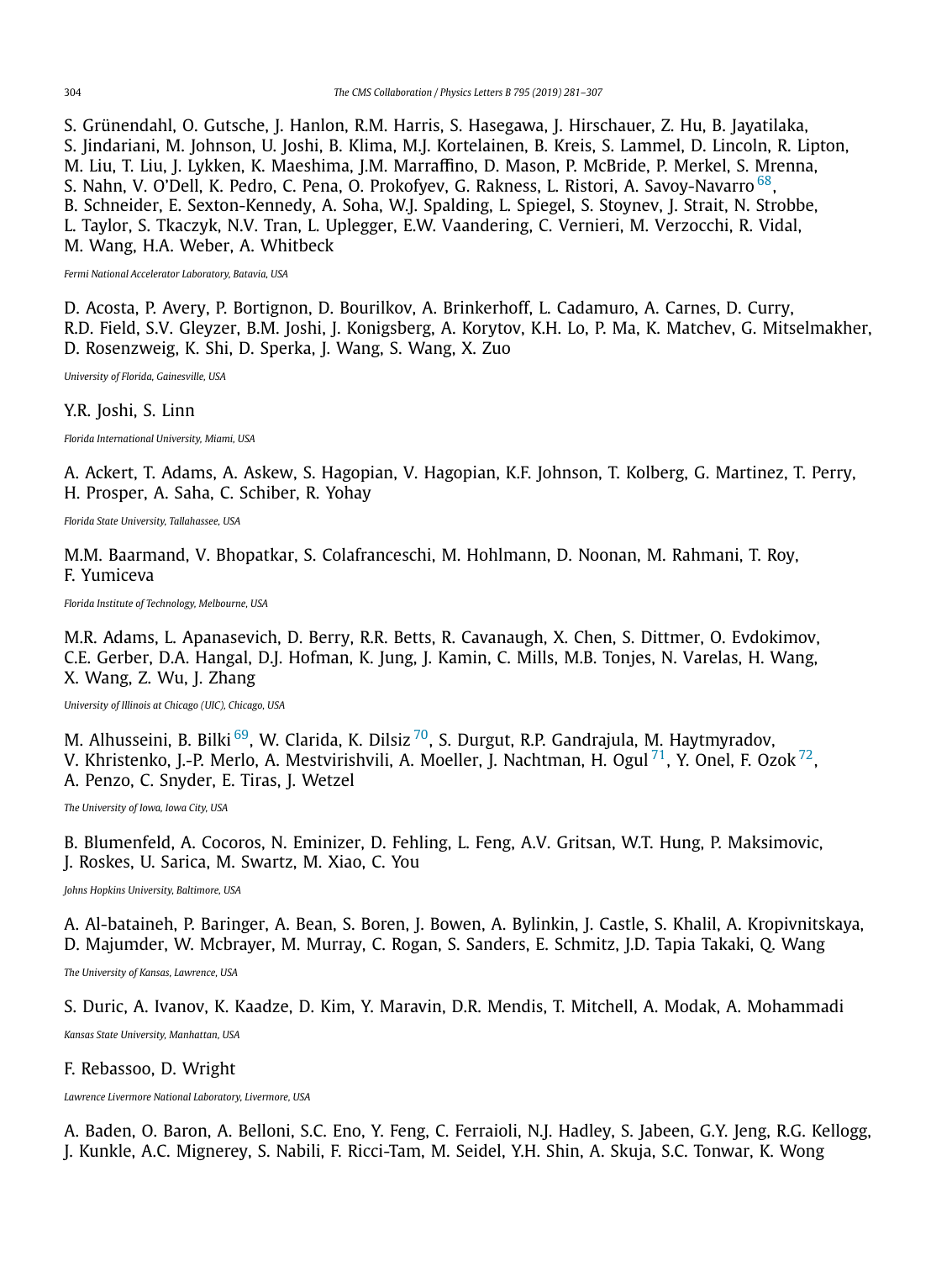*University of Maryland, College Park, USA*

D. Abercrombie, B. Allen, V. Azzolini, A. Baty, G. Bauer, R. Bi, S. Brandt, W. Busza, I.A. Cali, J. Curti, M. D'Alfonso, Z. Demiragli, G. Gomez Ceballos, M. Goncharov, P. Harris, D. Hsu, M. Hu, Y. Iiyama, G.M. Innocenti, M. Klute, D. Kovalskyi, Y.-J. Lee, P.D. Luckey, B. Maier, A.C. Marini, C. Mcginn, C. Mironov, S. Narayanan, X. Niu, C. Paus, C. Roland, G. Roland, Z. Shi, G.S.F. Stephans, K. Sumorok, K. Tatar, D. Velicanu, J. Wang, T.W. Wang, B. Wyslouch

*Massachusetts Institute of Technology, Cambridge, USA*

A.C. Benvenuti [†,](#page-25-0) R.M. Chatterjee, A. Evans, P. Hansen, J. Hiltbrand, Sh. Jain, S. Kalafut, M. Krohn, Y. Kubota, Z. Lesko, J. Mans, N. Ruckstuhl, R. Rusack, M.A. Wadud

*University of Minnesota, Minneapolis, USA*

J.G. Acosta, S. Oliveros

*University of Mississippi, Oxford, USA*

E. Avdeeva, K. Bloom, D.R. Claes, C. Fangmeier, F. Golf, R. Gonzalez Suarez, R. Kamalieddin, I. Kravchenko, J. Monroy, J.E. Siado, G.R. Snow, B. Stieger

*University of Nebraska-Lincoln, Lincoln, USA*

A. Godshalk, C. Harrington, I. Iashvili, A. Kharchilava, C. Mclean, D. Nguyen, A. Parker, S. Rappoccio, B. Roozbahani

*State University of New York at Buffalo, Buffalo, USA*

G. Alverson, E. Barberis, C. Freer, Y. Haddad, A. Hortiangtham, D.M. Morse, T. Orimoto, T. Wamorkar, B. Wang, A. Wisecarver, D. Wood

*Northeastern University, Boston, USA*

S. Bhattacharya, J. Bueghly, O. Charaf, T. Gunter, K.A. Hahn, N. Odell, M.H. Schmitt, K. Sung, M. Trovato, M. Velasco

*Northwestern University, Evanston, USA*

R. Bucci, N. Dev, M. Hildreth, K. Hurtado Anampa, C. Jessop, D.J. Karmgard, K. Lannon, W. Li, N. Loukas, N. Marinelli, F. Meng, C. Mueller, Y. Musienko [37,](#page-26-0) M. Planer, A. Reinsvold, R. Ruchti, P. Siddireddy, G. Smith, S. Taroni, M. Wayne, A. Wightman, M. Wolf, A. Woodard

*University of Notre Dame, Notre Dame, USA*

J. Alimena, L. Antonelli, B. Bylsma, L.S. Durkin, S. Flowers, B. Francis, C. Hill, W. Ji, T.Y. Ling, W. Luo, B.L. Winer

*The Ohio State University, Columbus, USA*

S. Cooperstein, P. Elmer, J. Hardenbrook, N. Haubrich, S. Higginbotham, A. Kalogeropoulos, S. Kwan, D. Lange, M.T. Lucchini, J. Luo, D. Marlow, K. Mei, I. Ojalvo, J. Olsen, C. Palmer, P. Piroué, J. Salfeld-Nebgen, D. Stickland, C. Tully

*Princeton University, Princeton, USA*

S. Malik, S. Norberg

*University of Puerto Rico, Mayaguez, USA*

A. Barker, V.E. Barnes, S. Das, L. Gutay, M. Jones, A.W. Jung, A. Khatiwada, B. Mahakud, D.H. Miller, N. Neumeister, C.C. Peng, S. Piperov, H. Qiu, J.F. Schulte, J. Sun, F. Wang, R. Xiao, W. Xie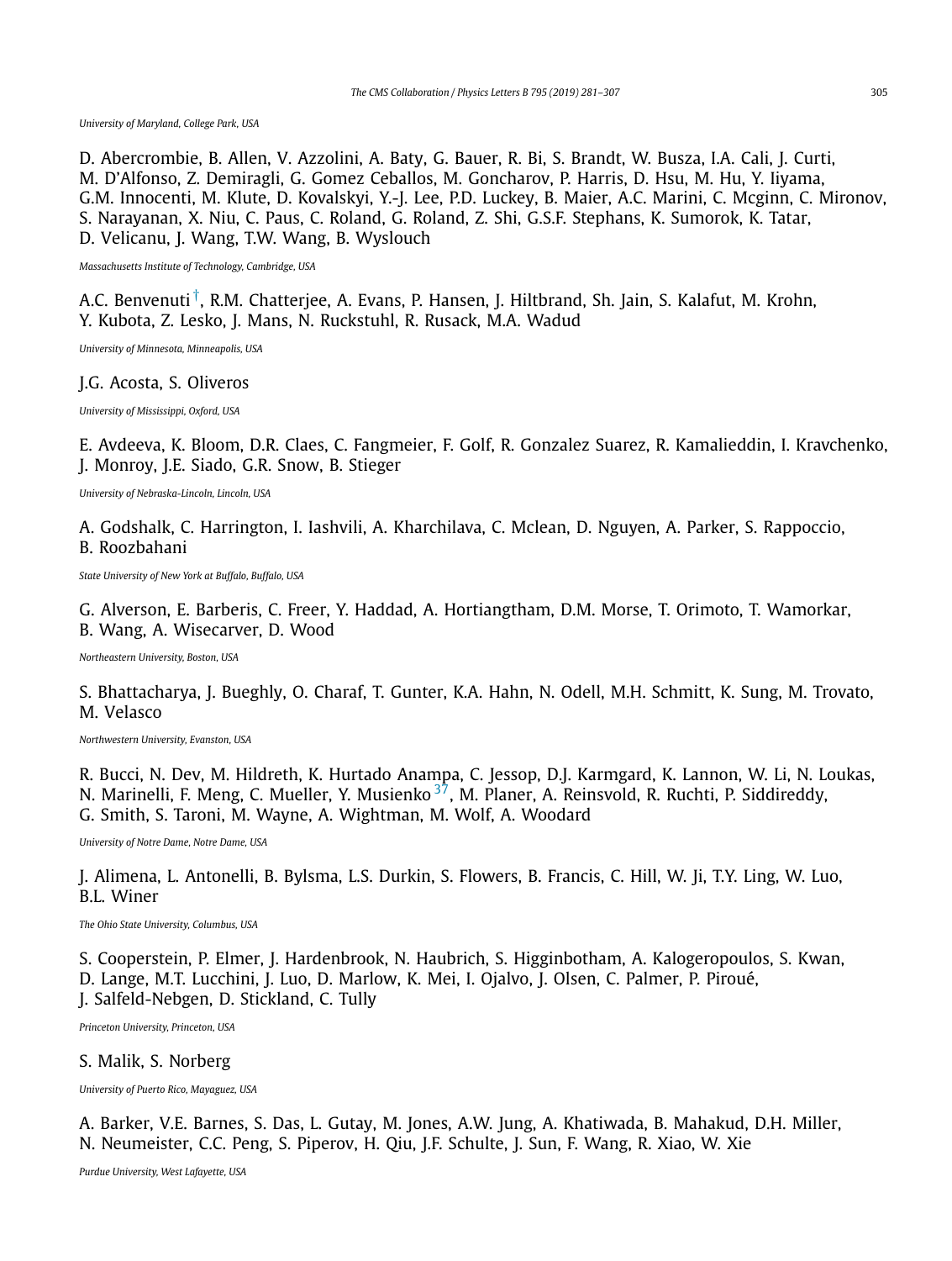### <span id="page-25-0"></span>T. Cheng, J. Dolen, N. Parashar

*Purdue University Northwest, Hammond, USA*

Z. Chen, K.M. Ecklund, S. Freed, F.J.M. Geurts, M. Kilpatrick, Arun Kumar, W. Li, B.P. Padley, R. Redjimi, J. Roberts, J. Rorie, W. Shi, Z. Tu, A. Zhang

*Rice University, Houston, USA*

A. Bodek, P. de Barbaro, R. Demina, Y.t. Duh, J.L. Dulemba, C. Fallon, T. Ferbel, M. Galanti, A. Garcia-Bellido, J. Han, O. Hindrichs, A. Khukhunaishvili, E. Ranken, P. Tan, R. Taus

*University of Rochester, Rochester, USA*

J.P. Chou, Y. Gershtein, E. Halkiadakis, A. Hart, M. Heindl, E. Hughes, S. Kaplan, R. Kunnawalkam Elayavalli, S. Kyriacou, I. Laflotte, A. Lath, R. Montalvo, K. Nash, M. Osherson, H. Saka, S. Salur, S. Schnetzer, D. Sheffield, S. Somalwar, R. Stone, S. Thomas, P. Thomassen

*Rutgers, The State University of New Jersey, Piscataway, USA*

A.G. Delannoy, J. Heideman, G. Riley, S. Spanier

*University of Tennessee, Knoxville, USA*

O. Bouhali [73,](#page-26-0) A. Celik, M. Dalchenko, M. De Mattia, A. Delgado, S. Dildick, R. Eusebi, J. Gilmore, T. Huang, T. Kamon  $^{74}$ , S. Luo, D. Marley, R. Mueller, D. Overton, L. Perniè, D. Rathjens, A. Safonov

*Texas A&M University, College Station, USA*

N. Akchurin, J. Damgov, F. De Guio, P.R. Dudero, S. Kunori, K. Lamichhane, S.W. Lee, T. Mengke, S. Muthumuni, T. Peltola, S. Undleeb, I. Volobouev, Z. Wang

*Texas Tech University, Lubbock, USA*

S. Greene, A. Gurrola, R. Janjam, W. Johns, C. Maguire, A. Melo, H. Ni, K. Padeken, F. Romeo, J.D. Ruiz Alvarez, P. Sheldon, S. Tuo, J. Velkovska, M. Verweij, Q. Xu

*Vanderbilt University, Nashville, USA*

M.W. Arenton, P. Barria, B. Cox, R. Hirosky, M. Joyce, A. Ledovskoy, H. Li, C. Neu, T. Sinthuprasith, Y. Wang, E. Wolfe, F. Xia

*University of Virginia, Charlottesville, USA*

R. Harr, P.E. Karchin, N. Poudyal, J. Sturdy, P. Thapa, S. Zaleski

*Wayne State University, Detroit, USA*

J. Buchanan, C. Caillol, D. Carlsmith, S. Dasu, I. De Bruyn, L. Dodd, B. Gomber, M. Grothe, M. Herndon, A. Hervé, U. Hussain, P. Klabbers, A. Lanaro, K. Long, R. Loveless, T. Ruggles, A. Savin, V. Sharma, N. Smith, W.H. Smith, N. Woods

*University of Wisconsin – Madison, Madison, WI, USA*

† Deceased.

<sup>1</sup> Also at Vienna University of Technology, Vienna, Austria.

<sup>2</sup> Also at IRFU, CEA, Université Paris-Saclay, Gif-sur-Yvette, France.

<sup>3</sup> Also at Universidade Estadual de Campinas, Campinas, Brazil.

<sup>4</sup> Also at Federal University of Rio Grande do Sul, Porto Alegre, Brazil.

<sup>5</sup> Also at Université Libre de Bruxelles, Bruxelles, Belgium.

<sup>6</sup> Also at University of Chinese Academy of Sciences, Beijing, China.

<sup>7</sup> Also at Institute for Theoretical and Experimental Physics, Moscow, Russia.

<sup>8</sup> Also at Joint Institute for Nuclear Research, Dubna, Russia.

 $9$  Also at Zewail City of Science and Technology, Zewail, Egypt.

<sup>10</sup> Also at Fayoum University, El-Fayoum, Egypt.